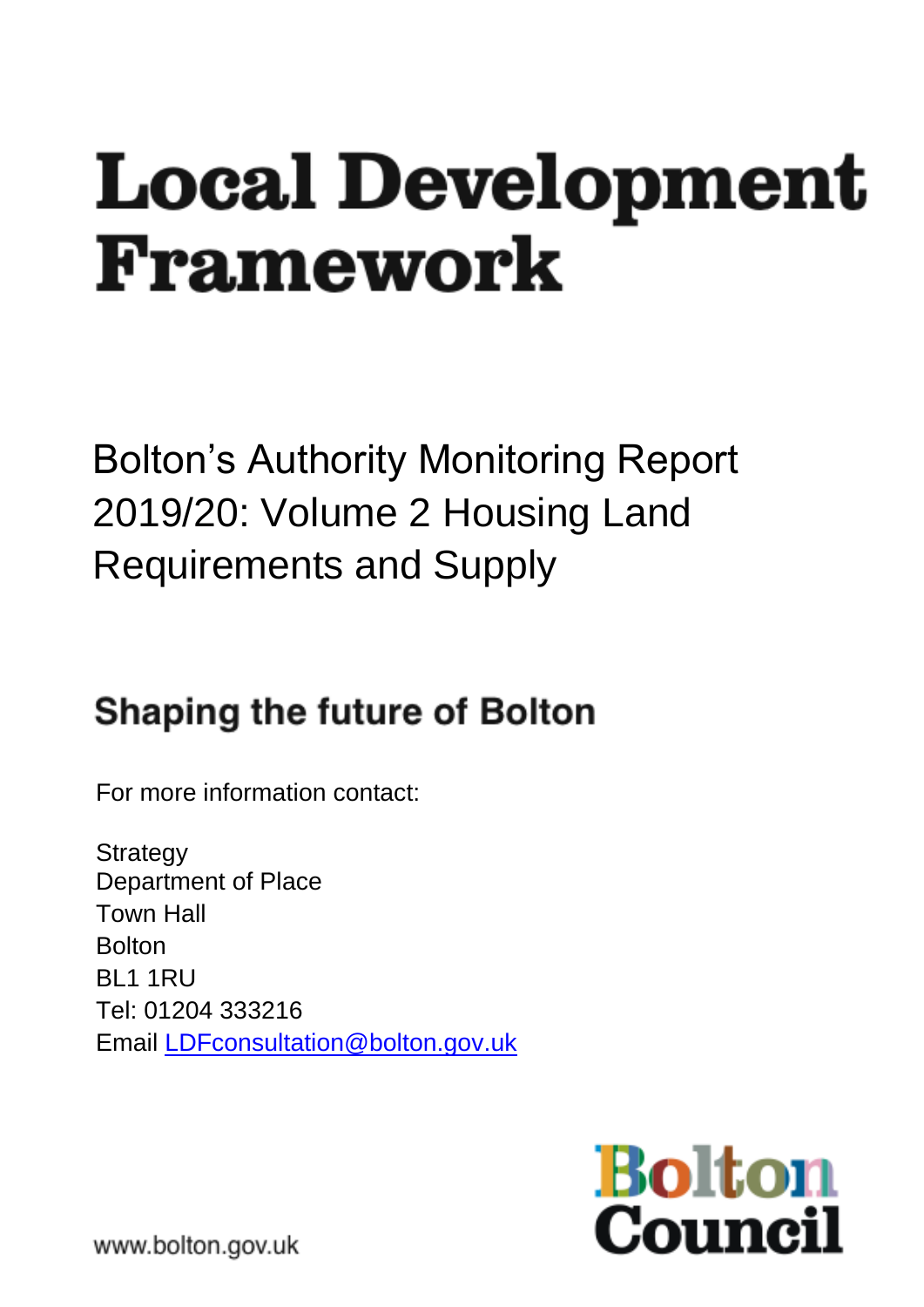# **Contents**

| 1.               |                                                                   |  |
|------------------|-------------------------------------------------------------------|--|
| 2.               |                                                                   |  |
| 3.               |                                                                   |  |
| $\overline{4}$ . | Overall Housing Supply (Allocated or with Planning Permission) 13 |  |
| 5.               |                                                                   |  |
| 6.               |                                                                   |  |
| 7.               |                                                                   |  |
| 8.               |                                                                   |  |
| 9.               |                                                                   |  |
| 10.              |                                                                   |  |
| 11.              |                                                                   |  |
| 12.              |                                                                   |  |
|                  |                                                                   |  |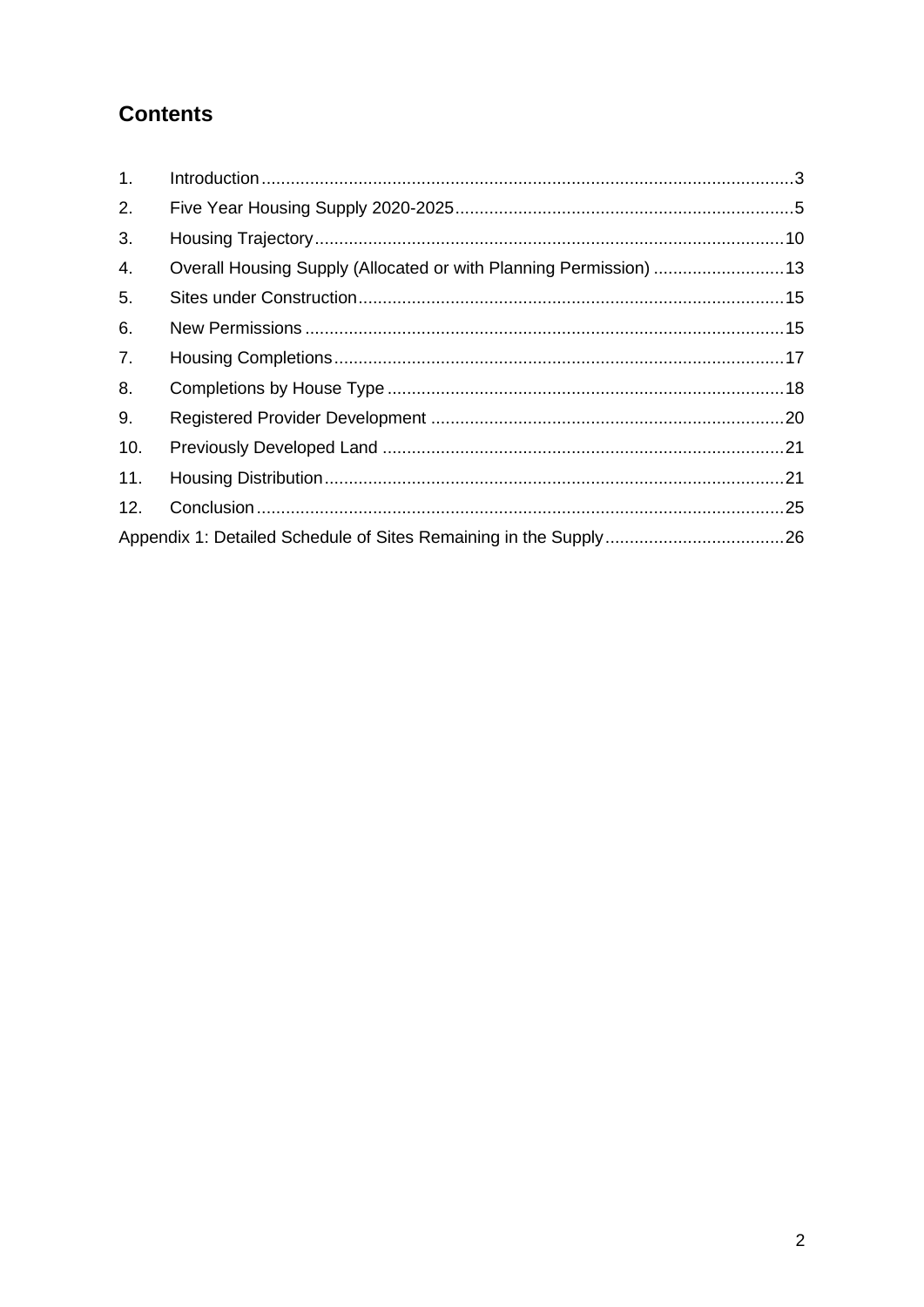#### <span id="page-2-0"></span>**1. Introduction**

This briefing note sets out the housing land position in Bolton at 1<sup>st</sup> April 2020. It also provides information on new planning permissions, dwelling completions and allocated development land in the borough.

National Planning Policy Framework (NPPF) which sets out the government's planning policies for England and their application, for both preparing plans and taking planning decisions, was first published in March 2012. It has subsequently been revised in July 2018 and February 2019. Guidance which supports the Framework has also been updated accordingly. The government's objective of significantly boosting the supply of homes remains central and states that "it is important that a sufficient amount and variety of land can come forward where it is needed, that the needs of groups with specific housing requirements are addressed and that land with permission is developed without unnecessary delay" (paragraph 59).

NPPF requires LPAs to identify and update annually a supply of specific deliverable sites sufficient to provide a minimum of five years' worth of housing against their housing requirements set out in adopted strategic policies. However, where strategic policies are more than five years old then local housing need must be used. This should be calculated using the standard method which uses national household projections and an uplift based on affordability to derive need. In August 2020 government consulted on a revised standard method alongside other changes to the current planning system and a Planning White Paper. But on  $16<sup>th</sup>$  December the government set out its response to the consultation and confirmed that for most of the country the standard method established in 2017 would remain. The only change is that Local Housing Need would be set above current levels by 35 per cent for authorities which contain the largest proportion of the 20 most populated cities and urban centres in England. This only affects Manchester in Greater Manchester and Bolton's figure is unchanged.

As Bolton's Core Strategy was adopted in 2011 the basis for calculation of the five year supply is now the standard method until new strategic figures are adopted through the Greater Manchester development plan process or a new Local Plan. Applying the affordability adjustment published by ONS on 19<sup>th</sup> March 2020 to Bolton's ONS household projections for 2020-2030 results in a base annual local housing need requirement of 776 dwellings per year.

The glossary of revised NPPF has provided a clearer but tighter definition of which sites should be considered deliverable. Sites should be available now, offer a suitable location for development now, and be achievable with a realistic prospect that housing will be delivered on the site within five years. In particular:

a) sites which do not involve major development and have planning permission, and all sites with detailed planning permission, should be considered deliverable until permission expires, unless there is clear evidence that homes will not be delivered within five years (for example because they are no longer viable, there is no longer a demand for the type of units or sites have long term phasing plans).

b) where a site has outline planning permission for major development, has been allocated in a development plan, has a grant of permission in principle, or is identified on a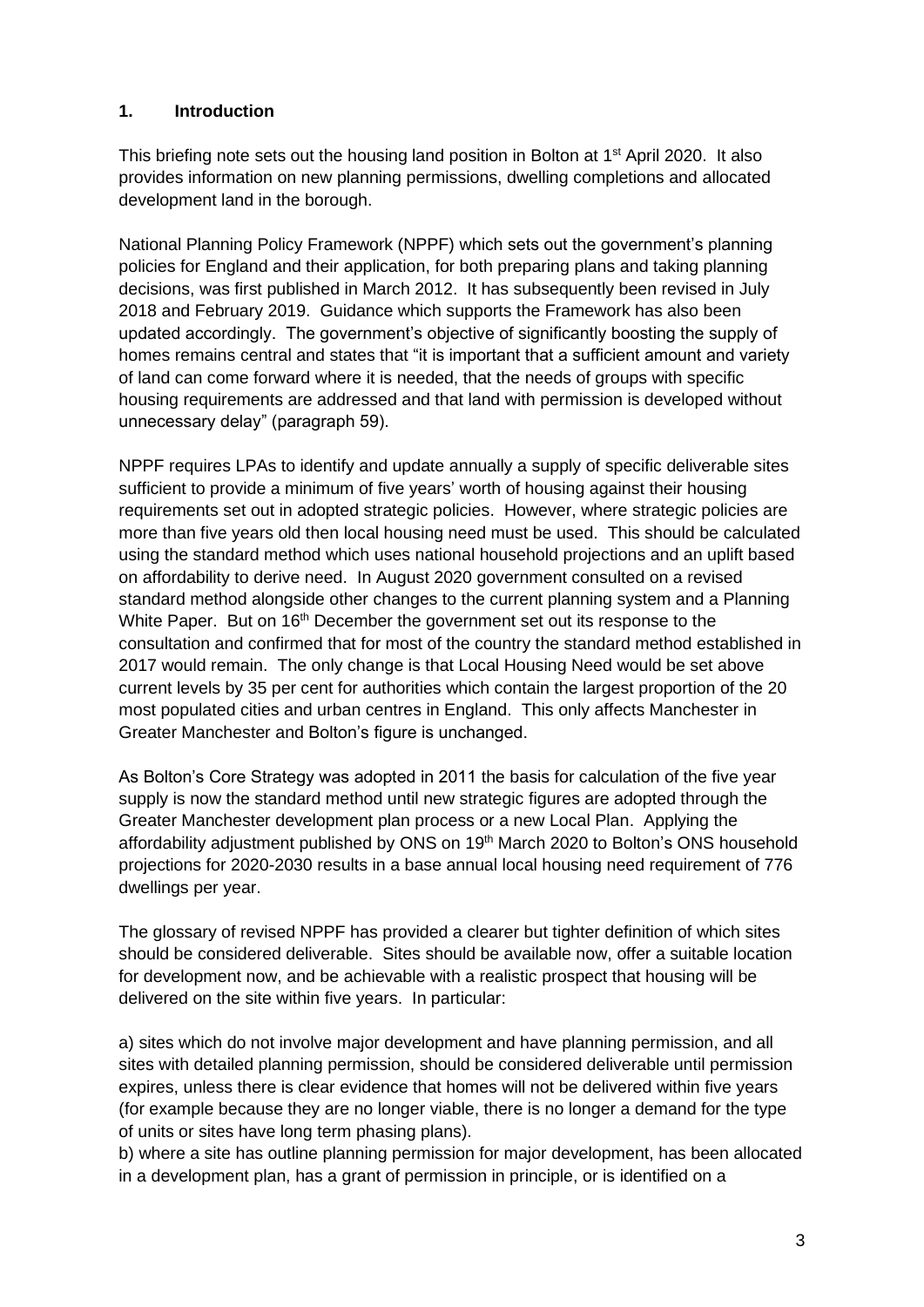brownfield register, it should only be considered deliverable where there is clear evidence that housing completions will begin on site within five years.

Major development is defined as sites where 10 or more homes will be provided, or the sites has an area of 0.5 hectares or more.

This AMR takes uses this approach to site inclusion in the five year supply.

The supply of specific deliverable sites should in addition include a buffer (moved forward from later in the plan period) of:

a) 5% to ensure choice and competition in the market for land; or

b) 10% where the local planning authority wishes to demonstrate a five year supply of deliverable sites through an annual position statement or recently adopted plan, to account for any fluctuations in the market during that year; or

c) 20% where there has been significant under delivery of housing over the previous three years, to improve the prospect of achieving the planned supply.

In February 2020 government published its November 2019 results of the Housing Delivery Test, the outcome of which can require councils to carry out further action to ensure more housing is delivered. This ranges from preparing action plans to examine under-delivery and explore solutions, addition of a 20% buffer to the five year supply and where delivery has been substantially below targets as measured over the previous 3 years the presumption in favour of sustainable development applies (NPPF paragraph 11). On the latter the trigger for the presumption rose from 25% in November 2018 to 45% in 2019 and 75% of requirements in 2020. The lack of a five year supply also remains a trigger for this "tilted" balance. Bolton published a revised Housing Delivery Test Action Plan in August 2020 to address under-delivery. In addition, a buffer of 20% on the 5 year supply is needed as delivery over the last 3 years at 58% is well below the 85% HDT target.

There is also a requirement for planning policies to identify specific, developable sites or broad locations for growth, for years 6-10 and, where possible, for years 11-15 of the plan. The Allocations Development Plan Document identifies further sites to satisfy this longer term supply.

The National Planning Policy Framework does also allow an allowance to be made for windfall sites in the anticipated supply where there is compelling evidence that they will provide a reliable source of supply. Any allowance should be realistic having regard to the strategic housing land availability assessment, historic windfall delivery rates and expected future trends. Currently Bolton's five year supply does not rely on the inclusion of a windfall allowance. However, in an urban area like Bolton windfalls have historically played a significant part in the delivery of housing and their contribution will continue to be monitored.

The next section of the report therefore considers the five year housing supply against local housing need using the standard method. In addition, it uses a 20% buffer in its supply calculations.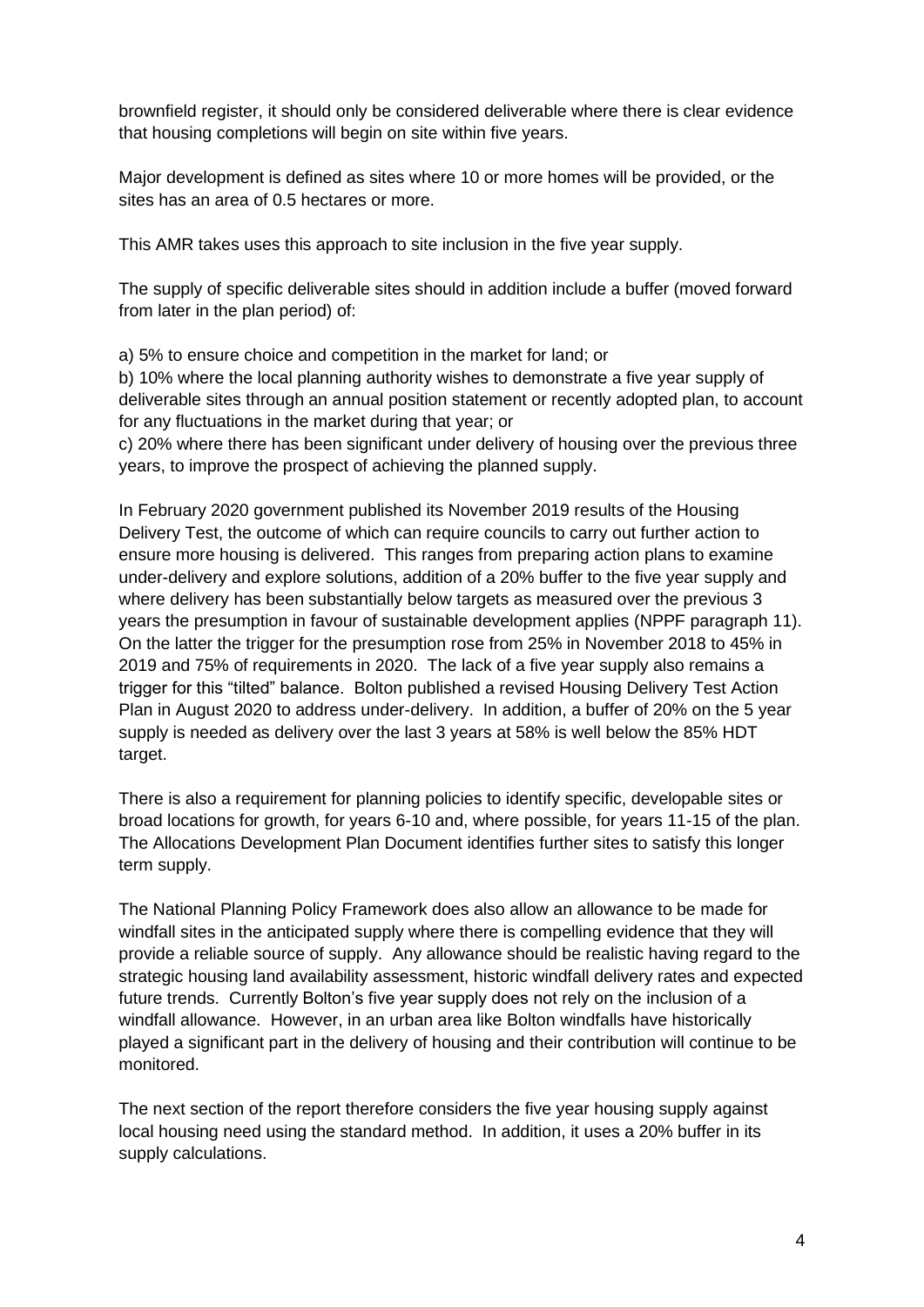#### <span id="page-4-0"></span>**2. Five Year Housing Supply 2020-2025**

As discussed earlier, in this monitoring year the five year housing supply 2020-25 has been calculated against the standard methodology. The implications of new requirement figures arising through either the GM development plan process, a new Local Plan or national changes to methodology will be picked up in future AMRs.

Table 1 sets out 5 year dwelling requirements for 2020-2025. The calculation uses the underlying need figure of 776 dwellings per annum, an allowance of 40 dwellings per annum for losses arising from clearance or change of use and a 20% buffer. This results in a total 5 year requirement of 4896 dwellings.

Table 2 shows the projected deliverable supply for 2020-2025 of 3601 dwellings. This includes sites assessed against the criteria for size and progress through the planning process in revised NPPF. A limited number of both large and small sites have been excluded where evaluation suggests that permissions are not progressing at the current time or sites have commenced but stalled. A contribution from Horwich Locoworks has been included within the five year supply and this site will deliver a significant quantity of housing over the plan period. This largely explains the capacity differences between Table 2 and Table 4.

The supply of 3601 dwellings is set against requirements and results in an under-supply of 1295 dwellings. This equates to 74% of the necessary supply of ready to develop housing. This is the equivalent of 3.7 years, which is less than the required 5 years.

| Annual requirement under MHCLG standard<br>methodology 2020-2025 | 776  |
|------------------------------------------------------------------|------|
| 5 year net requirement 2020-2025                                 | 3880 |
| Clearance (40 per annum x 5)                                     | 200  |
| Gross 5 year requirement (net requirement<br>+ clearance)        | 4080 |
| Total 5 year requirement plus 20% buffer                         |      |

#### **Table 1 - 5 Year Requirements**

#### **Table 2 - 5 Year Supply 2020-2024/25**

| Large Site Supply (0.25ha and above) | 2803  |
|--------------------------------------|-------|
| <b>Small Site Supply</b>             | 798   |
| Projected 5 Year Supply              | 3601  |
|                                      |       |
| Surplus/deficit                      | -1295 |
|                                      |       |
| Supply % of requirement              | 74    |
| Supply in years                      | 37    |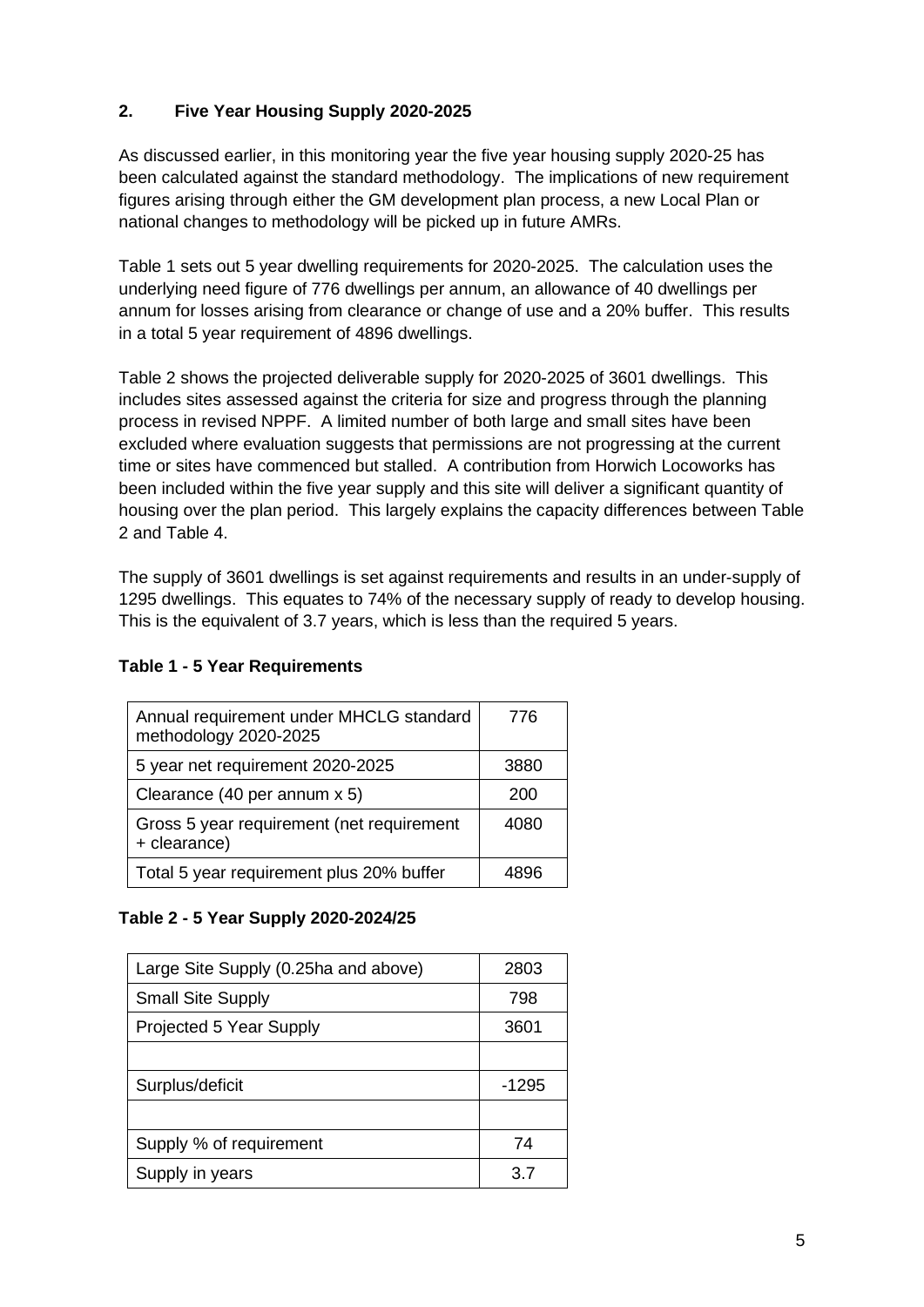Table 3 sets out the identified sites over 0.25 ha for the 5 year supply period 2020-2024/25 drawn from sites under-construction, with planning permission or from the adopted Allocations Plan where applications have been submitted. In addition, it includes a contribution from Horwich Locoworks as development has now commenced on phase 1 with further completions anticipated on subsequent phases during the five year period. The supply also includes Eldercot Road where development was allowed at appeal in May 2019 and Bark Street/Pool Street granted eventually in July 2019. The identified supply of sites is only marginally higher than last year, and this reflects the balance of completions being removed from the supply, additions through new large permissions and the reevaluation of sites as new information about deliverability becomes available. In line with the NPPF the five year supply includes all small sites with permission or under construction except where there are question marks over delivery.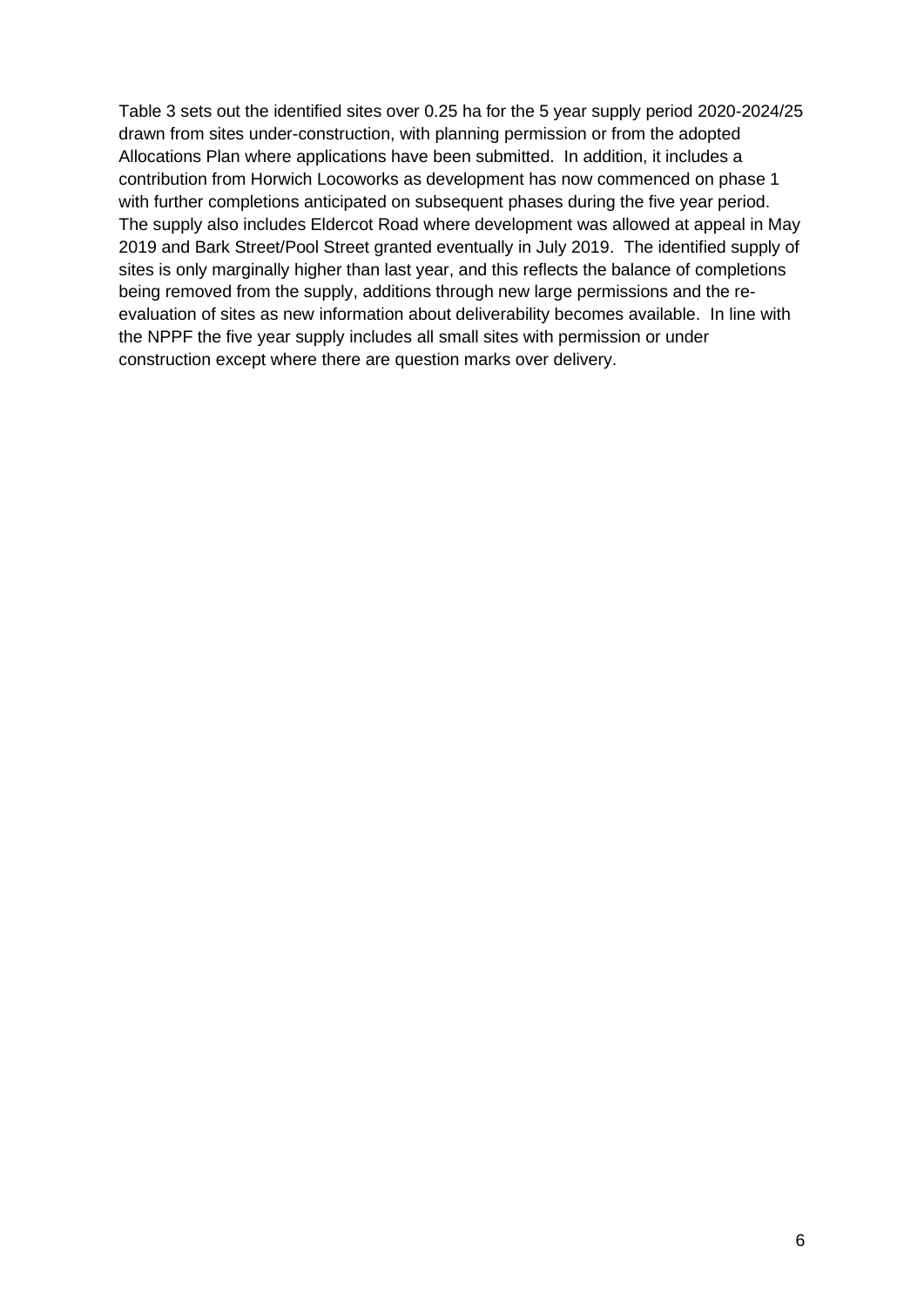#### **Table 3 - 5 Year Supply 2020-2024/25 on sites over 0.25 hectares**

| <b>GM SITE</b> | <b>SITE NAME</b>                         | <b>STATUS</b>        | 5 YEAR         | <b>AREA</b> |
|----------------|------------------------------------------|----------------------|----------------|-------------|
| <b>REF</b>     |                                          |                      | <b>SUPPLY</b>  | (HA)        |
| 1020-BOL       | <b>LEIGH COMMON</b>                      | Allocated            | 40             | 1.19        |
|                |                                          | (pending             |                |             |
|                |                                          | decision)            |                |             |
| 1041-BOL       | LAND TO WEST OF CHORLEY STREET, BOLTON,  | <b>Full Planning</b> | 118            | 0.86        |
|                | BL <sub>1</sub>                          | Permission           |                |             |
| 1086-BOL       | WIGAN ROAD, WESTHOUGHTON, BOLTON, BL5    | Under-               | 44             | 1.98        |
|                | 2DD                                      | construction         |                |             |
| 1095-BOL       | <b>ROSCOES FARM</b>                      | Under-               | 150            | 3.73        |
|                |                                          | construction         |                |             |
| 1123-BOL       | OLD LINKS GOLF CLUB LTD, CHORLEY OLD     | Outline planning     | 15             | 0.39        |
|                | ROAD, BOLTON, BL1 5SU                    | permission           |                |             |
|                |                                          | (expired)            |                |             |
| 1129-BOL       | LAND AT MOSS LEA, BOLTON                 | Under-               | 3              | 0.67        |
|                |                                          | construction         |                |             |
| 1137-BOL       | <b>BEEHIVE MILLS</b>                     | Under-               | 127            | 3.62        |
|                |                                          | construction         |                |             |
| 1177-BOL       | YEW TREE HOUSE, BROAD O'TH LANE, BL1 6QN | <b>Full Planning</b> | 14             | 0.3         |
|                |                                          | Permission           |                |             |
| 1192-          | MARYLAWNS, FOSTER LANE, BOLTON, BL2 5HW  | Under-               | 10             | 0.48        |
| <b>SHLAA</b>   |                                          | construction         |                |             |
| 1202-BOL       | LAND AT TEMPLE ROAD, BOLTON              | Under-               | 4              | 1.23        |
|                |                                          | construction         |                |             |
| 1204-BOL       | HOLLINS HALL OF RESIDENCE, RADCLIFFE     | Under-               | 81             | 3.17        |
|                | ROAD, BOLTON, BL2 1NW                    | construction         |                |             |
| 1216-BOL       | LAND AT WITHINS DRIVE, BOLTON            | <b>Full Planning</b> | 69             | 1.24        |
|                |                                          | Permission           |                |             |
| 1231-BOL       | HIGHER HEAPS FARM, RINGLEY RD WEST       | Under-               | 1              | 4.26        |
|                |                                          | construction         |                |             |
| 1237-BOL       | RIVERSIDE, FOLD ROAD, STONECLOUGH        | <b>Full Planning</b> | 1              | 0.28        |
|                | RADCLIFFE, BOLTON, MANCHESTER, M26 1FT   | Permission           |                |             |
| 1249-BOL       | SWALLOWFIELD HOTEL, CHORLEY NEW ROAD,    | Under-               | 31             | 0.42        |
|                | HORWICH, BOLTON, BL6 6HN                 | construction         |                |             |
| 1251-BOL       | LAND AT LOSTOCK LANE, LOSTOCK, BOLTON    | Under-               | 3              | 6.23        |
|                |                                          | construction         |                |             |
| $1257 -$       | OLD SCHOOL HOUSE, LEA GATE, BOLTON, BL2  | <b>Full Planning</b> | 14             | 0.27        |
| <b>SHLAA</b>   | 3ET                                      | Permission           |                |             |
| 1264-BOL       | HARRY FOLD FARM, BRADSHAW ROAD,          | Under-               | 1              | 0.92        |
|                | BOLTON, BL2 4JS                          | construction         |                |             |
| 1266-          | NEW HEY UNDERGROUND RESERVOIR OFF        | Under-               | 1              | 0.5         |
| <b>SHLAA</b>   | BRADSHAW ROAD BOLTON.                    | construction         |                |             |
| 1277-BOL       | LOWER LEECHES FARM, DICCONSON LANE,      | Under-               | 1              | 17.81       |
|                | WESTHOUGHTON, BOLTON, BL5 3NR            | construction         |                |             |
| 1279-BOL       | PERSEVERANCE MILL, BOLTON ROAD,          | Under-               | 26             | 0.98        |
|                | WESTHOUGHTON, BOLTON, BL5 3JQ            | construction         |                |             |
| 1280-BOL       | LAND TO REAR OF 55 DOBB BROW ROAD,       | Under-               | $\overline{2}$ | 0.3         |
|                | WESTHOUGHTON, BOLTON, BL5 2AZ            | construction         |                |             |
| 1285-BOL       | 43 BAKER STREET, KEARSLEY, BOLTON, BL4   | Under-               | 1              | 2.35        |
|                | 8QT                                      | construction         |                |             |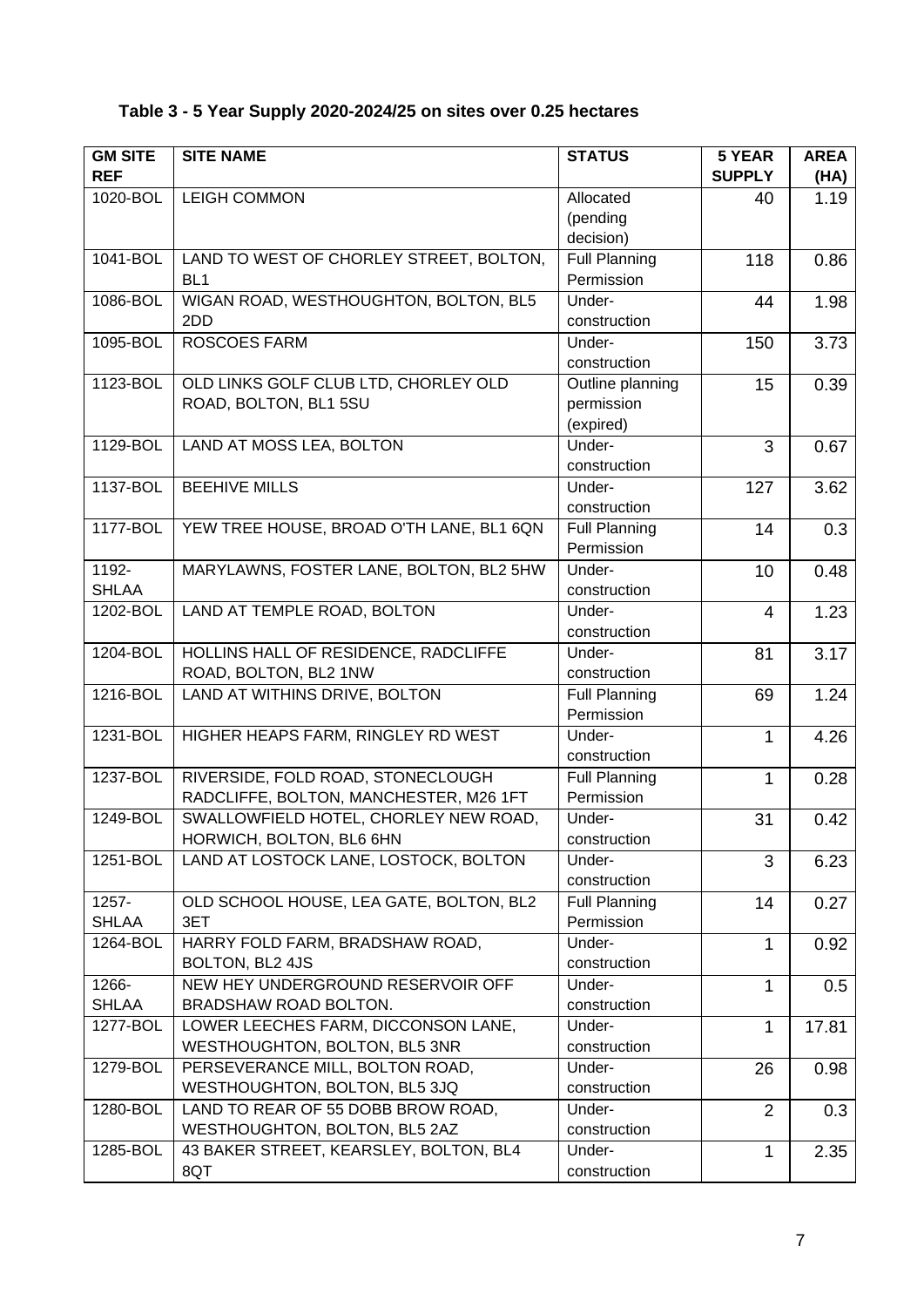| 1293-BOL | <b>BOLTON COMMUNITY COLLEGE HORWICH</b> | Under-               | 76             | $\overline{4}$ |
|----------|-----------------------------------------|----------------------|----------------|----------------|
|          |                                         |                      |                |                |
|          | CAMPUS, VICTORIA ROAD, HORWICH, BOLTON, | construction         |                |                |
|          | BL6 6ED                                 |                      |                |                |
| 1294-BOL | <b>SINGLETON AVENUE</b>                 | Allocated (Full      | 48             | 1.17           |
|          |                                         | Planning             |                |                |
|          |                                         | Permission May       |                |                |
|          |                                         | 2020)                |                |                |
| 1297-BOL | LAND AT CAMPBELL STREET, FARNWORTH,     | <b>Full Planning</b> | 60             | 0.85           |
|          | <b>BOLTON, BL4 7HH</b>                  | Permission           |                |                |
|          |                                         |                      |                |                |
| 1307-BOL | FORMER GALEBROOK NURSING HOME,          | Under-               | 1              | 0.55           |
|          | LONGWORTH LANE, EGERTON                 | construction         |                |                |
| 1311-BOL | BIRTENSHAW FARM, DARWEN ROAD, BROMLEY   | Under-               | $\overline{7}$ | 0.34           |
|          | <b>CROSS</b>                            | construction         |                |                |
| 1314-BOL | CROWS NEST FARM, JACKS LANE,            | Under-               | 6              | 0.63           |
|          | <b>WESTHOUGHTON</b>                     | construction         |                |                |
| 1328-BOL | LAND SOUTH OF CROMPTON WAY, BOLTON      | Under-               | 1              | 9.02           |
|          |                                         | construction         |                |                |
| 1329-BOL | TAYLOR HOUSE FARM, DODD LANE            | Under-               | 4              | 0.29           |
|          |                                         | construction         |                |                |
|          |                                         |                      |                |                |
| 1330-BOL | BOLTON OPEN GOLF CLUB, LONGSIGHT LANE,  | <b>Full Planning</b> | 6              | 0.26           |
|          | BOLTON, BL2 4JY                         | Permission           |                |                |
| 1339-BOL | THEATRE CHURCH, SEYMOUR ROAD, BOLTON,   | Under-               | $\overline{4}$ | 0.32           |
|          | BL18PG                                  | construction         |                |                |
| 1342-BOL | GRUNDY FOLD FARM, CHORLEY OLD ROAD,     | Under-               | $\overline{4}$ | 1.15           |
|          | HORWICH, BL6 6QA                        | construction         |                |                |
| 1343-BOL | 692 CHORLEY ROAD, WESTHOUGHTON,         | Under-               | 1              | 0.48           |
|          | BOLTON, BL5 3NL                         | construction         |                |                |
| 1345-BOL | POPLARS FARM, WINGATES LANE,            | <b>Full Planning</b> | $\overline{2}$ | 0.49           |
|          | WESTHOUGHTON, BOLTON, BL5 3LS           | Permission           |                |                |
|          |                                         |                      |                |                |
| 1348-BOL | GLOBE WORKS, LOWER BRIDGEMAN STREET,    | Under-               | 140            | 0.29           |
|          | BOLTON, BL2 1DG                         | construction         |                |                |
| 1534-BOL | MILLS BROW FARM, BREEZE HILL, OVER      | Under-               | 4              | 1.5            |
|          | HULTON, BOLTON, M46 9HL                 | construction         |                |                |
| 1535-BOL | SPOUT FOLD FARM, ROSEMARY LANE, BOLTON, | Under-               | 4              | 0.4            |
|          | <b>BL5 1BS</b>                          | construction         |                |                |
| 1537-BOL | HILLCREST, DOBB BROW ROAD,              | Under-               | 2              | 0.69           |
|          | WESTHOUGHTON, BOLTON, BL5 2BB           | construction         |                |                |
| 1587-BOL | LINCOLN HOUSE, NELSON STREET, BOLTON,   | <b>Full Planning</b> | 90             | 0.37           |
|          |                                         |                      |                |                |
|          | BL3 2JW                                 | Permission           |                |                |
| 1588-BOL | OLD COBBLESTONES, GREENWOODS LANE,      | Under-               | 4              | 0.31           |
|          | BOLTON, BL2 4EQ                         | construction         |                |                |
| 1592-BOL | LAND NORTH OF CHRIST CHURCH, MARKLAND   | Under-               | 4              | 0.5            |
|          | HILL, BOLTON, BL1 5AF                   | construction         |                |                |
| 1593-BOL | 96,106 & PADDOCK, CHORLEY ROAD,         | Under-               | 1              | 0.57           |
|          | WESTHOUGHTON, BOLTON, BL5 3PL           | construction         |                |                |
| 1596-BOL | LAND AT THE LAST DROP, HOSPITAL ROAD,   | Under-               | 97             | 2.45           |
|          | BROMLEY CROSS, BOLTON, BL7 9PZ          | construction         |                |                |
| 1597-BOL | LAND AT BOWLANDS HEY, OFF COLLINGWOOD   | Under-               | 83             | 4.26           |
|          |                                         |                      |                |                |
|          | WAY & OLD LANE, WESTHOUGHTON, BOLTON    | construction         |                |                |
| 1598-BOL | LAND REAR OF FIVE ACRE FARM, RADCLIFFE  | <b>Full Planning</b> | 1              | 0.73           |
|          | ROAD, BOLTON, BL3 1AJ                   | Permission           |                |                |
| 1599-BOL | OUSEL NEST HOUSE, GRANGE ROAD, BROMLEY  | <b>Full Planning</b> | 1              | 0.3            |
|          | CROSS, BOLTON, BL7 9AX                  | Permission           |                |                |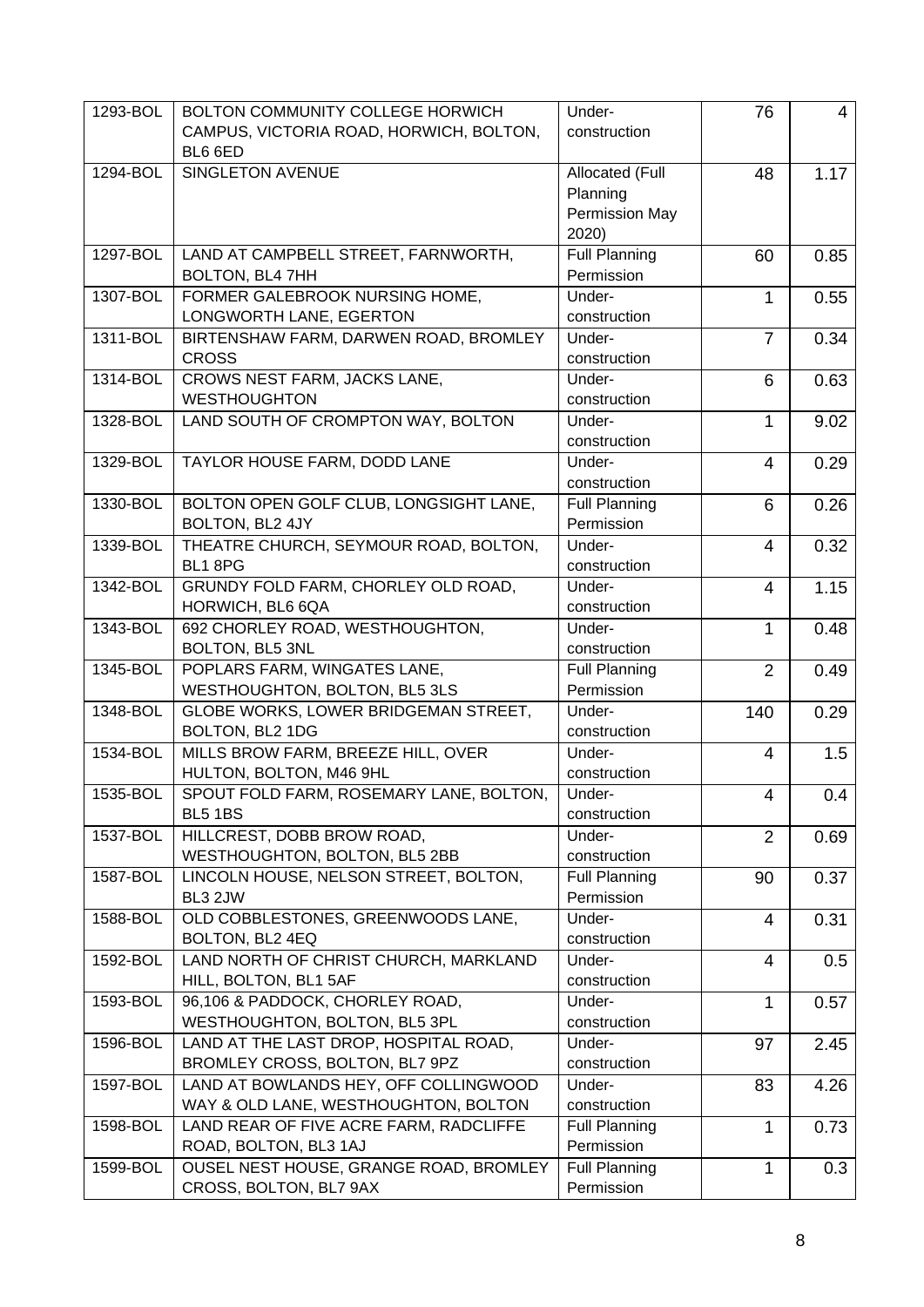| 1601-BOL | THE WILLOWS, 41A REGENT ROAD, LOSTOCK,   | <b>Full Planning</b>       | 1              | 0.41  |
|----------|------------------------------------------|----------------------------|----------------|-------|
|          | BOLTON, BL6 4DG                          | Permission                 |                |       |
| 1602-BOL | RED ROCKS, 514 CHORLEY NEW ROAD,         | <b>Full Planning</b>       | 1              | 0.5   |
|          | LOSTOCK, BOLTON, BL6 4JY                 | Permission                 |                |       |
| 1603-BOL | HOLE HILL FARM, MATCHMOOR LANE,          | <b>Full Planning</b>       | 3              | 0.78  |
|          | HORWICH, BOLTON, BL6 6PR                 | Permission                 |                |       |
| 1604-BOL | LITTLE STANROSE FARM, COX GREEN ROAD,    | Under-                     | $\overline{2}$ | 0.38  |
|          | EGERTON, BOLTON, BL7 9RJ                 | construction               |                |       |
| 1605-BOL | LAND AT SIDE AND FORMER BOWLING GREEN,   | <b>Full Planning</b>       | 9              | 0.28  |
|          | REAR ERICOS ITALIAN RESTAURANT, 122      | Permission                 |                |       |
|          | BRADSHAW BROW, BOLTON, BL2 3DD           |                            |                |       |
| 1606-BOL | LAND AT FORMER HORWICH LOCO WORKS,       | Under-                     | 75             | 3.44  |
|          | CHORLEY NEW ROAD, HORWICH, BOLTON        | construction               |                |       |
| 1608-BOL | LAND NORTH OF PLATT LANE, EAST OF PARK   | <b>Full Planning</b>       | 90             | 14.16 |
|          | ROAD & SOUTH OF CHEQUERBENT              | Permission                 |                |       |
|          | ROUNDABOUT, WESTHOUGHTON, BOLTON         |                            |                |       |
| 1609-BOL | LAND AT MOSS LEA SITE B, BOLTON, BL1 6PL | Under-                     | 11             | 0.59  |
|          |                                          | construction               |                |       |
| 1610-BOL | LAND AT ST GEORGE'S ROAD/BARK STREET,    | <b>Full Planning</b>       | 259            | 0.63  |
|          | <b>BOLTON</b>                            | Permission                 |                |       |
| 1611-BOL | TOTTINGTON ROAD METHODIST CHURCH,        | Under-                     | 9              | 0.6   |
|          | TOTTINGTON ROAD, BOLTON, BL2 4DA         | construction               |                |       |
| 1613-BOL | FORMER VICTORY WORKS, GRUNDY ROAD,       | Under-                     | 18             | 0.25  |
|          | KEARSLEY, BOLTON, BL4 8HR                | construction               |                |       |
| 1614-BOL | LAND OFF COX GREEN ROAD, EGERTON,        | <b>Full Planning</b>       | 1              | 0.56  |
|          | BOLTON, BL7                              | Permission                 |                |       |
| 1615-BOL | HARTLEYS FARM, WINGATES LANE,            | <b>Full Planning</b>       | 50             | 1.92  |
|          | WESTHOUGHTON, BOLTON, BL5 3LP            | Permission                 |                |       |
| 1616-BOL | 3 BOWSTONE HILL COTTAGES, BOWSTONE HILL  | <b>Full Planning</b>       | 1              | 1.14  |
|          | ROAD, BOLTON, BL2 4LS                    | Permission                 |                |       |
| 1617-BOL | LAND ADJ. VALYNETTE, GRIMEFORD LANE,     | <b>Full Planning</b>       | 4              | 1.04  |
|          | BLACKROD, BOLTON, BL6                    | Permission                 |                |       |
| 1618-BOL | THORN LEA, 364 CHORLEY NEW ROAD,         | <b>Full Planning</b>       | 9              | 0.3   |
|          | BOLTON, BL1 5AD                          | Permission                 |                |       |
| 1619-BOL | THE SQUIRRELS, COX GREEN ROAD, EGERTON,  | <b>Full Planning</b>       | $\overline{2}$ | 1.97  |
|          | BOLTON, BL7 9RA                          | Permission                 |                |       |
| 1620-BOL | ELDERCOT ROAD                            | <b>Full Planning</b>       | 234            | 6.55  |
|          |                                          | Permission                 |                |       |
| 1624-BOL | <b>TRINITY GATEWAY</b>                   | <b>Full Planning</b>       | 144            | 0.69  |
|          |                                          | Permission                 |                |       |
| 1630-BOL | UMBERTONS FARM, SALFORD ROAD, BOLTON,    | <b>Full Planning</b>       | 2              | 0.27  |
|          | BL5 1BP                                  | Permission                 |                |       |
| 1632-BOL | ST COLUMBA RC CHURCH, RIPLEY STREET,     | <b>Full Planning</b>       | 24             | 0.29  |
|          | BOLTON, BL2 3AR                          | Permission                 |                |       |
| 19-BOL   | LAND AT FORMER HORWICH LOCO WORKS,       | Outline planning           |                |       |
|          |                                          |                            | 150            | 69.76 |
|          | HORWICH, BOLTON                          | permission (RM<br>pending) |                |       |
|          |                                          |                            |                |       |
| 29-BOL   | BURNTHWAITE OLD HALL, OLD HALL LANE,     | Under-                     | 5              | 4.2   |
|          | BOLTON, BL6 4LJ                          | construction               |                |       |
| 30-BOL   | LOSTOCK HOUSE FARM, HALL LANE, LOSTOCK,  | Under-                     | $\overline{2}$ | 1.15  |
|          | BOLTON, BL6 4BS                          | construction               |                |       |
| 646-BOL  | HERCULES BUSINESS PARK, LOSTOCK LANE,    | <b>Full Planning</b>       | 214            | 6.47  |
|          | HORWICH, BOLTON, GREATER MANCHESTER      | Permission                 |                |       |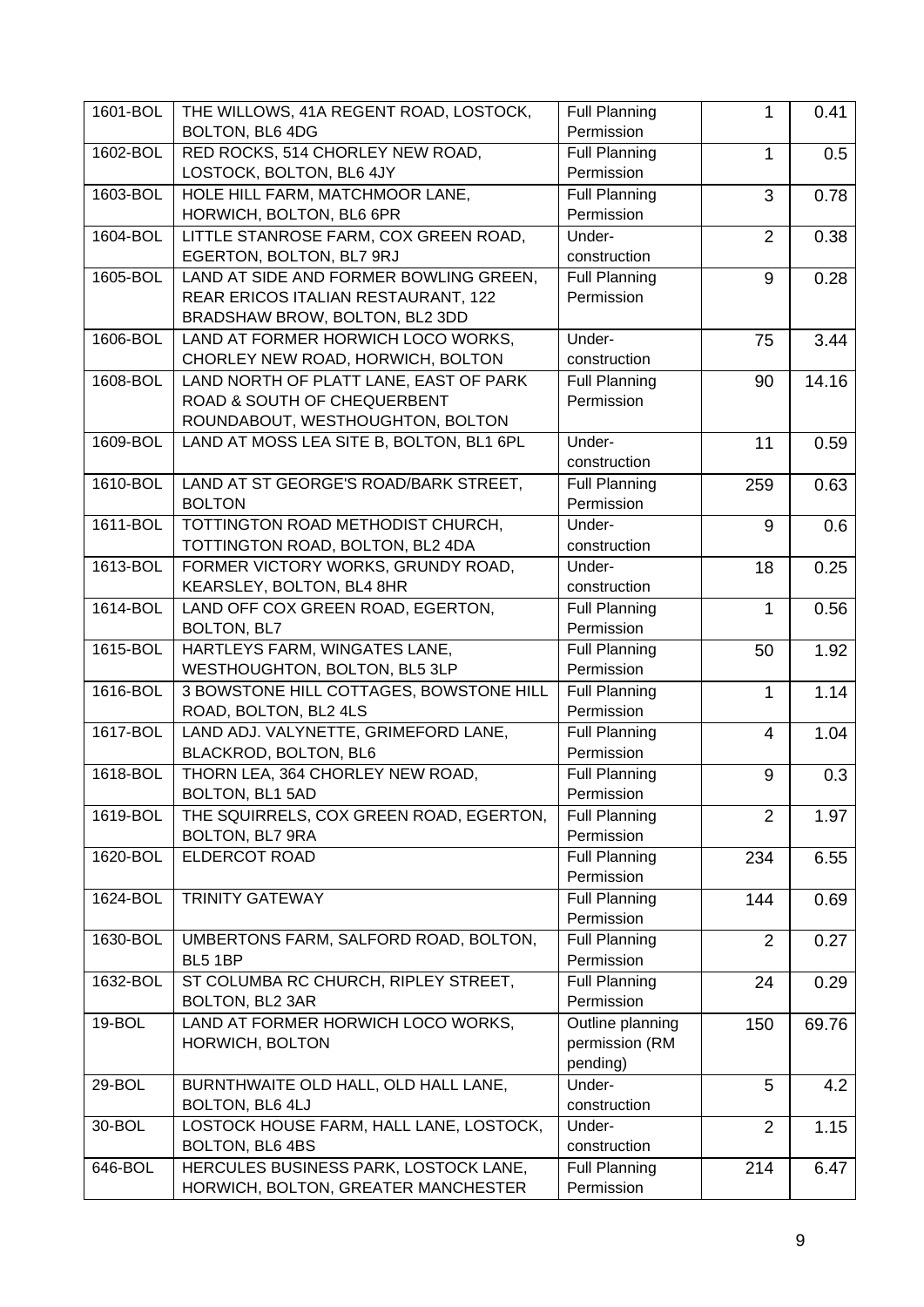| 748-BOL        | LAND OFF DEAN CLOSE, CHERRY TREE         | Under-               | 13   | 0.4    |
|----------------|------------------------------------------|----------------------|------|--------|
|                | AVENUE AND WATSON ROAD, FARNWORTH, BL4   | construction         |      |        |
|                | 9SD.                                     |                      |      |        |
| 773-BOL        | LAND BETWEEN 46 AND 62 CROWN LANE,       | <b>Full Planning</b> | 9    | 0.45   |
|                | HORWICH, BOLTON, BL6 7QN                 | Permission           |      |        |
| 787-BOL        | HILL LANE, BLACKROD, BOLTON, BL6 5JN     | Under-               | 10   | 3.81   |
|                |                                          | construction         |      |        |
| 954-BOL        | <b>BLINDSILL ROAD</b>                    | Under-               | 38   | 2.53   |
|                |                                          | construction         |      |        |
| <b>HLA-141</b> | FORMER HASLAM MILL (Great Lever), HASLAM | Under-               | 3    | 0.44   |
|                | STREET, BOLTON, BL3 6LB                  | construction         |      |        |
| <b>HLA-193</b> | HOLY TRINITY CHURCH, TRINITY STREET,     | Under-               |      | 0.32   |
|                | BOLTON, BL3 6DD                          | construction         |      |        |
| <b>HLA-311</b> | 74 ALBERT ROAD WEST, BOLTON, BL1 5HW     | <b>Full Planning</b> |      | 0.31   |
|                |                                          | Permission           |      |        |
|                |                                          |                      | 2803 | 211.69 |

#### <span id="page-9-0"></span>**3. Housing Trajectory**

The actual net completions figure for 19/20 was 463, which is a reduction from the previous year where the figure was 544. Prior to this there was a small upward trend in completions between 2016/17 and 2018/19.

The housing trajectory at Figure 1 shows a further significant number of permissions granted during the monitoring year 2019/20 and Table 9 sets out details of permissions on large sites.

The most significant new permissions were for 259 dwellings on land at St George's Road/Bark Street, a brownfield site to the north of Bolton town centre (although a much reduced proposal for town houses has now been submitted), and 234 dwellings at Eldercot Road, an urban greenfield site which was granted at appeal in May 2019. Other significant permissions include 158 dwellings at Horwich Loco Works and 144 at Trinity Gateway. As that table illustrates not all permissions result in additions to the borough's overall land supply as the list also includes revised permissions on existing sites or permission for the first time on allocated sites.

Looking at future years the trajectory illustrates the potential level of development to the end of the Core Strategy period in 2026. In doing so it makes the underlying assumption that sites that have progressed further through the planning approval process are more likely to be delivered earlier, for example within the first five years, while other allocated sites including those with current employment or other uses will deliver later alongside more complex town centre sites. The trajectory will need to be revised as the Greater Manchester development plan progresses and sets new housing requirement to 2037.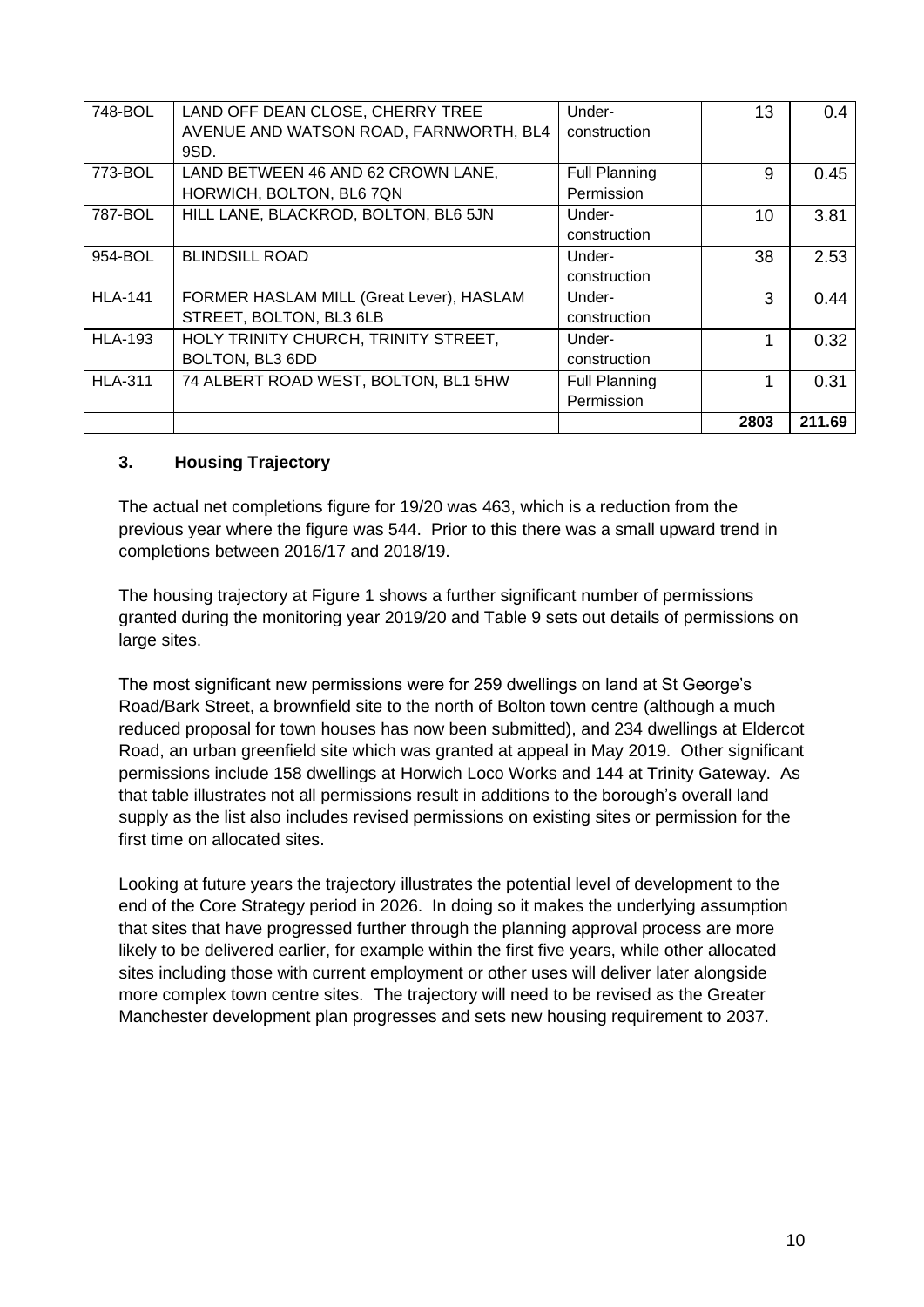The upward trend in the housing trajectory over the next few years is illustrative of development activity currently underway on sites across the borough, renewed interest from developers and the granting of very significant planning applications including greenfield sites on appeal. In addition, progress is being made in bringing forward proposals within Bolton town centre and of both social and private housing schemes. A more detailed discussion of new permissions and progress is set out later in this monitoring report.

A sizeable amount of land remains available for housing both with planning permission and through the Adopted Allocations Plan. It is anticipated that Horwich Loco Works, the first phase by Bellway Homes which is now virtually complete, will contribute further to completions in increasing numbers over the remainder of the plan period and beyond. Detailed reserved matters proposals are currently being considered by the council on this strategic site which already has outline consent for up to 1700 dwellings.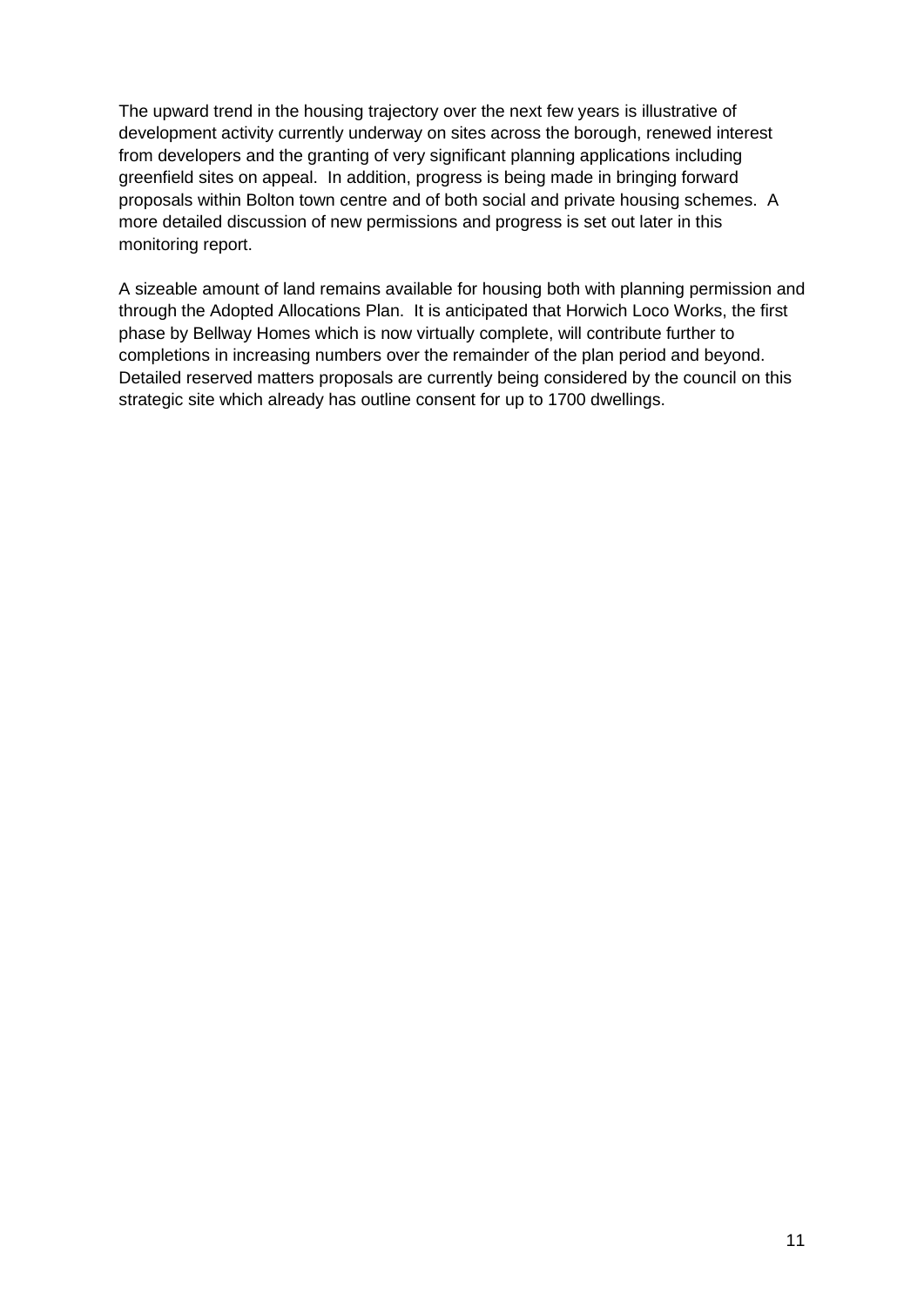



Years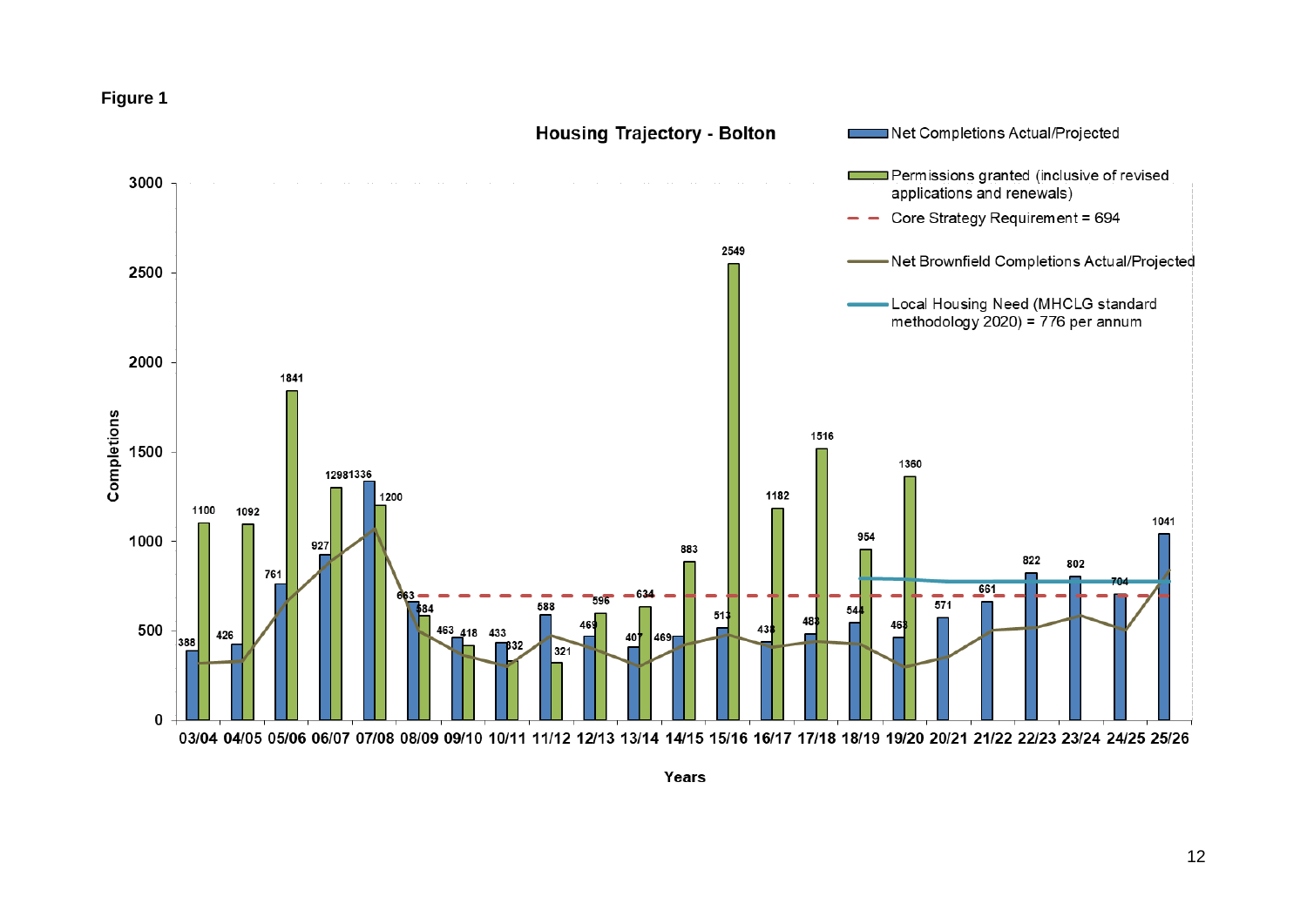#### <span id="page-12-0"></span>**4. Overall Housing Supply (Allocated or with Planning Permission)**

|                                 | With    | <b>With</b> | On Sites     | Adopted     | Total supply |
|---------------------------------|---------|-------------|--------------|-------------|--------------|
| Supply                          | Outline | Full PP     | Under-       | Allocations |              |
|                                 | PP      | or PA       | construction | Plan        |              |
| Large sites greater than 0.25   | 2021    | 1739        | 1813         | 2968        | 8541         |
| hectares at April 2020          |         |             |              |             |              |
| Small sites below 0.25          | 26      | 544         | 252          | 11          | 833          |
| hectares with planning          |         |             |              |             |              |
| permission for housing at April |         |             |              |             |              |
| 2020                            |         |             |              |             |              |
| Total                           | 2047    | 2283        | 2065         | 2979        | 9374         |

| Table 4 - Summary of housing land supply (number of dwellings) |  |
|----------------------------------------------------------------|--|
|                                                                |  |

Table 4 and 5 show the current housing land supply as 9374 dwellings, with 22% on sites currently under-construction and 24% with full planning permission/prior approval respectively. Of the remaining supply 22% has outline permission while 32% of the supply is formally allocated but has not progressed further towards development. Overall supply includes all sites within the Adopted Allocations Plan and with planning permission including the remaining 1588 dwellings at Horwich Locoworks which only have outline permission at this time, although this site may not be fully complete before 2026. Further reserved matters applications for Morris Homes have been determined post this current monitoring year on this significant site. It should be noted that developer type is only fully confirmed in many cases when sites have gained full permission. So, Table 5 may overestimate social and affordable housing capacity which may come forward as private sector housing.

| Category                           | <b>Private Sector</b> | Registered<br>Provider | <b>Total Supply</b> |
|------------------------------------|-----------------------|------------------------|---------------------|
| On Sites Under Construction        | 1996                  | 69                     | 2065                |
| <b>Full Planning Permission/PA</b> | 1997                  | 286                    | 2283                |
| <b>Outline Planning Permission</b> | 2047                  |                        | 2047                |
| <b>Adopted Allocations Plan</b>    | 2495                  | 484                    | 2979                |
| Totals                             | 8535                  | 839                    | 9374                |

**Table 5 - Housing Land Supply Summary by Planning Status and Developer Type**

Table 6 shows there is an outstanding supply of 4348 dwellings (46%) of the total commitment) on sites with full planning permission including prior approvals or under construction. Of these 52% are flats and 36% of the supply is of 2 bedroom property. House type information is not consistently available for sites with outline planning permission or for allocated sites, so Table 6 excludes these from the analysis.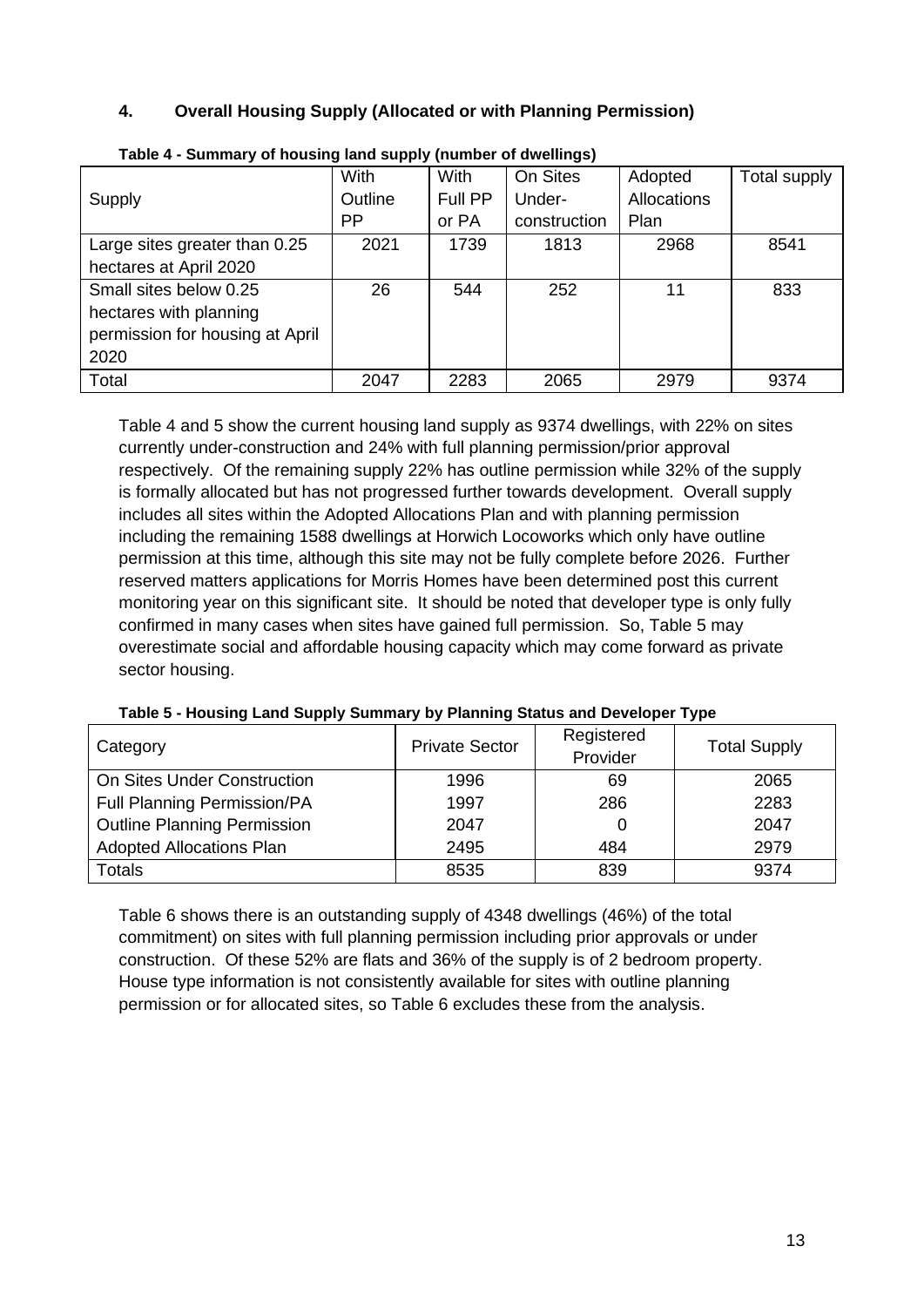| <b>Bedrooms</b> | Detached  | Semi      | Terraced  | Flat       | Total      |
|-----------------|-----------|-----------|-----------|------------|------------|
| 4+              | 485       | 61        | 41        | 41         | 628 (14%)  |
|                 | 289       | 526       | 290       | 70         | 1175 (27%) |
|                 |           | 120       | 238       | 1179       | 1546 (36%) |
|                 |           |           |           | 988        | 999 (23%)  |
| Total           | 786 (18%) | 711 (16%) | 573 (13%) | 2278 (52%) | 4348       |

**Table 6 - Outstanding Capacity on sites with Full Planning Permission or Under-construction by house type and bedrooms**

Table 7 expresses the outstanding housing land commitment in each ward as a proportion of the Borough total. This commitment consists of land with planning permission, outstanding capacity on sites already under-construction and Allocations Plan sites. The wards with the greatest proportion of land commitment are Horwich & Blackrod, followed by Halliwell and Great Lever. The lowest percentage of contributions to housing commitment occurs in Smithills and Rumworth.

| <b>Ward</b>                | % Outstanding<br>supply (including<br>units under | % Bolton's<br>dwellings under-<br>construction |  |
|----------------------------|---------------------------------------------------|------------------------------------------------|--|
|                            | construction)                                     |                                                |  |
| <b>Astley Bridge</b>       | 2%                                                | 3%                                             |  |
| <b>Bradshaw</b>            | 2%                                                | 2%                                             |  |
| <b>Breightmet</b>          | 3%                                                | 0%                                             |  |
| <b>Bromley Cross</b>       | 2%                                                | 3%                                             |  |
| Crompton                   | 8%                                                | 4%                                             |  |
| Farnworth                  | 4%                                                | 5%                                             |  |
| <b>Great Lever</b>         | 12%                                               | 24%                                            |  |
| Halliwell                  | 14%                                               | 2%                                             |  |
| Harper Green               | 4%                                                | 2%                                             |  |
| Heaton & Lostock           | 2%                                                | 1%                                             |  |
| Horwich & Blackrod         | 22%                                               | 11%                                            |  |
| Horwich North East         | 2%                                                | 14%                                            |  |
| Hulton                     | 5%                                                | 0%                                             |  |
| Kearsley                   | 3%                                                | 4%                                             |  |
| Little Lever & Darcy Lever | 4%                                                | 2%                                             |  |
| Rumworth                   | 1%                                                | 0%                                             |  |
| <b>Smithills</b>           | 0%                                                | 1%                                             |  |
| Tonge with the Haulgh      | 2%                                                | 7%                                             |  |
| <b>Westhoughton North</b>  | 8%                                                | 6%                                             |  |
| Westhoughton South         | 2%                                                | 11%                                            |  |

**Table 7 - Housing commitment by ward**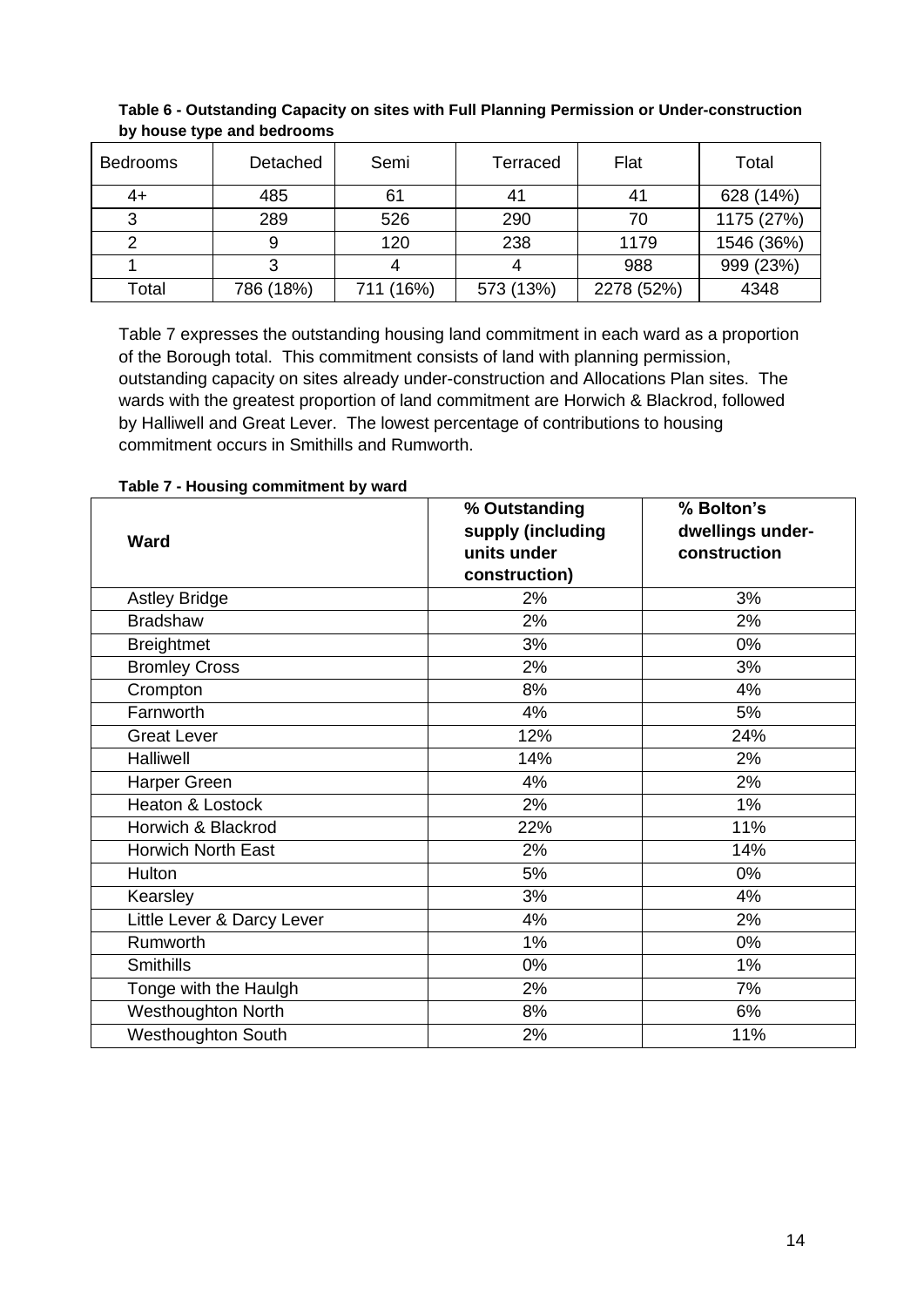#### <span id="page-14-0"></span>**5. Sites under Construction**

At the end of March 2020 there were 708 dwellings physically under construction representing just under 8% of the total commitment. This is a small increase over the last monitoring year up from 680. The wards with the highest level of construction activity are Great Lever, Horwich & Blackrod, Horwich North East and Westhoughton South. The lowest levels of construction activity are in Breightmet, Hulton and Rumworth.

| Reference | <b>Site Name</b>                                                                | Capacity     |
|-----------|---------------------------------------------------------------------------------|--------------|
| 1095-BOL  | <b>ROSCOES FARM</b>                                                             | 150          |
| 1129-BOL  | LAND AT MOSS LEA, BOLTON                                                        | 7            |
| 1137-BOL  | <b>BEEHIVE MILLS</b>                                                            | 127          |
| 1204-BOL  | HOLLINS HALL OF RESIDENCE, RADCLIFFE ROAD,<br>BOLTON, BL2 1NW                   | 81           |
| 1279-BOL  | PERSEVERANCE MILL, BOLTON ROAD, WESTHOUGHTON,<br>BOLTON, BL5 3JQ                | 35           |
| 1537-BOL  | HILLCREST, DOBB BROW ROAD, WESTHOUGHTON,<br>BOLTON, BL5 2BB                     | 4            |
| 1588-BOL  | OLD COBBLESTONES, GREENWOODS LANE, BOLTON, BL2<br>4EQ                           | 4            |
| 1604-BOL  | LITTLE STANROSE FARM, COX GREEN ROAD, EGERTON,<br>BOLTON, BL7 9RJ               | $\mathbf{2}$ |
| 29-BOL    | BURNTHWAITE OLD HALL, OLD HALL LANE, BOLTON, BL6<br>4LJ                         | 5            |
| 748-BOL   | LAND OFF DEAN CLOSE, CHERRY TREE AVENUE AND<br>WATSON ROAD, FARNWORTH, BL4 9SD. | 13           |
|           | * Completed within monitoring year 2019/2020                                    |              |

**Table 8 - Commencement of construction on significant large sites (over 0.25 ha) April 2019 to March 2020**

#### <span id="page-14-1"></span>**6. New Permissions**

Planning permission has been granted on 62 sites in the past year with a combined capacity for 1360 dwellings. This represents just under 15% of the total commitment. 1122 of these dwellings are on large sites (above 0.25ha).

| Table 9 - New large sites gaining planning permission |  |  |  |  |  |  |
|-------------------------------------------------------|--|--|--|--|--|--|
|-------------------------------------------------------|--|--|--|--|--|--|

| Reference | Site name                       | <b>Permission</b><br>type | <b>Land Type</b> | Capacity |
|-----------|---------------------------------|---------------------------|------------------|----------|
| 1041-BOL  | LAND TO WEST OF CHORLEY STREET, | F                         | B                | 118      |
|           | BOLTON, BL1*                    |                           |                  |          |
| 1095-BOL  | <b>ROSCOES FARM**</b>           | U                         | G                | 150      |
| 1628-BOL  | MOORCROFT, GRANGE ROAD, BROMLEY | O                         | G                | 2        |
|           | CROSS, BOLTON, BL7 9AU          |                           |                  |          |
| 1610-BOL  | LAND AT ST GEORGE'S ROAD/BARK   | F                         | B                | 259      |
|           | STREET, BOLTON                  |                           |                  |          |
| 1620-BOL  | ELDERCOT ROAD                   | F                         | G                | 234      |
| 1624-BOL  | <b>TRINITY GATEWAY</b>          | F                         | в                | 144      |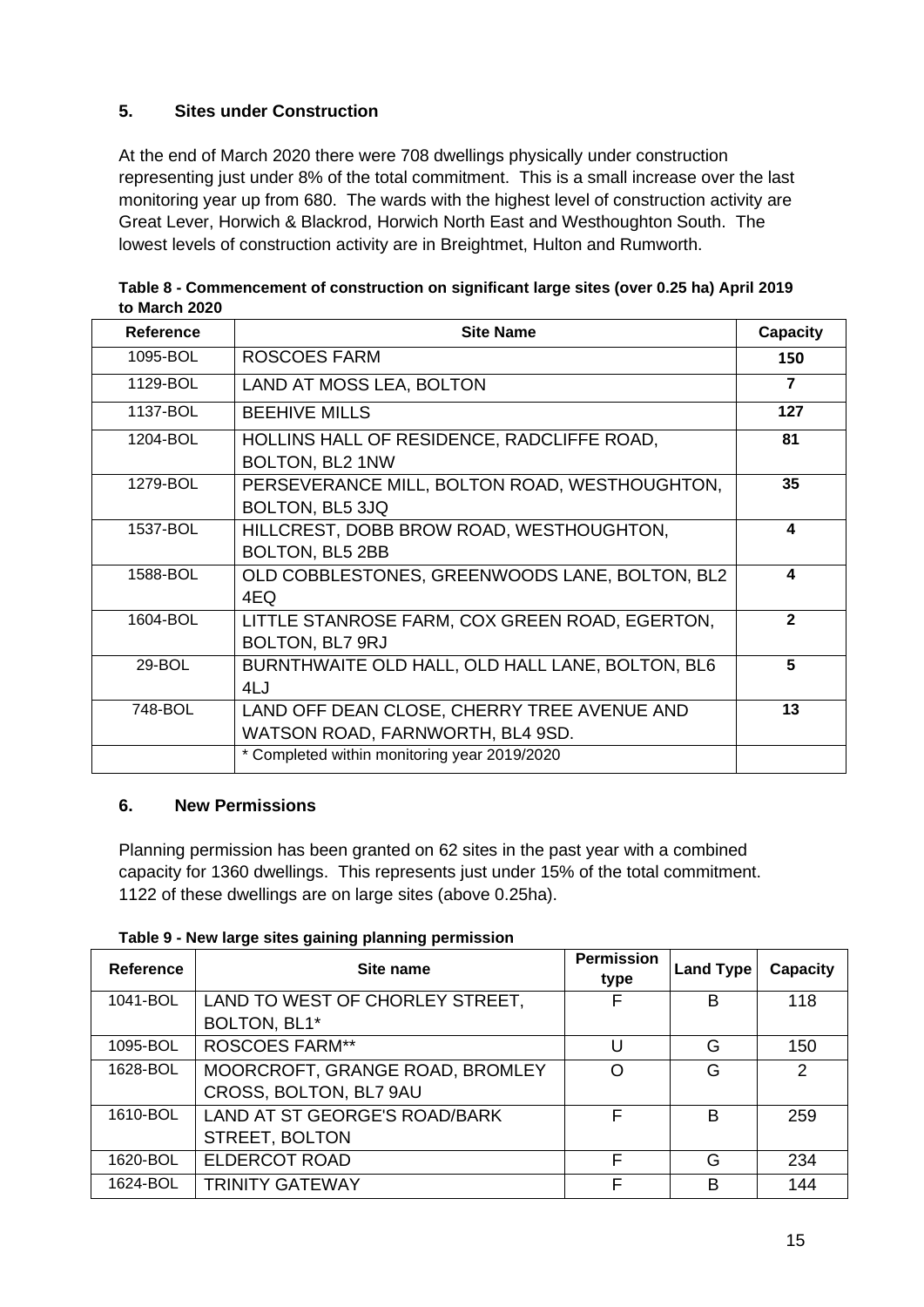| Reference | Site name                                                                                                      | <b>Permission</b><br>type | <b>Land Type</b> | <b>Capacity</b> |
|-----------|----------------------------------------------------------------------------------------------------------------|---------------------------|------------------|-----------------|
| 1629-BOL  | FORMER BRACKLEY GOLF COURSE                                                                                    |                           | B                | 13              |
|           | <b>LITTLE HULTON</b>                                                                                           |                           |                  |                 |
| 1630-BOL  | UMBERTONS FARM, SALFORD ROAD,                                                                                  | F                         | G                | $\mathcal{P}$   |
|           | BOLTON, BL5 1BP                                                                                                |                           |                  |                 |
| 1631-BOL  | FORMER RAILWAY CUTTING TO THE                                                                                  | ∩                         | B                | 42              |
|           | NORTH OF SPRINGFIELD ROAD,                                                                                     |                           |                  |                 |
|           | <b>KEARSLEY.</b>                                                                                               |                           |                  |                 |
| 1633-BOL  | LAND AT FORMER HORWICH LOCO                                                                                    | ∩                         | B                | 158             |
|           | <b>WORKS HK RACING</b>                                                                                         |                           |                  |                 |
|           | B=Previously developed land, G=Greenfield land<br>revised permissions, ** permission granted on allocated site |                           | <b>TOTAL</b>     | 1122            |

The most significant permissions were for 259 dwellings on land at St George's Road/Bark Street, a brownfield site to the north of Bolton town centre, and 234 dwellings at Eldercot Road, an urban greenfield site which was granted at appeal in May 2019. Other significant permissions include 158 dwellings at Horwich Loco Works and 144 at Trinity Gateway. In addition, a revised permission for 131 dwellings was granted at Roscoes Farm following a previous approval for 106 dwellings in 2016, now totalling 150 dwellings on the site.

While outside this monitoring period, recent permissions for large sites have been granted at Crompton Place for 200 dwellings in Bolton Town Centre and for 167 dwellings at Bowlands Hey Phase 2 which was granted at appeal in July 2020. Two other significant appeals have been allowed: in May for 48 houses on the allocated housing site at Singleton Avenue, Horwich and in July the Secretary of State granted outline permission at Hulton Park for up to 1036 dwellings. This is however conditional on the Ryder Cup being awarded to Bolton for 2030 or 2034. Details of these will feed into the 2020/21 monitoring figures.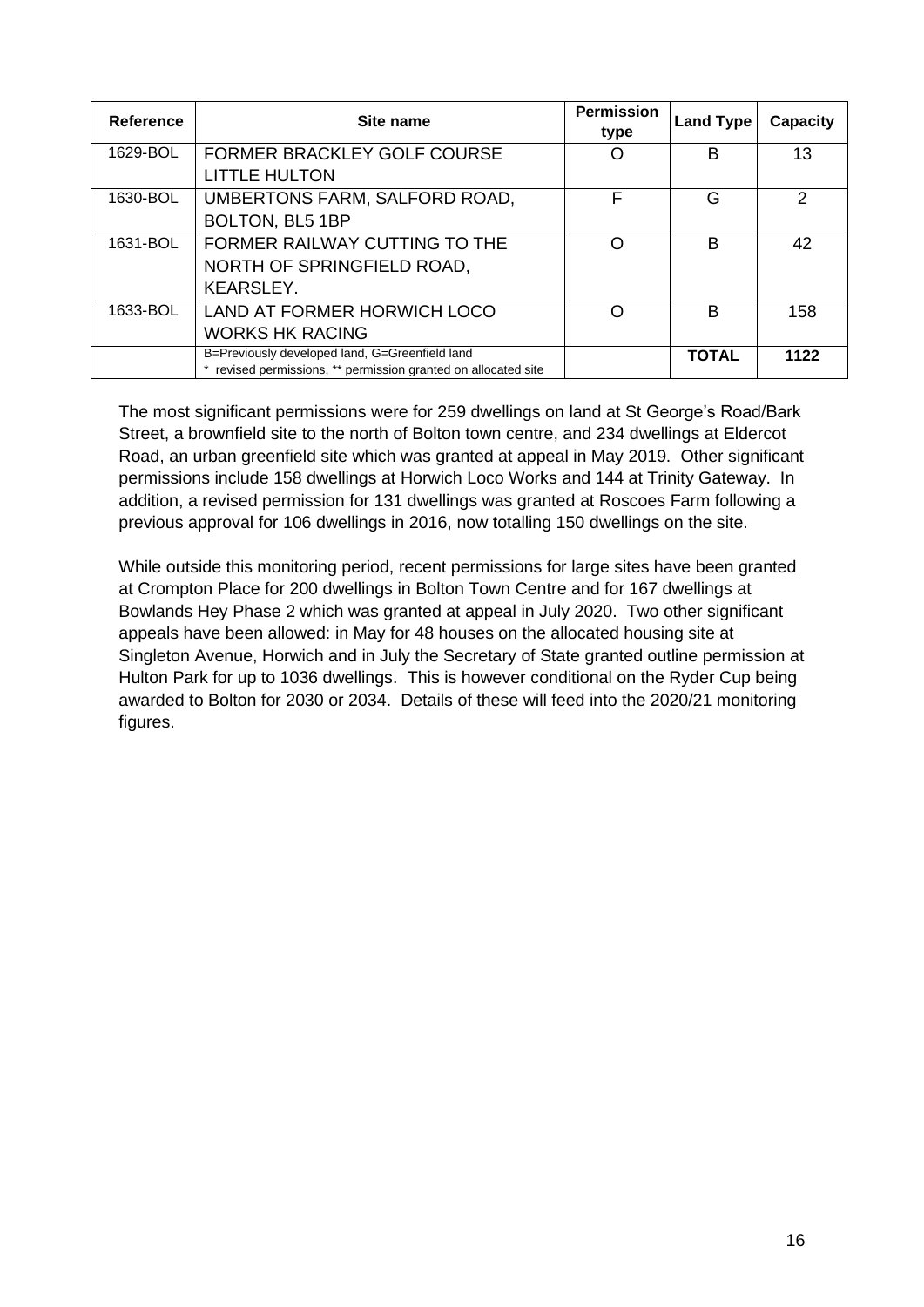#### <span id="page-16-0"></span>**7. Housing Completions**

In 2008/9, there were a total of 663 net housing completions. The level of completions declined in the following two years before rising again to 588 in 2011/12. The next two years saw completions fall once again to a low of 407 in 2013/14. Completions then rose over the next two years before falling to 438 in 2016/17. Net completions in the previous two monitoring years rose to 544, before falling to 463 in the current year.

Since 2008/9 completions have averaged out at 494 net additional dwellings per annum which is 29% below the current Core Strategy annual housing requirement of 694 dwellings per year.

A total of 86 sites were fully completed in the period April 2019 to March 2020, on which the total number of dwellings completed over a period of years was 529. The average density achieved on these fully completed sites was 42 dwellings per hectare, which is above the 30 dwelling per hectare requirement set out by the Core Strategy. This however masks a range of densities across different sites. This year's increase from 32 dwellings to the hectare reflects the nature of housing sites fully completed in the year. If all sites within the current land supply are developed, using estimated capacities or those set out in planning permissions, the resultant average density would be 34 dwellings to the hectare.

Development was fully completed on 11 sites of 0.25 hectares or over. These include Former Greenmount House (Chorley New Road), Lorne Street Mills, Land at the Junction of Hatfield Road and Shepherd Cross Street, Park Road, Victory Road and the former council yard at Back Darwen Road North. These last four are RSL development.

There were further completions on 17 of the borough's large housing sites which remain under-construction at the end of March 2020. The sites which had the highest number of completions in the monitoring year were at Bowlands Hey with 41 completions, Hill Lane in Blackrod and on the Bolton Community College site in Horwich both delivering 37 completions. There were also a significant number of completions on Bellway's site at Horwich Loco Works (33), Blindsill Road (31), Temple Road (23) and land South of Crompton Way (20).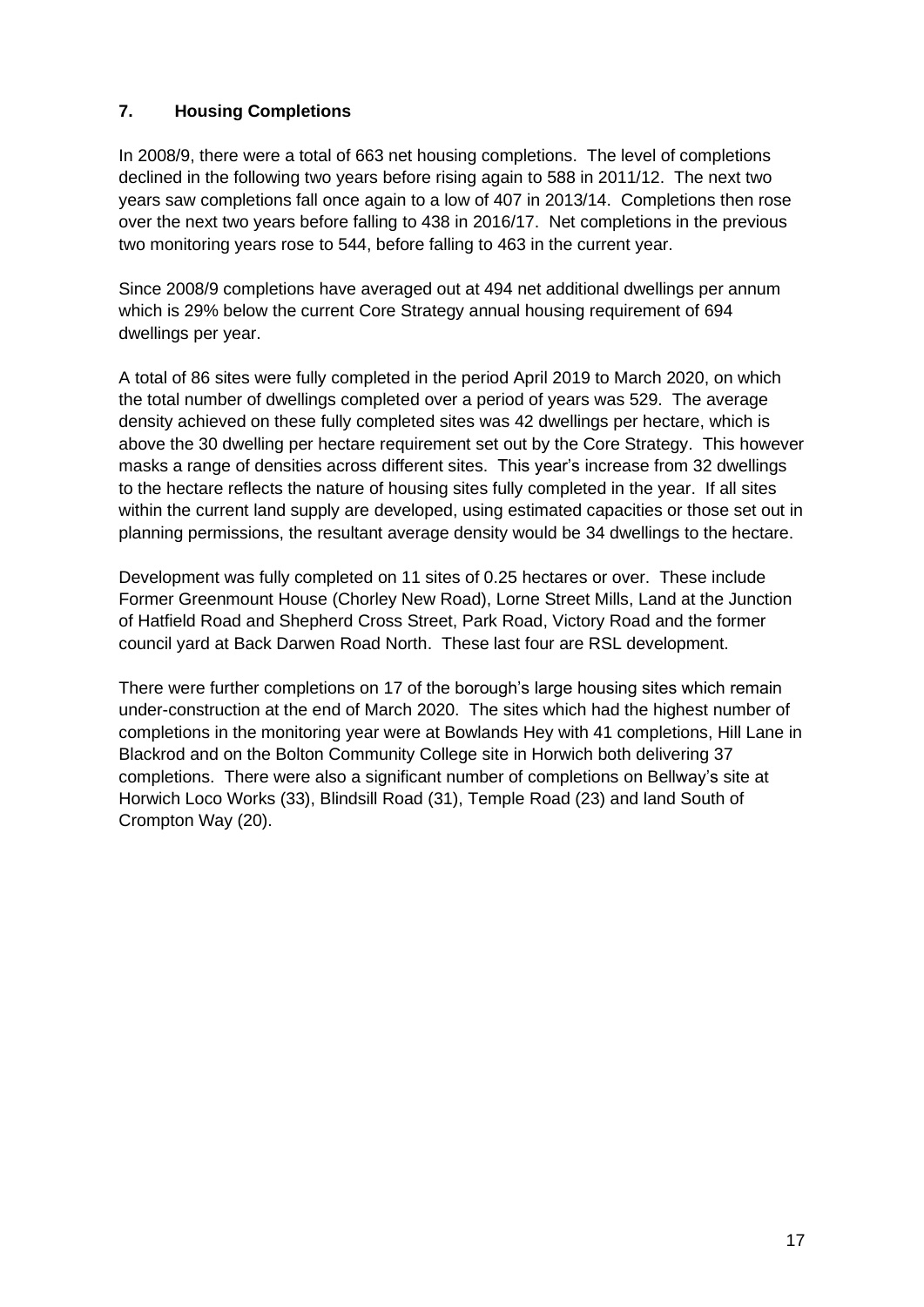

#### **Figure 2 – Gross and Net Completions 2007/8 to 2019/20**

#### <span id="page-17-0"></span>**8. Completions by House Type**

Figure 3 shows the pattern of gross completions by house-type over the last 15 years. Whilst completions of detached, semi-detached and terraced units have remained relatively consistent, completions of flats show dramatic change. Flat completions rose significantly to high levels in 2006/7 and 2007/8, before experiencing a sharp decline in completions to 2010/11. There was a slight upturn in flat completions in 2011/2012 and this continued in 2012/13 reflecting interest particularly in Bolton Town Centre selfcontained student accommodation. Lower numbers of flat completions in 2013/14 were reversed during 2014/15 when completions at the Cube (former Metrolands House) and Trinity Church started to come through.

Further completions of flats within Bolton town centre took place during the monitoring year 2015/16 with conversion of Provincial House and further completions at Trinity Church. During 2016/17 there was however a significant fall in the number of flats completed with increases in the quantity of family housing, reflecting development on more conventional sites including those at Lostock Lane and off Crompton Way by traditional volume housebuilders. Completions on flats increased to 37% in 2017/18, mainly due to the completion of 81 flats at 63 Bradshawgate.

In this monitoring year 2019/20 the proportion of flats completed fell sharply which reflects both the presence of more volume house builders building family accommodation across the borough and the lack of larger apartment led schemes in Bolton town centre contributing to completions at the current time.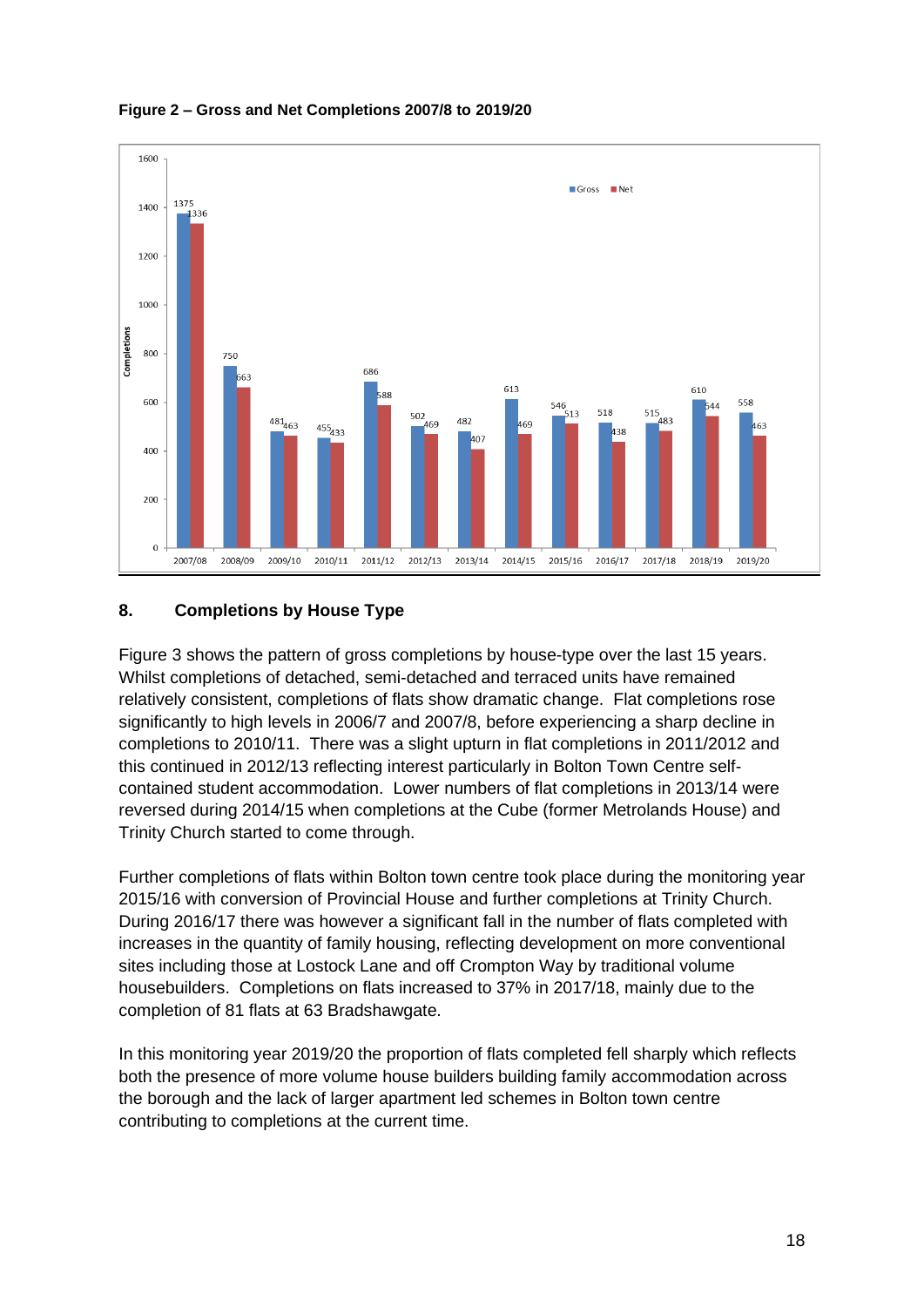

**Figure 3 - Completions by house type 2006 to 2020**

Table 10 shows that during the monitoring year 2019-20, the greatest proportion of completions was of semi-detached houses at 32%, closely followed by detached houses at 30%. The most significant changes from the previous year have been a reduction in the proportion of flat completions from 34% down to 26%, and an increase in the proportion of detached property completions from 23% up to 30%. There was also a small increase in the proportion of semi-detached houses on the previous year from 28% to 32%.

This continues a general trend over the past two years of the completion of a larger proportion of family housing as shown in the type and sizes of properties being completed. In 2019/20 only 11% of all completions were 1 bedroom units, down from 20% in 2018/19 and 31% in 2017/18. Conversely there has been a further increase in the proportion of 3 and 4 bed properties completed, from 35% to 42% (3 bed) and 20% to 28% (4 bed) when compared to the previous year.

|                | <b>Detached</b> | Semi-<br>detached | <b>Terraced</b> | <b>Flat</b> | <b>Total</b> | $\%$ |
|----------------|-----------------|-------------------|-----------------|-------------|--------------|------|
| $4+$           | 114             | 13                | 9               | 19          | 155          | 28%  |
| 3              | 52              | 147               | 32              | 3           | 234          | 42%  |
| $\overline{2}$ | 2               | 15                | 27              | 64          | 108          | 19%  |
| 1              | 0               | 3                 | 0               | 58          | 61           | 11%  |
| <b>Total</b>   | 168             | 178               | 68              | 144         | 558          | 100% |
| $%$ of         | 30%             | 32%               | 12%             | 26%         |              |      |
| completions    |                 |                   |                 |             |              |      |

**Table 10 - Completions by house type & number of bedrooms**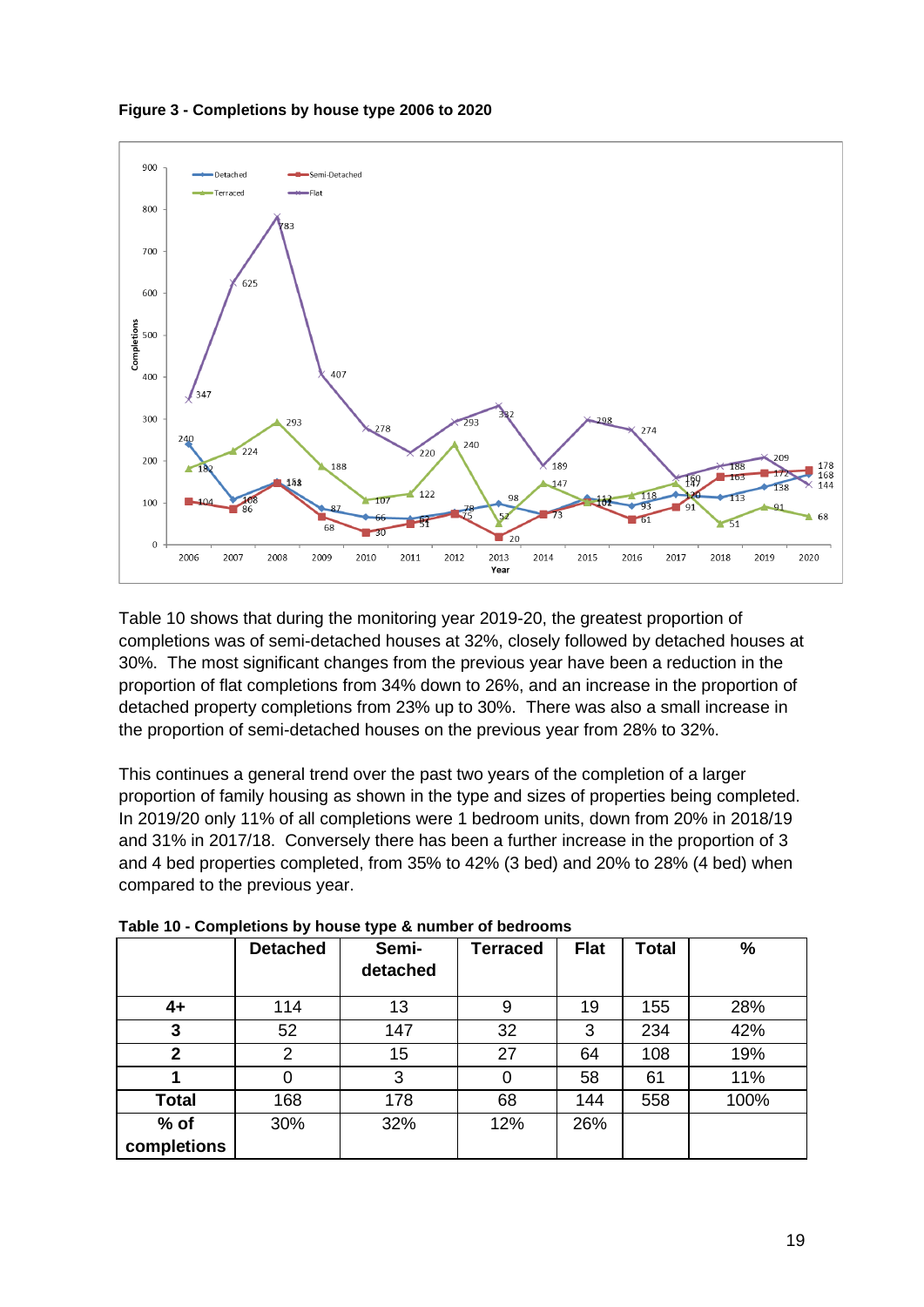|                               |                | <b>Gross number completed</b> |     | <b>Completions as percentage</b><br>of total |                       |      |
|-------------------------------|----------------|-------------------------------|-----|----------------------------------------------|-----------------------|------|
| House type                    | Large<br>sites | <b>Small</b><br>sites         | All | Large<br>sites                               | <b>Small</b><br>sites | All  |
| <b>Detached</b>               | 148            | 20                            | 168 | 40%                                          | 10%                   | 30%  |
| Semi-detached                 | 154            | 24                            | 178 | 42%                                          | 13%                   | 32%  |
| <b>Terraced/mews</b><br>house | 43             | 25                            | 68  | 12%                                          | 13%                   | 12%  |
| <b>Flat</b>                   | 21             | 123                           | 144 | 6%                                           | 64%                   | 26%  |
| Total                         | 366            | 192                           | 558 | 100%                                         | 100%                  | 100% |

**Table 11 - Completions by house type**

**Table 12 - Completions by number of bedrooms on large and small sites**

|                              |                       | <b>Gross number completed</b> |     |                | <b>Completions as a</b><br>percentage of total |      |
|------------------------------|-----------------------|-------------------------------|-----|----------------|------------------------------------------------|------|
| <b>Number of</b><br>bedrooms | Large<br><b>sites</b> | <b>Small</b><br>sites         | All | Large<br>sites | <b>Small</b><br>sites                          | All  |
| $4+$                         | 113                   | 42                            | 155 | 31%            | 22%                                            | 28%  |
| 3                            | 200                   | 34                            | 234 | 55%            | 18%                                            | 42%  |
| $\mathbf{2}$                 | 53                    | 55                            | 108 | 14%            | 29%                                            | 19%  |
| 1                            | $\overline{0}$        | 61                            | 61  | 0%             | 32%                                            | 11%  |
| <b>Total</b>                 | 366                   | 192                           | 558 | 100%           | 100%                                           | 100% |

#### <span id="page-19-0"></span>**9. Registered Provider Development**

There is a need for housing to satisfy the requirements of all households in the Borough, whether this is for owner-occupation, rented or affordable housing. During the year April 2019 to March 2020, 107 dwellings were completed by registered providers, which represent 19% of the gross completions. While this is below the previous year's figure of 153 dwellings, it represents a continued higher number of completions up from 40 dwellings by registered providers in the 2017/18 monitoring year. These completions took place at Land at the Junction of Hatfield Road and Shepherd Cross Street, Blindsill Road (low cost housing), Victory Road, the former Council Yard off Back Darwen Street, and Park Road. With the exception of Blindsill Road these were fully completed in the monitoring year.

An examination of the current commitment indicates that 839 dwellings (9% of the commitment) could be developed by RPs or for low cost affordable housing. It is worth cautioning that of these almost 500 units are on allocated sites and until detailed proposals emerge the actual developer type will not necessarily be known. Other RSL sites currently underway include Dean Close and former Victory Works, Grundy Street, Kearsley. A further large site at Land West of Chorley Street for 118 affordable units was granted permission in September 2019. After the end of the monitoring period further RSL developments have been approved at Singleton Avenue, granted on appeal, and for the redevelopment of Lever Gardens for extra care accommodation.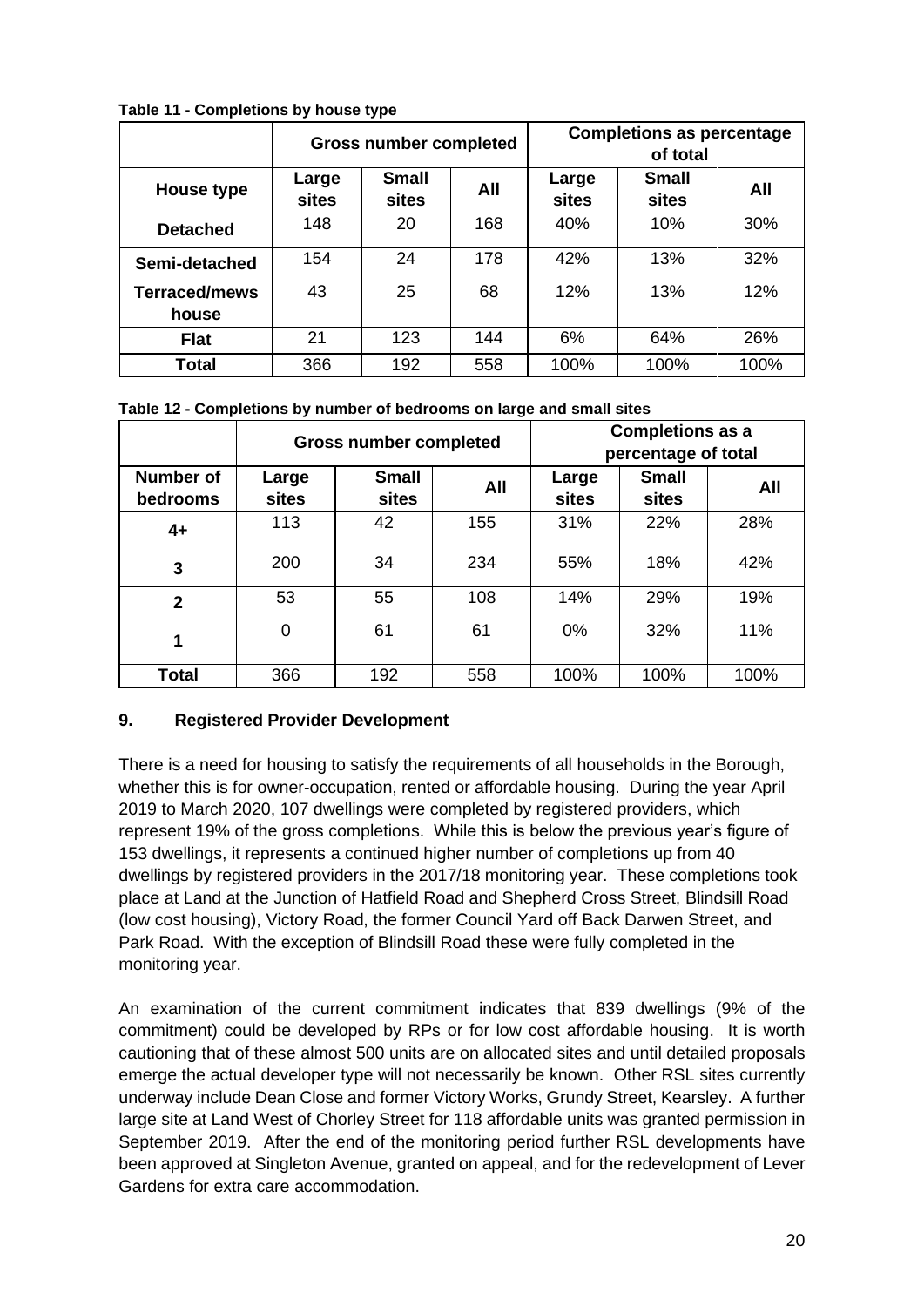S106 agreements are another mechanism for providing on-site affordable housing. In the 2019/20 monitoring year a further 34 homes were delivered through Section 106 agreements, with 14 completions at both the Crompton Way and Bowlands Hey Phase 1 sites, and 6 completions at Hill Lane, Blackrod.

#### <span id="page-20-0"></span>**10. Previously Developed Land**

The underlying themes of Core Strategy include urban regeneration and concentration. Policy SC1 of Bolton's Core Strategy requires least 80% of new dwellings built over the plan period to be developed on previously developed land. It is therefore necessary to monitor progress towards achieving this requirement. During the year April 2019 to March 2020, 70**%** of the 558 gross completions were built on previously developed land, which is 10 percentage points below the Core Strategy requirement.

The current commitment is 9374 dwellings of which 7267 dwellings (78%) are on previously developed land with the remaining 22% on greenfield sites. There is capacity for 2045 dwellings on greenfield sites over 0.25ha in the current commitment.

Since 1<sup>st</sup> April 2019 62 sites gained planning permission with a combined capacity of 1360 dwellings, the majority (71%) of which are on previously developed sites. The recycling of this land will make a positive contribution to the regeneration of the Borough and is in line with the Core Strategy approach.

#### <span id="page-20-1"></span>**11. Housing Distribution**

The Core Strategy aims to guide the location of new housing to reflect the overall spatial option of concentrating development in Bolton town centre, renewal areas, and at Horwich Loco Works with some development continuing in the outer areas. Table 13 illustrates the distribution of completions during 2019/20 and commitments at April 2020.

Net completions within any single monitoring year are not expected to exactly reflect Core Strategy distribution targets as these are simply a snapshot of progress on sites. So for example, delivery to date at Horwich Loco Works has been relatively limited and several Bolton town centre permissions are yet to commence. As a result, a higher proportion of development is currently taking place in the Outer Areas. However, looking forward, the distribution of the total commitment will become more in line with that set out in the Core Strategy as significant development takes place at Horwich Loco Works and within Bolton town centre.

| Location             | <b>Core Strategy</b><br><b>Distribution to 2026</b> | <b>Net Additional</b><br>Dwellings 2019/20 | <b>Total Commitment</b><br>at March 2020 |
|----------------------|-----------------------------------------------------|--------------------------------------------|------------------------------------------|
| Town Centre          | $10 - 20%$                                          | 14%                                        | 18%                                      |
| <b>Renewal Areas</b> | $35 - 45%$                                          | 27%                                        | 36%                                      |
| Horwich Loco Works   | 10-15%                                              | 7%                                         | 18%                                      |
| Outer Areas          | 20-30%                                              | 52%                                        | 27%                                      |

**Table 13 - Dwelling completions and commitments by Core Strategy area**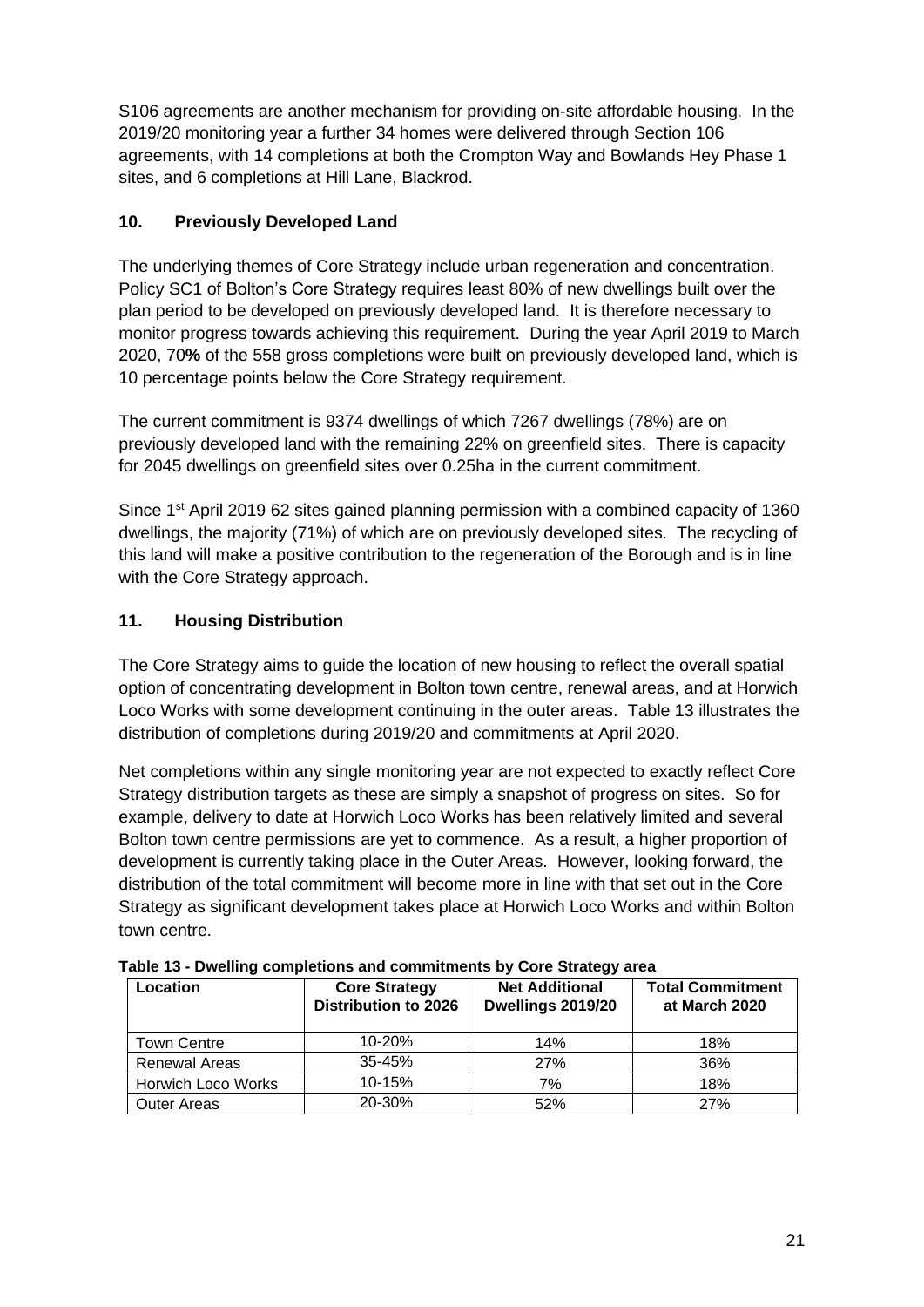Table 7 has already set out the proportion of the current overall land supply by ward. Table 14 provides more detail of this by providing the total number of units by planning status in each ward as well as the breakdown of the borough 5 year supply. Together these provide a broad illustration of where development is likely to happen in the shorter term. Those wards where planning proposals are well progressed through to full permissions and sites are already under-construction would be expected to deliver sooner than those where only outline permissions have been granted or site have not progressed beyond allocation. The 5 year supply also reflects this in line with the definitions set out national policy and explained earlier in this report.

| rabic 14 – ward nousing supply by planning status and 5 year supply<br>Ward | <b>Allocated</b> | <b>Full</b>    | <b>Outline</b> | <b>Under</b> | <b>Total</b>  | 5 Year        | %5    |
|-----------------------------------------------------------------------------|------------------|----------------|----------------|--------------|---------------|---------------|-------|
|                                                                             |                  |                |                | cons         | <b>Supply</b> | <b>Supply</b> | Year  |
| <b>Astley Bridge</b>                                                        | 65               | 17             | $\Omega$       | 62           | 144           | 43            | 1.2   |
| <b>Bradshaw</b>                                                             | 102              | 38             | $\overline{0}$ | 17           | 157           | 55            | 1.5   |
| <b>Breightmet</b>                                                           | 223              | 69             | $\overline{0}$ | 11           | 303           | 80            | 2.2   |
| <b>Bromley Cross</b>                                                        | 32               | 21             | $\overline{2}$ | 107          | 162           | 128           | 3.6   |
| Crompton                                                                    | 208              | 125            | 352            | 59           | 744           | 154           | 4.3   |
| Farnworth                                                                   | 225              | 100            | 0              | 44           | 369           | 144           | 4.0   |
| <b>Great Lever</b>                                                          | 396              | 350            | $\mathbf 0$    | 343          | 1089          | 693           | 19.2  |
| Halliwell                                                                   | 286              | 441            | $\overline{0}$ | 587          | 1314          | 461           | 12.8  |
| Harper Green                                                                | 355              | $\overline{2}$ | $\overline{0}$ | 14           | 371           | 16            | 0.4   |
| Heaton & Lostock                                                            | 93               | 28             | 1              | 19           | 141           | 48            | 1.3   |
| Horwich & Blackrod                                                          | 66               | 256            | 1590           | 105          | 2017          | 513           | 14.2  |
| <b>Horwich North East</b>                                                   | 73               | 14             | 0              | 124          | 211           | 186           | 5.2   |
| Hulton                                                                      | 179              | 241            | 20             | 9            | 449           | 257           | 7.1   |
| Kearsley                                                                    | 136              | 23             | 42             | 93           | 294           | 52            | 1.4   |
| Little Lever & Darcy                                                        | 274              | 107            | $\overline{0}$ | 37           | 418           | 25            | 0.7   |
| Lever                                                                       |                  |                |                |              |               |               |       |
| Rumworth                                                                    | 52               | 19             | $\overline{0}$ | 2            | 73            | 21            | 0.6   |
| <b>Smithills</b>                                                            | $\overline{0}$   | 16             | $\overline{0}$ | 10           | 26            | 41            | 1.1   |
| Tonge with the Haulgh                                                       | 30               | 30             | 36             | 84           | 180           | 126           | 3.5   |
| <b>Westhoughton North</b>                                                   | 141              | 376            | $\overline{0}$ | 189          | 706           | 355           | 9.9   |
| Westhoughton South                                                          | 43               | 10             | $\overline{4}$ | 149          | 206           | 203           | 5.6   |
| <b>Totals</b>                                                               | 2979             | 2283           | 2047           | 2065         | 9374          | 3601          | 100.0 |

**Table 14 – Ward housing supply by planning status and 5 year supply**

The following two tables provide a summary of past trends in completions and levels of housing supply by ward. Given the development cycle and the availability of sites it is to be expected that this will vary at the detailed ward level. But an examination of both provides an overview of how much or little new development has taken place and the scale of the outstanding land supply. The latter is the product of new permissions entering the supply and supply being removed primarily by completions.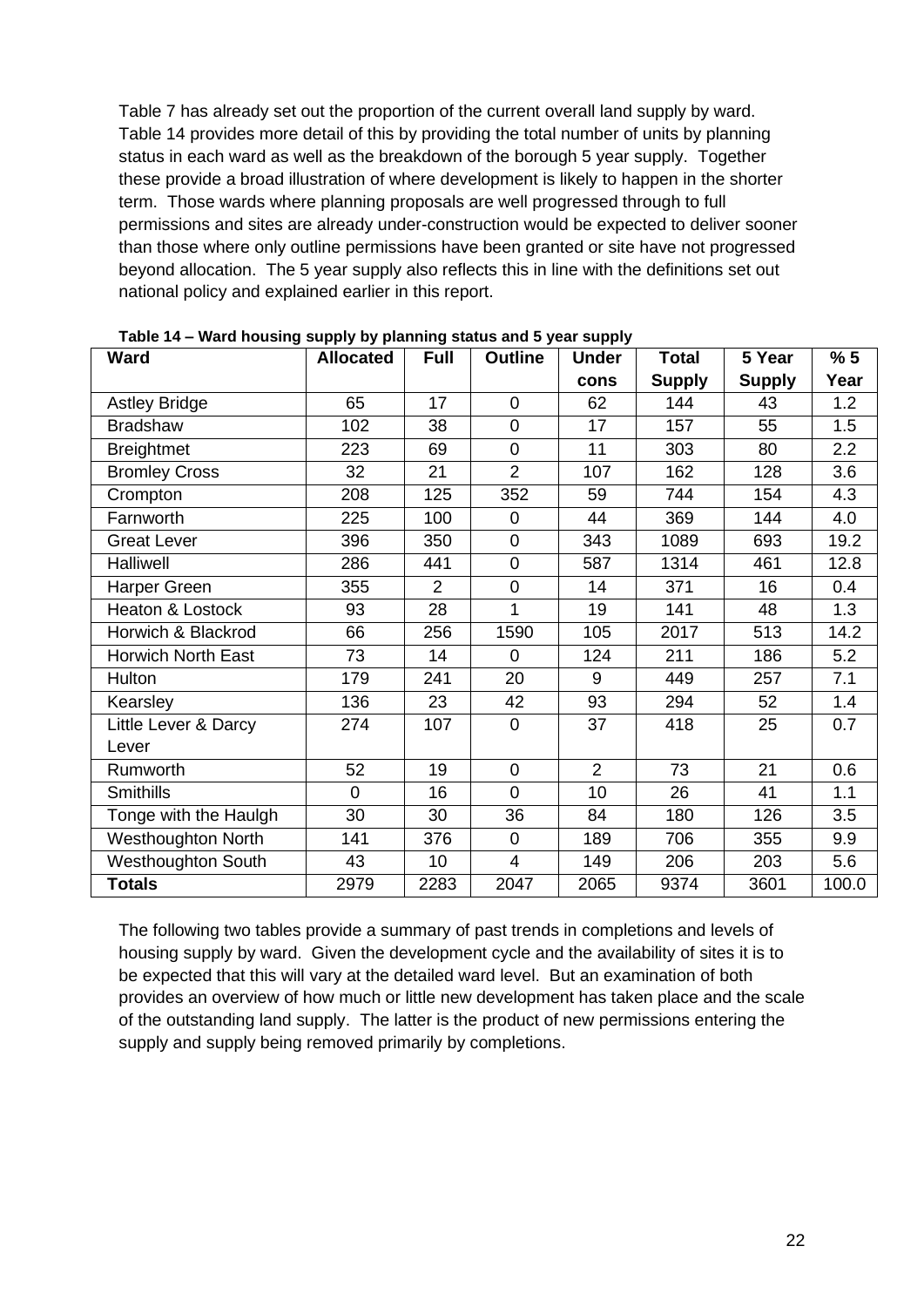| <b>Ward</b>                | 19/20          | 18/19          | 17/18          | 16/17          |
|----------------------------|----------------|----------------|----------------|----------------|
| <b>Astley Bridge</b>       | 13             | 37             | 0              | $\overline{2}$ |
| <b>Bradshaw</b>            | 5              | 30             | 30             | 37             |
| <b>Breightmet</b>          | 8              | 1              | 4              | 3              |
| <b>Bromley Cross</b>       | 17             | 12             | 14             | $\overline{4}$ |
| Crompton                   | 51             | 97             | 97             | 94             |
| Farnworth                  | 47             | 61             | 37             | 14             |
| <b>Great Lever</b>         | 62             | 22             | 95             | 60             |
| Halliwell                  | 49             | 57             | 18             | 11             |
| Harper Green               | 5              | 15             | 3              | $\overline{2}$ |
| Heaton & Lostock           | 39             | 15             | 16             | 33             |
| Horwich & Blackrod         | 91             | 111            | 35             | 105            |
| <b>Horwich North East</b>  | 48             | 31             | 22             | 13             |
| Hulton                     | $\overline{0}$ | $\overline{2}$ | 17             | $\overline{2}$ |
| Kearsley                   | 13             | 5              | $\overline{2}$ | 12             |
| Little Lever & Darcy Lever | 30             | 19             | 15             | $\overline{2}$ |
| Rumworth                   | 4              | $\overline{2}$ | $\overline{2}$ | $\overline{7}$ |
| <b>Smithills</b>           | 5              | 9              | 30             | 17             |
| Tonge with the Haulgh      | $\overline{2}$ | 4              | 31             | 62             |
| Westhoughton North         | 13             | 64             | 37             | 14             |
| Westhoughton South         | 56             | 16             | 10             | 24             |
| <b>Totals</b>              | 558            | 610            | 515            | 518            |

**Table 15 – Ward completions 2015/16-2019/20**

#### **Table 16 – Supply by Ward 2017-2020**

| <b>Ward</b>                | Supply at  | Supply at  | Supply at  | <b>Supply at</b> |
|----------------------------|------------|------------|------------|------------------|
|                            | 31/03/2020 | 31/03/2019 | 31/03/2018 | 31/03/2017       |
| <b>Astley Bridge</b>       | 144        | 141        | 181        | 195              |
| <b>Bradshaw</b>            | 157        | 156        | 169        | 187              |
| <b>Breightmet</b>          | 303        | 292        | 293        | 296              |
| <b>Bromley Cross</b>       | 162        | 177        | 174        | 73               |
| Crompton                   | 744        | 1052       | 1126       | 1265             |
| Farnworth                  | 369        | 381        | 440        | 503              |
| <b>Great Lever</b>         | 1089       | 906        | 824        | 1052             |
| Halliwell                  | 1314       | 1099       | 1156       | 1160             |
| Harper Green               | 371        | 364        | 365        | 370              |
| Heaton & Lostock           | 141        | 167        | 174        | 182              |
| Horwich & Blackrod         | 2017       | 2095       | 1985       | 2002             |
| <b>Horwich North East</b>  | 211        | 262        | 292        | 308              |
| Hulton                     | 449        | 202        | 193        | 204              |
| Kearsley                   | 294        | 252        | 269        | 264              |
| Little Lever & Darcy Lever | 418        | 446        | 463        | 476              |
| Rumworth                   | 73         | 73         | 69         | 60               |
| <b>Smithills</b>           | 26         | 44         | 37         | 63               |
| Tonge with the Haulgh      | 180        | 216        | 211        | 209              |
| <b>Westhoughton North</b>  | 706        | 680        | 684        | 392              |
| <b>Westhoughton South</b>  | 206        | 270        | 276        | 102              |
| <b>Totals</b>              | 9374       | 9275       | 9381       | 9363             |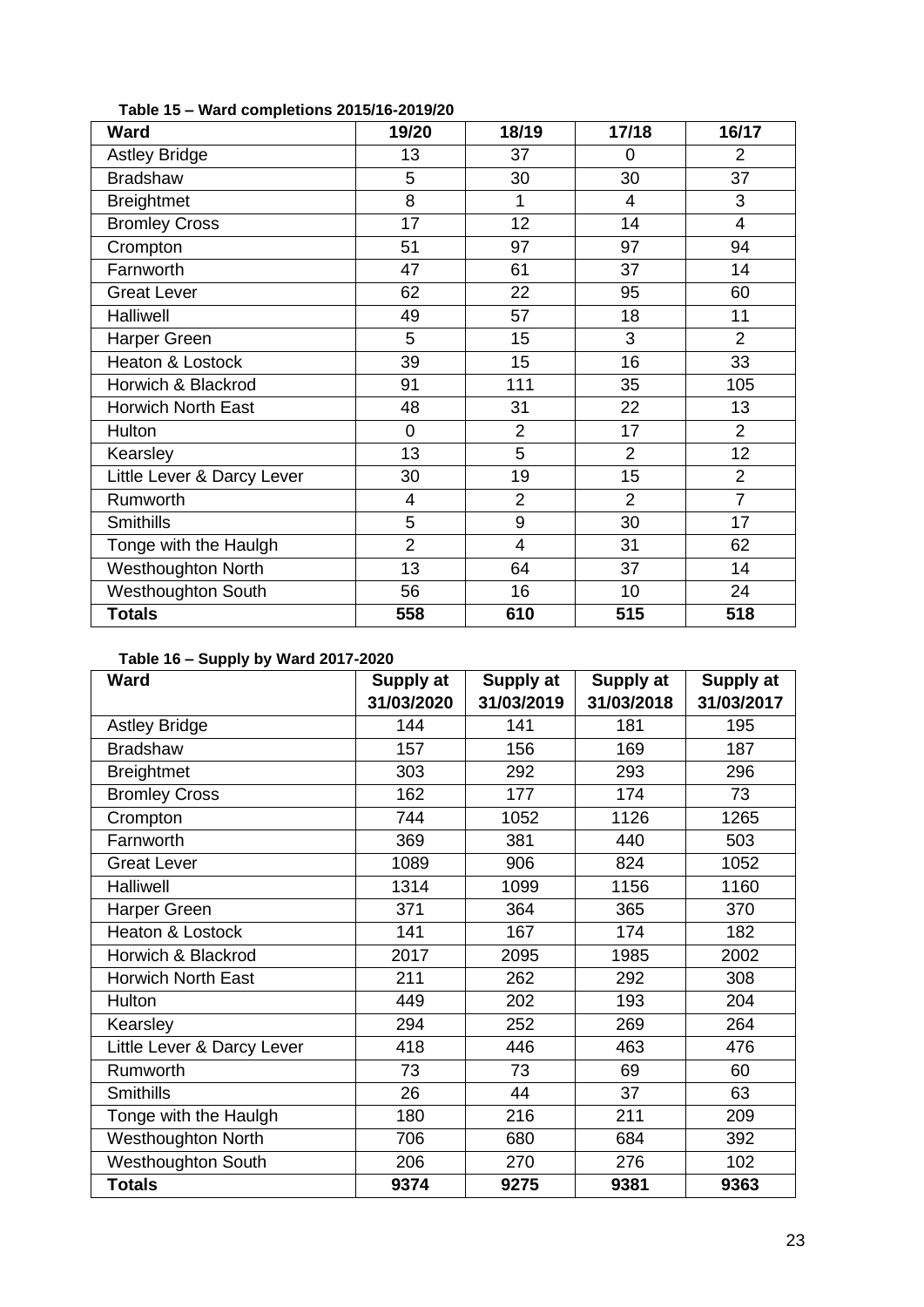Table 16 shows how consistent the overall supply of land with permission or allocated is at the borough level and indeed within a number of wards. This reflects the balance of new permissions, some of which are on sites already within the supply, the existing supply, and any reduction in supply through completions.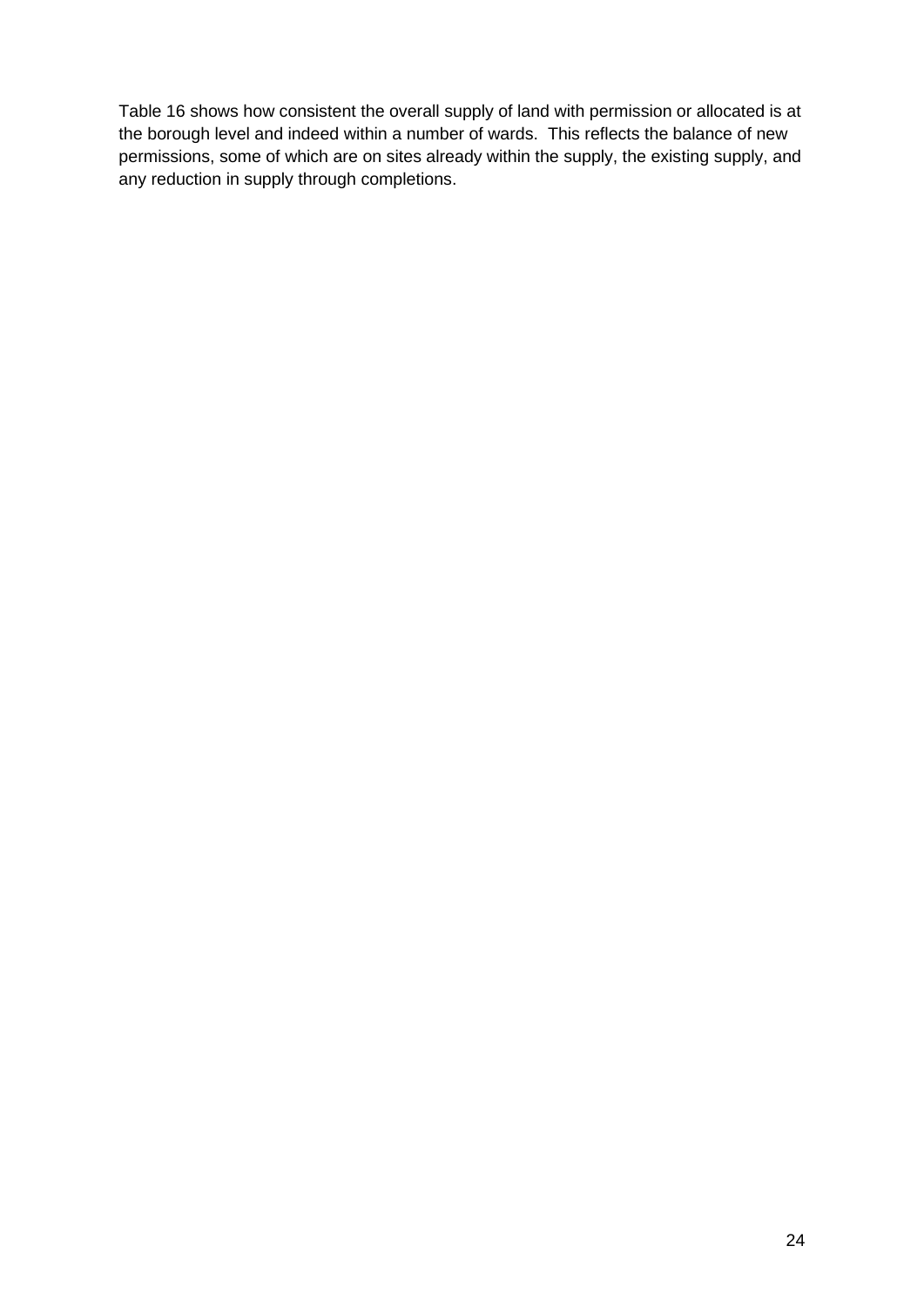#### <span id="page-24-0"></span>**12. Conclusion**

- Bolton cannot currently identify a 5-year supply of deliverable housing sites with the additional 20% buffer required by the National Planning Policy Framework. There is currently a 3.7 year supply calculated against the standard methodology. The implications of new requirement figures arising through either the GMSF process or national changes to methodology will be picked up in future AMRs. The presumption in favour of sustainable development is triggered.
- The number of net additional dwellings completed in the borough in the monitoring year was lower than 2018/19 at 463. This represents a decline in completions after two years of gentle growth. Total completions since 2008/9 have been 29% lower than required by the Core Strategy. However while the national economic situation is currently very uncertain, significant interest in new housing development within Bolton town centre and on a range of other sites, initiatives to support housing including the Housing Delivery Test Action Plan and anticipated progress on significant strategic sites such as Horwich Loco Works should result in rising levels of completions in future years.
- This year saw a continuation of last year's general trend towards completion of higher proportions of family housing rather than town centre apartments. During the monitoring year 2019-20, the greatest proportion of completions was of semi-detached houses at 32%, closely followed by detached houses at 30%. The most significant changes from the previous year have been a reduction in the proportion of flat completions from 34% down to 26%, and an increase in the proportion of detached property completions from 23% up to 30%. There was also a small increase in the proportion of semi-detached houses on the previous year from 28% to 32%.
- This trend is also reflected in the sizes of properties being completed. In 2019/20 only 11% of all completions were 1 bedroom units, down from 20% in 2018/19 and 31% in 2017/18. Conversely there has been a further increase in the proportion of 3 and 4 bed properties completed, from 35% to 42% (3 bed) and 20% to 28% (4 bed) when compared to the previous year.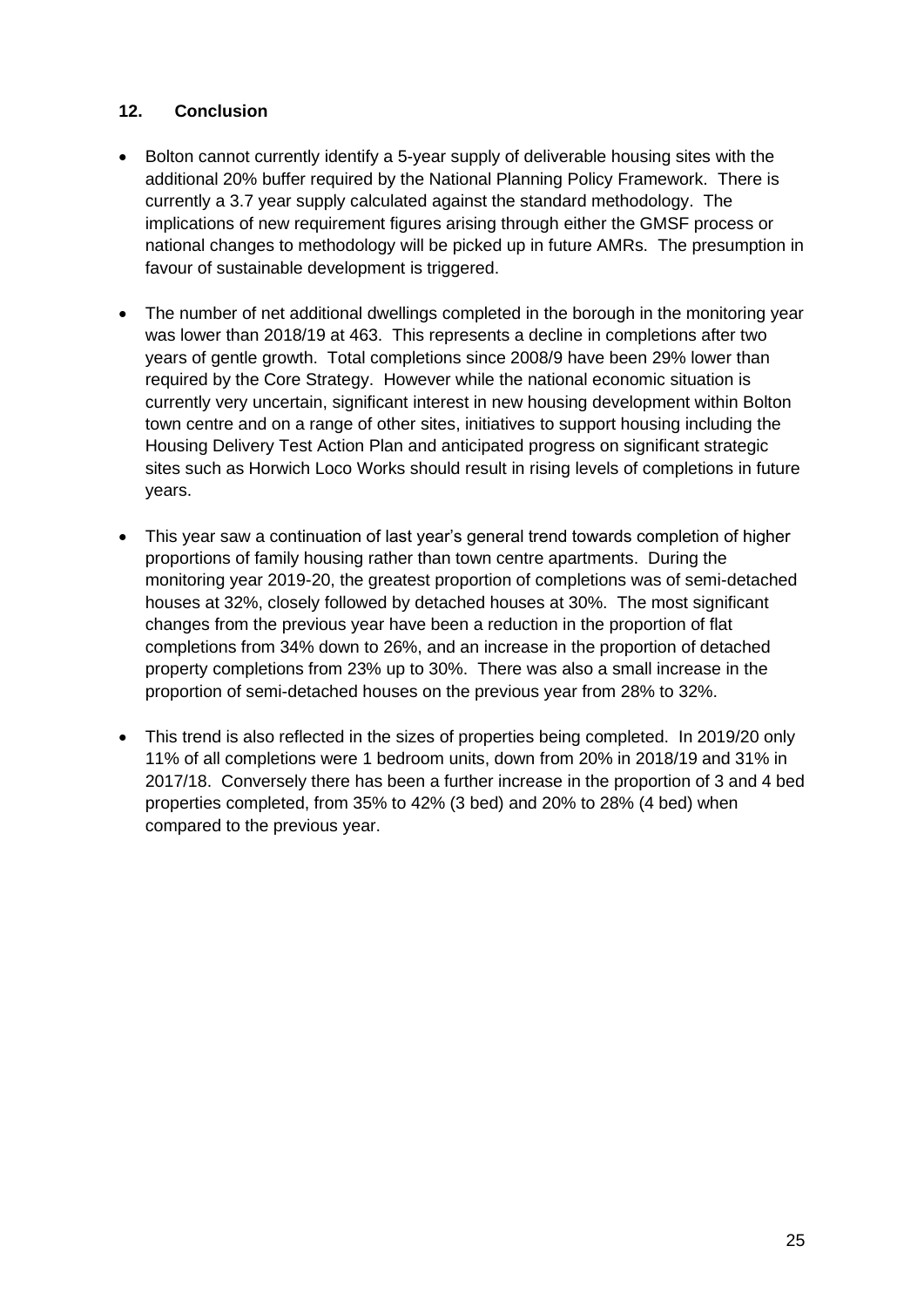#### <span id="page-25-0"></span>**Appendix 1: Detailed Schedule of Sites Remaining in the Supply**

| SITE REF.      | <b>MAIN</b><br><b>PERMISSION</b><br><b>NUMBER</b> | <b>SITE NAME</b>                                           | <b>WARD (2004)</b>                      | <b>CAPACITY</b> |
|----------------|---------------------------------------------------|------------------------------------------------------------|-----------------------------------------|-----------------|
| <b>HLA-203</b> | 03478                                             | 26 LOSTOCK JUNCTION LANE, LOSTOCK,<br>BOLTON, BL6 4JR      | <b>HEATON &amp; LOSTOCK</b>             |                 |
| <b>HLA-401</b> | 93948                                             | 160-164 TONGE MOOR ROAD, BOLTON, BL2 2HN                   | TONGE WITH THE<br>HAULGH                | 12              |
| <b>HLA-594</b> | 04793                                             | LAND AT ST. HELENS ROAD, BOLTON, BL3                       | <b>HULTON</b>                           | 7               |
| <b>HLA-636</b> | 05274                                             | 39 TURNER STREET, WESTHOUGHTON,<br>BOLTON, BL5 2DZ         | <b>WESTHOUGHTON</b><br><b>SOUTH</b>     | 4               |
| <b>HLA-676</b> | 07046                                             | LAND NORTH OF 13 BOARDMAN STREET.<br>BLACKROD, BOLTON, BL6 | <b>HORWICH &amp;</b><br><b>BLACKROD</b> |                 |
| <b>HLA-685</b> | 07758                                             | 12 CHAPEL STREET, BLACKROD, BOLTON, BL6<br>5AH             | <b>HORWICH &amp;</b><br><b>BLACKROD</b> |                 |

#### Small sites with outline planning permission

## Small sites with full planning permission

| SITE REF.      | <b>MAIN</b><br><b>PERMISSION</b><br><b>NUMBER</b> | <b>SITE NAME</b>                                                                             | <b>WARD (2004)</b>                                  | <b>CAPACITY</b> |
|----------------|---------------------------------------------------|----------------------------------------------------------------------------------------------|-----------------------------------------------------|-----------------|
| 1302-BOL       | 05138                                             | 500 CHORLEY NEW ROAD, BOLTON, BL1 5DR                                                        | <b>HEATON &amp; LOSTOCK</b>                         | $\mathbf{1}$    |
| <b>HLA-109</b> | 07549                                             | 106 CHORLEY ROAD, WESTHOUGHTON,<br>BOLTON, BL5 3PL (site of Windmill Hotel)                  | <b>WESTHOUGHTON</b><br><b>NORTH &amp; CHEW MOOR</b> | 9               |
| <b>HLA-120</b> | 91558                                             | LAND ADJACENT TO 26 MARTIN AVENUE, LITTLE<br>LEVER, BOLTON, BL3 1NX                          | LITTLE LEVER &<br><b>DARCY LEVER</b>                | $\mathbf{1}$    |
| <b>HLA-164</b> | 02189                                             | VALE HOUSE, VALE AVENUE, HORWICH,<br><b>BOLTON, BL6 5RF</b>                                  | <b>HORWICH &amp;</b><br><b>BLACKROD</b>             | $\overline{2}$  |
| <b>HLA-168</b> | 92906                                             | LAND ADJACENT 2 NEW TEMPEST ROAD,<br>LOSTOCK, BOLTON, BL6 4ER                                | <b>WESTHOUGHTON</b><br>NORTH & CHEW MOOR            | $\mathbf{1}$    |
| <b>HLA-194</b> | 01759                                             | 25 WOOD STREET, BOLTON, BL1 1EB                                                              | <b>GREAT LEVER</b>                                  | $\mathbf{1}$    |
| <b>HLA-219</b> | 04461                                             | LAND ADJ 104 GREENBARN WAY, BLACKROD, &<br>REAR GARDEN 340 MANCHESTER RD,<br><b>BLACKROD</b> | <b>HORWICH &amp;</b><br><b>BLACKROD</b>             | $\mathbf{1}$    |
| <b>HLA-229</b> | 94488                                             | CORRALYNN, CHORLEY OLD ROAD, HORWICH,<br>BOLTON, BL6 6PS                                     | <b>HORWICH NORTH</b><br><b>EAST</b>                 | $\mathbf{1}$    |
| <b>HLA-268</b> | 95751                                             | RADLINS FARM, DICCONSON LANE,<br>WESTHOUGHTON, BOLTON, BL5 3NW                               | <b>WESTHOUGHTON</b><br><b>NORTH &amp; CHEW MOOR</b> | $\mathbf{1}$    |
| <b>HLA-290</b> | 00631                                             | 2 HARRISON STREET, HORWICH, BOLTON, BL6<br>7AH                                               | <b>HORWICH &amp;</b><br><b>BLACKROD</b>             | 11              |
| <b>HLA-292</b> | 06097                                             | LAND ADJACENT 6 NEWFIELD COURT, CHURCH<br>STREET, WESTHOUGHTON, BOLTON, BL5 3SA              | <b>WESTHOUGHTON</b><br><b>SOUTH</b>                 | $\mathbf{1}$    |
| <b>HLA-312</b> | 04735                                             | GARAGE COLONY, DORSET CLOSE,<br>FARNWORTH, BOLTON                                            | <b>FARNWORTH</b>                                    | 8               |
| <b>HLA-323</b> | 89718                                             | LAND TO REAR OF 6-18 LONGSIGHT.<br>HARWOOD, BOLTON, BL2 3HR                                  | <b>BRADSHAW</b>                                     | $\overline{2}$  |
| <b>HLA-326</b> | 97281                                             | 6 FOREST DRIVE, WESTHOUGHTON, BOLTON,<br>BL5 3DH                                             | <b>WESTHOUGHTON</b><br><b>NORTH &amp; CHEW MOOR</b> | $\mathbf{1}$    |
| <b>HLA-398</b> | 04033                                             | MOSS FOLD BUNGALOW, BRADSHAW ROAD,<br>BOLTON, BL2 4JP                                        | <b>BRADSHAW</b>                                     | $\mathbf{1}$    |
| <b>HLA-402</b> | 00371                                             | FORMER SUNDAY SCHOOL. NEW CHAPEL LANE.<br>HORWICH, BOLTON, B                                 | <b>HORWICH NORTH</b><br><b>EAST</b>                 | 1               |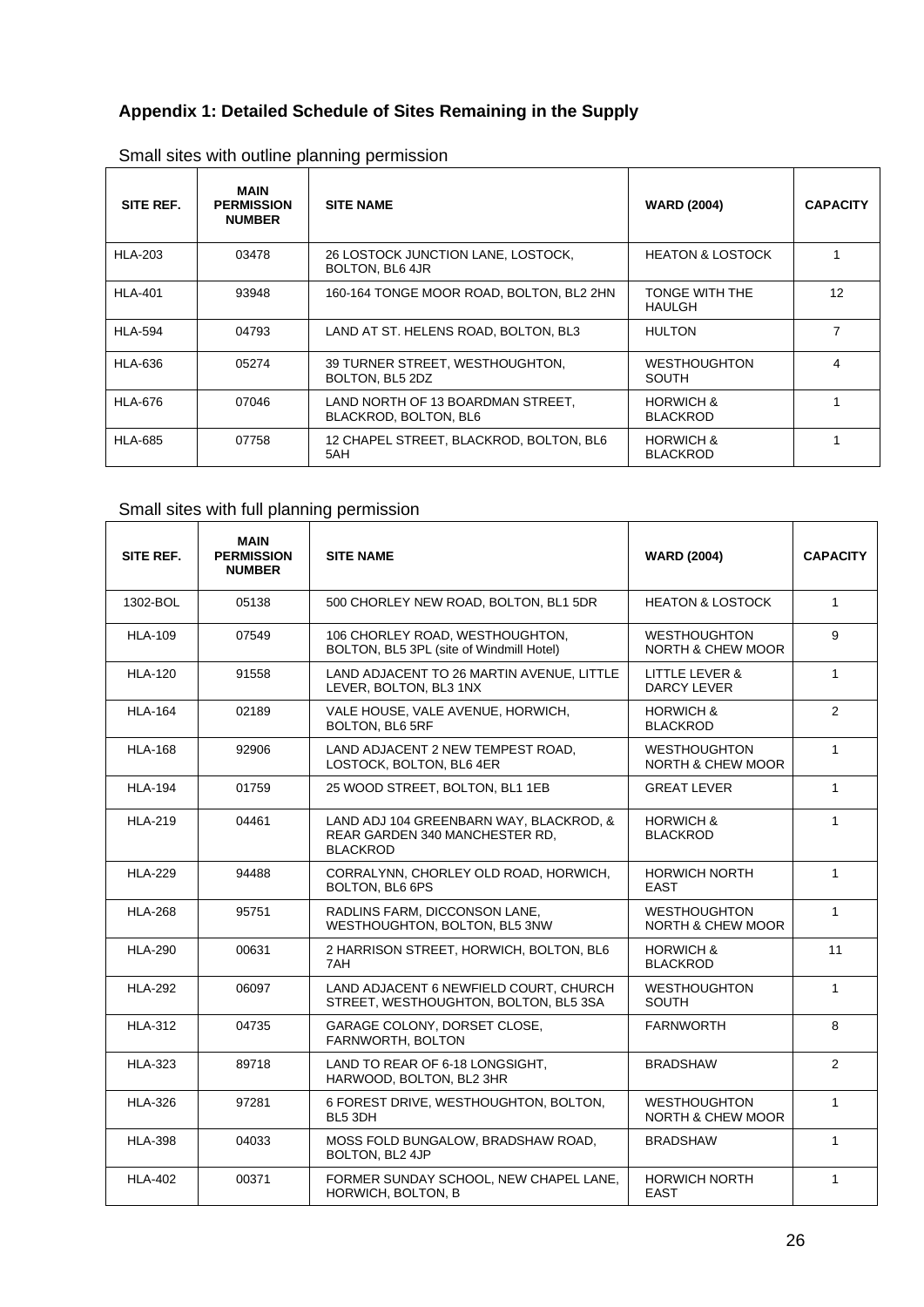| SITE REF.      | <b>MAIN</b><br><b>PERMISSION</b><br><b>NUMBER</b> | <b>SITE NAME</b>                                                                      | <b>WARD (2004)</b>                                  | <b>CAPACITY</b>   |
|----------------|---------------------------------------------------|---------------------------------------------------------------------------------------|-----------------------------------------------------|-------------------|
| <b>HLA-414</b> | 00715                                             | 1468 JUNCTION ROAD WEST, LOSTOCK,<br>BOLTON, BL6 4EG                                  | <b>HEATON &amp; LOSTOCK</b>                         | 2                 |
| <b>HLA-416</b> | 00062                                             | LAND ADJ. TONGE MOOR ROAD, BOLTON                                                     | TONGE WITH THE<br><b>HAULGH</b>                     | 14                |
| <b>HLA-419</b> | 00983                                             | 47 BRADSHAWGATE, BOLTON, BL1 1DR                                                      | <b>GREAT LEVER</b>                                  | $\overline{2}$    |
| <b>HLA-421</b> | 04668                                             | 287 CHORLEY NEW ROAD, BOLTON, BOLTON,<br><b>BL1 5BR</b>                               | <b>HEATON &amp; LOSTOCK</b>                         | $\mathbf{1}$      |
| <b>HLA-423</b> | 01346                                             | LAND ADJ. 8 YORK STREET, FARNWORTH,<br>BOLTON, BL4 9DF                                | <b>KEARSLEY</b>                                     | 2                 |
| <b>HLA-427</b> | 00930                                             | 1 & 2 METCALFS YARD, BLACKROD, BOLTON,<br>BL6 5AX                                     | <b>HORWICH &amp;</b><br><b>BLACKROD</b>             | $\mathbf{1}$      |
| <b>HLA-428</b> | 00903                                             | 200-202 CHORLEY NEW ROAD, HORWICH,<br><b>BOLTON, BL6 5NP</b>                          | <b>HORWICH &amp;</b><br><b>BLACKROD</b>             | 2                 |
| <b>HLA-429</b> | 01548                                             | 32 CHURCH STREET, HORWICH, BOLTON, BL6<br>6AD                                         | <b>HORWICH NORTH</b><br>EAST                        | 3                 |
| <b>HLA-431</b> | 01438                                             | 37 WINTER HEY LANE, HORWICH, BOLTON, BL6<br>7AD                                       | <b>HORWICH &amp;</b><br><b>BLACKROD</b>             | $\mathbf{1}$      |
| <b>HLA-432</b> | 01428                                             | LAND ADJACENT 54 HIGHER SHADY LANE.<br>BROMLEY CROSS, BOLTON, BL7 9AQ                 | <b>BROMLEY CROSS</b>                                | $\mathbf{1}$      |
| <b>HLA-434</b> | 01419                                             | 104 SEYMOUR ROAD, BOLTON, BL1 8PU                                                     | <b>CROMPTON</b>                                     | $\mathbf{1}$      |
| <b>HLA-435</b> | 01266                                             | GARDEN ADJ 321 MANCHESTER ROAD,<br>BLACKROD, BOLTON, BL6 5BE                          | <b>HORWICH &amp;</b><br><b>BLACKROD</b>             | $\mathbf{1}$      |
| <b>HLA-439</b> | 01756                                             | 114 CHORLEY ROAD, WESTHOUGHTON,<br>BOLTON, BL5 3PN                                    | <b>WESTHOUGHTON</b><br><b>NORTH &amp; CHEW MOOR</b> | $\mathbf{1}$      |
| <b>HLA-440</b> | 01753                                             | 9 CRAWFORD AVENUE, BOLTON, BL2 1JQ                                                    | TONGE WITH THE<br><b>HAULGH</b>                     | 3                 |
| <b>HLA-441</b> | 01746                                             | 273-273A BLACKBURN ROAD, EGERTON,<br>BOLTON, BL7 9SN                                  | <b>BROMLEY CROSS</b>                                | $\overline{2}$    |
| <b>HLA-442</b> | 01715                                             | 81-83 MARKET STREET, FARNWORTH, BOLTON,<br><b>BL4 7NS</b>                             | <b>FARNWORTH</b>                                    | 3                 |
| <b>HLA-444</b> | 01501                                             | 136 CHORLEY OLD ROAD, BOLTON, BL1 3AT                                                 | <b>HALLIWELL</b>                                    | $\mathbf{1}$      |
| <b>HLA-445</b> | 01185                                             | LAND AT REAR OF 671 SALFORD ROAD,<br><b>BOLTON</b>                                    | <b>HULTON</b>                                       | $\mathbf{1}$      |
| <b>HLA-448</b> | 97959                                             | 295A BLACKBURN ROAD, BOLTON, BL1 8HB                                                  | <b>CROMPTON</b>                                     | $\mathbf{1}$      |
| <b>HLA-449</b> | 01690                                             | 89 DICCONSON LANE, WESTHOUGHTON,<br>BOLTON, WN2 1QD                                   | <b>WESTHOUGHTON</b><br>NORTH & CHEW MOOR            | $\mathbf{1}$      |
| <b>HLA-452</b> | 02208                                             | UNIT 7 FISHBROOK INDUSTRIAL ESTATE,<br>STONECLOUGH ROAD, KEARSLEY, BOLTON,<br>BL4 8NF | KEARSLEY                                            | $\mathbf{1}$      |
| <b>HLA-453</b> | 02171                                             | 3 LAMBETH CLOSE, HORWICH, BOLTON, BL6<br>6DQ                                          | <b>HORWICH NORTH</b><br>EAST                        | $\mathbf{1}$      |
| <b>HLA-462</b> | 02408                                             | 46 GREENLAND ROAD, BOLTON, BL3 2EG                                                    | HARPER GREEN                                        | $\mathbf{1}$      |
| <b>HLA-465</b> | 02278                                             | HILLCROFT, DARK LANE, BLACKROD, BOLTON,<br>BL6 5JL                                    | <b>HORWICH &amp;</b><br><b>BLACKROD</b>             | $\mathbf{1}$      |
| <b>HLA-466</b> | 02274                                             | CHESHIRE HOUSE, 185 ST JOHNS ROAD,<br>LOSTOCK, BOLTON, BL6 4HD                        | <b>WESTHOUGHTON</b><br><b>NORTH &amp; CHEW MOOR</b> | $\mathbf{1}$      |
| <b>HLA-468</b> | 02077                                             | DAWSON HOUSE, 41 CHAPELTOWN ROAD,<br>BROMLEY CROSS, BOLTON, BL7 9LY                   | <b>BROMLEY CROSS</b>                                | $12 \overline{ }$ |
| <b>HLA-470</b> | 01575                                             | 264 BLACKBURN ROAD, BOLTON, BL1 8DT                                                   | <b>CROMPTON</b>                                     | $\mathbf{1}$      |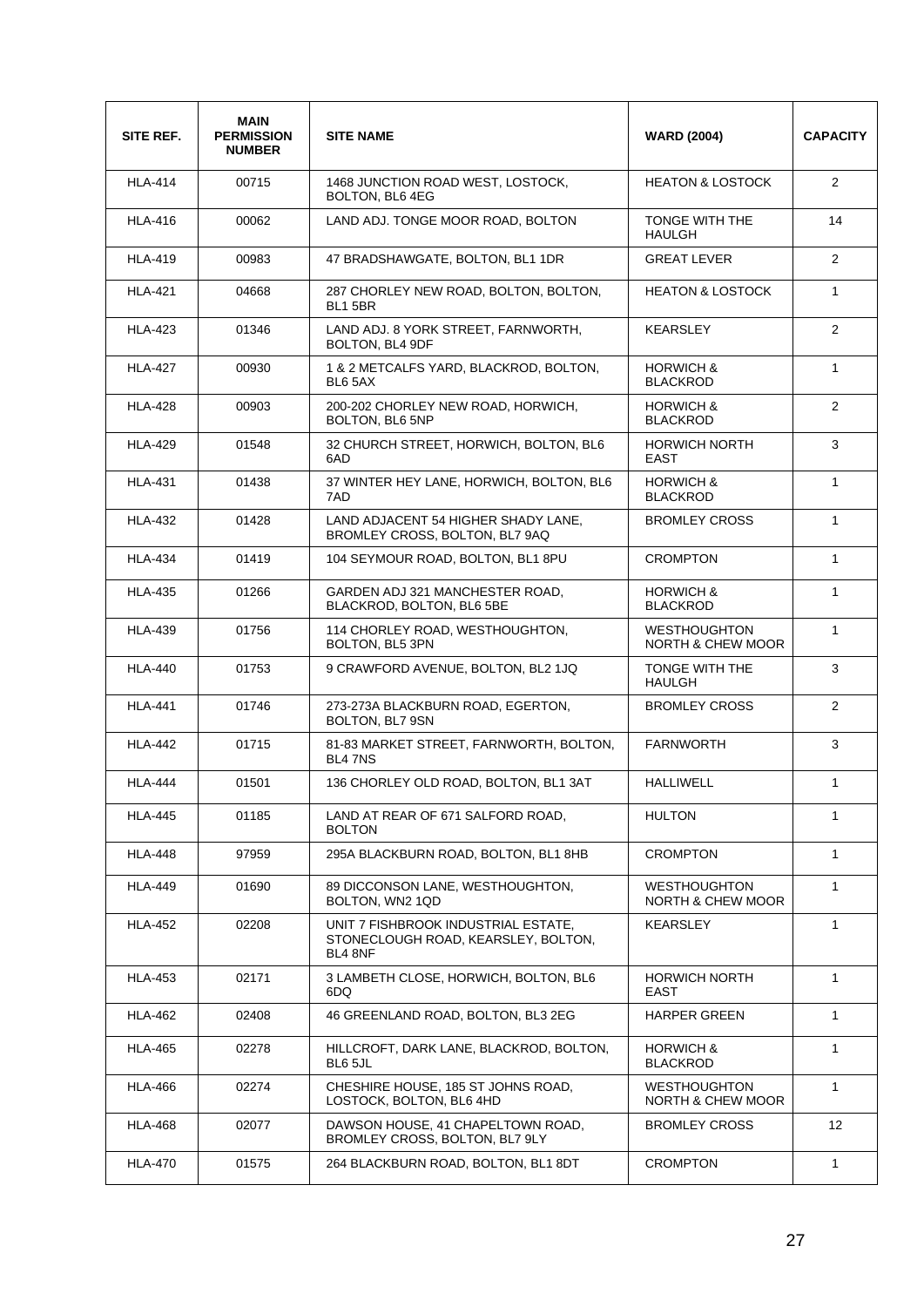| SITE REF.      | <b>MAIN</b><br><b>PERMISSION</b><br><b>NUMBER</b> | <b>SITE NAME</b>                                                    | <b>WARD (2004)</b>                       | <b>CAPACITY</b> |
|----------------|---------------------------------------------------|---------------------------------------------------------------------|------------------------------------------|-----------------|
| <b>HLA-472</b> | 02609                                             | 3-5 CHURCHGATE, BOLTON, BL1 1HU                                     | <b>CROMPTON</b>                          | $\overline{2}$  |
| <b>HLA-473</b> | 02587                                             | 135-137 MARKET STREET, FARNWORTH.<br>BOLTON, BL4 8EX                | <b>KEARSLEY</b>                          | $\overline{2}$  |
| <b>HLA-479</b> | 02105                                             | 49-51 GEORGE STREET, FARNWORTH, BOLTON,<br>BL4 9RJ                  | <b>FARNWORTH</b>                         | 6               |
| <b>HLA-480</b> | 01777                                             | LAND OFF BROOKSIDE ROAD, BOLTON, BL2 2SE                            | TONGE WITH THE<br><b>HAULGH</b>          | $\mathbf{1}$    |
| <b>HLA-481</b> | 06042                                             | LAND AT ADELAIDE AND BRIDGEMAN STREET,<br><b>BOLTON, BL3</b>        | <b>RUMWORTH</b>                          | $\overline{4}$  |
| <b>HLA-485</b> | 96783                                             | TOPPINGS, FOXHOLES ROAD, HORWICH,<br><b>BOLTON, BL6 6AL</b>         | <b>HORWICH NORTH</b><br>EAST             | $\overline{2}$  |
| <b>HLA-488</b> | 02806                                             | 192 ST JOHNS ROAD, LOSTOCK, BOLTON, BL6<br>4HD                      | <b>WESTHOUGHTON</b><br>NORTH & CHEW MOOR | $\mathbf{1}$    |
| <b>HLA-490</b> | 02772                                             | 43-47 MARKET STREET, BOLTON, BL1 1BQ                                | <b>HALLIWELL</b>                         | 4               |
| <b>HLA-491</b> | 02629                                             | 192 NEW STREET, BLACKROD, BOLTON, BL6<br>5AU                        | <b>HORWICH &amp;</b><br><b>BLACKROD</b>  | $\overline{2}$  |
| <b>HLA-493</b> | 02509                                             | 127 DEANE ROAD, BOLTON, BL3 5AG                                     | <b>RUMWORTH</b>                          | 3               |
| <b>HLA-494</b> | 02178                                             | 121 -123 TONGE MOOR ROAD, BOLTON, BL2 2DL                           | TONGE WITH THE<br><b>HAULGH</b>          | 3               |
| <b>HLA-500</b> | 03070                                             | 2 ANN STREET, KEARSLEY, BOLTON, BL4 8BD                             | <b>KEARSLEY</b>                          | $\mathbf{1}$    |
| <b>HLA-501</b> | 03034                                             | 523 TONGE MOOR ROAD, BOLTON, BL2 3BG                                | <b>CROMPTON</b>                          | $\mathbf{1}$    |
| <b>HLA-502</b> | 02931                                             | 2-4 SCHOLES BANK, HORWICH, BOLTON, BL6<br>7QE                       | <b>HORWICH &amp;</b><br><b>BLACKROD</b>  | $\mathbf{1}$    |
| <b>HLA-504</b> | 02169                                             | 83-87 WIGAN ROAD, WESTHOUGHTON, BOLTON,<br>BL5 3RD                  | <b>WESTHOUGHTON</b><br><b>SOUTH</b>      | 8               |
| <b>HLA-505</b> | 01051                                             | 635 CROMPTON WAY, BOLTON, BL1 8TL                                   | <b>CROMPTON</b>                          | $\mathbf{1}$    |
| <b>HLA-507</b> | 03171                                             | LAND BETWEEN 55 AND 65 MARKET STREET,<br>FARNWORTH, BOLTON, BL4 7NS | <b>FARNWORTH</b>                         | 4               |
| <b>HLA-508</b> | 03170                                             | 208 CHORLEY NEW ROAD, BOLTON, BL1 5AA                               | <b>HEATON &amp; LOSTOCK</b>              | 1               |
| <b>HLA-509</b> | 03087                                             | 126 CHORLEY OLD ROAD, BOLTON, BL1 3AT                               | HALLIWELL                                | $\mathbf{1}$    |
| <b>HLA-511</b> | 03531                                             | THE HEIGHTS, 81 SCOT LANE, BLACKROD,<br>BOLTON, BL6 5SL             | <b>HORWICH &amp;</b><br><b>BLACKROD</b>  | 1               |
| <b>HLA-512</b> | 03402                                             | FIRST AND SECOND FLOORS, 46 BRIDGE<br>STREET, BOLTON, BL1 2EG       | <b>CROMPTON</b>                          | 1               |
| <b>HLA-513</b> | 03340                                             | 8 CARLTON AVENUE, BOLTON, BL3 4JW                                   | <b>HULTON</b>                            | $\overline{2}$  |
| <b>HLA-515</b> | 03235                                             | 148 DEANE ROAD, BOLTON, BL3 5DL                                     | <b>RUMWORTH</b>                          | $\overline{2}$  |
| <b>HLA-516</b> | 03156                                             | 156B BRADFORD STREET, BOLTON, BL2 1JS                               | TONGE WITH THE<br><b>HAULGH</b>          | $\overline{4}$  |
| <b>HLA-518</b> | 02948                                             | 7 MOOR LANE, BOLTON, BL1 4TA                                        | HALLIWELL                                | 3               |
| <b>HLA-531</b> | 03667                                             | LAND AT OLD GREENWOOD LANE, HORWICH,<br><b>BOLTON</b>               | <b>HORWICH &amp;</b><br><b>BLACKROD</b>  | 1               |
| <b>HLA-532</b> | 03609                                             | 83 HAWTHORNE ROAD, BOLTON, BL3 5RF                                  | RUMWORTH                                 | $\mathbf 1$     |
| <b>HLA-533</b> | 03579                                             | 523 & 525 PLODDER LANE, FARNWORTH,<br>BOLTON, BL4 0LB               | <b>HARPER GREEN</b>                      | $\mathbf{1}$    |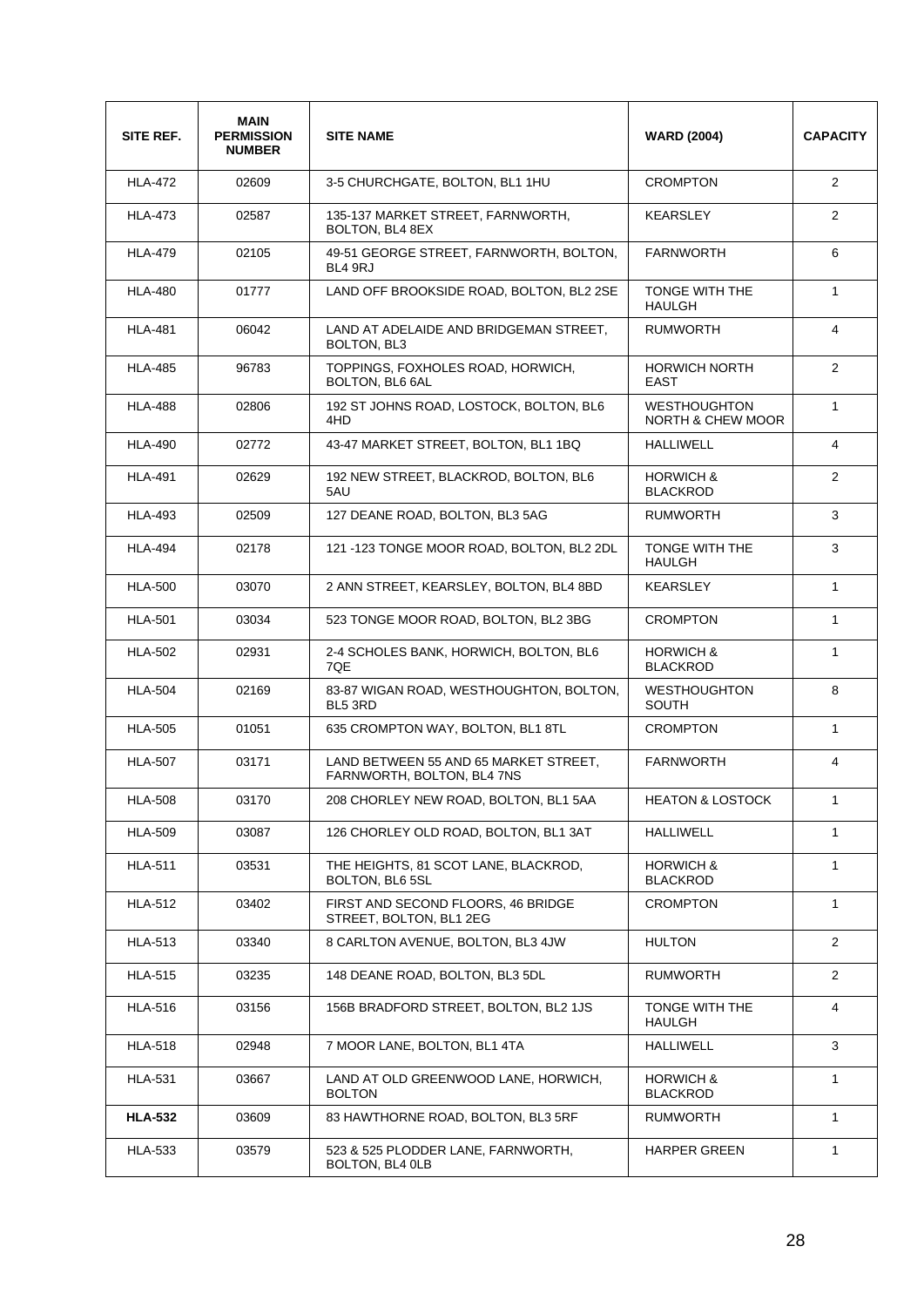| SITE REF.      | <b>MAIN</b><br><b>PERMISSION</b><br><b>NUMBER</b> | <b>SITE NAME</b>                                                                          | <b>WARD (2004)</b>                              | <b>CAPACITY</b> |
|----------------|---------------------------------------------------|-------------------------------------------------------------------------------------------|-------------------------------------------------|-----------------|
| <b>HLA-534</b> | 03574                                             | 22 GARTHMERE ROAD, ATHERTON, BOLTON,<br>MANCHESTER, M46 9GT                               | <b>HULTON</b>                                   | $\mathbf{1}$    |
| <b>HLA-535</b> | 03419                                             | LAND ADJACENT 69 VALLETTS LANE, BOLTON                                                    | <b>SMITHILLS</b>                                | 12 <sup>2</sup> |
| <b>HLA-536</b> | 03383                                             | 41 PORTUGAL STREET, BOLTON, BL2 1AP                                                       | TONGE WITH THE<br><b>HAULGH</b>                 | $\mathbf{1}$    |
| <b>HLA-537</b> | 03265                                             | 97-99 DERBY STREET, BOLTON, BL3 6HH                                                       | <b>GREAT LEVER</b>                              | $\overline{2}$  |
| <b>HLA-539</b> | 03928                                             | 679-681 CHORLEY OLD ROAD, BOLTON, BL1 6BJ                                                 | <b>SMITHILLS</b>                                | $\overline{2}$  |
| <b>HLA-540</b> | 05850                                             | HIGHER HEAPS BARN, RINGLEY ROAD,<br>STONECLOUGH RADCLIFFE, BOLTON,<br>MANCHESTER, M26 1DY | <b>KEARSLEY</b>                                 | 5               |
| <b>HLA-543</b> | 03332                                             | LAND ADJACENT 62A CHORLEY ROAD.<br>WESTHOUGHTON, BOLTON, BL5 3PL                          | <b>WESTHOUGHTON</b><br>NORTH & CHEW MOOR        | $\overline{2}$  |
| <b>HLA-544</b> | 02825                                             | LAND AT OLD ROAD, BOLTON, BL1 6NJ                                                         | <b>ASTLEY BRIDGE</b>                            | $\mathbf{1}$    |
| <b>HLA-545</b> | 01092                                             | LEA GATE FARM, LEA GATE, BOLTON, BL2 4BG                                                  | <b>BRADSHAW</b>                                 | 5               |
| <b>HLA-551</b> | 04241                                             | 312 ST HELENS ROAD, BOLTON, BL3 3RP                                                       | <b>HULTON</b>                                   | $\mathbf{1}$    |
| <b>HLA-552</b> | 04239                                             | 29 CROMPTON ROAD, STONECLOUGH,<br>RADCLIFFE, M26 1HL                                      | KEARSLEY                                        | $\mathbf{1}$    |
| <b>HLA-553</b> | 04232                                             | 14 SILVERWELL STREET, BOLTON, BL1 1PP                                                     | <b>GREAT LEVER</b>                              | $\mathbf{1}$    |
| <b>HLA-565</b> | 04280                                             | 1009 CHORLEY NEW ROAD, LOSTOCK, BOLTON,<br>BL6 4LW                                        | <b>HEATON &amp; LOSTOCK</b>                     | $\mathbf{1}$    |
| <b>HLA-566</b> | 04243                                             | HEAPS COTTAGE, RINGLEY ROAD,<br>STONECLOUGH, RADCLIFFE, M26 1DY                           | <b>KEARSLEY</b>                                 | $\mathbf{1}$    |
| <b>HLA-568</b> | 04139                                             | CRANFORD, 4 CARLTON ROAD, BOLTON, BL1<br>5HU                                              | <b>HEATON &amp; LOSTOCK</b>                     | $\mathbf{1}$    |
| <b>HLA-569</b> | 03994                                             | VACANT LAND, LEVER STREET, LITTLE LEVER,<br><b>BOLTON</b>                                 | <b>LITTLE LEVER &amp;</b><br><b>DARCY LEVER</b> | 8               |
| <b>HLA-577</b> | 04456                                             | 2 ELLESMERE GARDENS, BOLTON, BL3 3GW                                                      | <b>GREAT LEVER</b>                              | $\mathbf{1}$    |
| <b>HLA-580</b> | 04890                                             | 32 THE GLEN, BOLTON, BL1 5DB                                                              | <b>HEATON &amp; LOSTOCK</b>                     | $\mathbf{1}$    |
| <b>HLA-582</b> | 04818                                             | 16-18 BANK STREET, BOLTON, BL1 1TS                                                        | <b>CROMPTON</b>                                 | 3               |
| <b>HLA-583</b> | 05995                                             | 40 & 42 LOWTHER STREET, BOLTON, BL3 2HZ                                                   | GREAT LEVER                                     | $\mathbf{1}$    |
| <b>HLA-584</b> | 04702                                             | CALDBECK, CHORLEY OLD ROAD, HORWICH,<br>BOLTON, BL6 6QB                                   | <b>HORWICH NORTH</b><br>EAST                    | $\mathbf{1}$    |
| <b>HLA-585</b> | 04667                                             | 1 RASBOTTOM STREET, BOLTON, BL3 5BS                                                       | <b>RUMWORTH</b>                                 | 3               |
| <b>HLA-587</b> | 03601                                             | 16/18 DEANSGATE, BOLTON, BL1 1BR                                                          | <b>CROMPTON</b>                                 | 4               |
| <b>HLA-593</b> | 04795                                             | LAND AT REAR 42 KING STREET,<br>WESTHOUGHTON, BOLTON, BL5                                 | <b>WESTHOUGHTON</b><br><b>SOUTH</b>             | 1               |
| <b>HLA-595</b> | 04734                                             | VICTORY HOTEL, 151 CHORLEY OLD ROAD,<br>BOLTON, BL1 3BE                                   | HALLIWELL                                       | 12              |
| <b>HLA-598</b> | 05051                                             | 22 MELVILLE STREET, BOLTON, BL3 2BA                                                       | GREAT LEVER                                     | $\mathbf{1}$    |
| <b>HLA-599</b> | 07312                                             | YMCA BUILDING, 121 - 129 DEANSGATE,<br>BOLTON, BL1 1HA                                    | HALLIWELL                                       | 40              |
| <b>HLA-60</b>  | 00931                                             | SITE OF 137 QUEBEC STREET, BOLTON, BL3 5LX                                                | <b>RUMWORTH</b>                                 | 1               |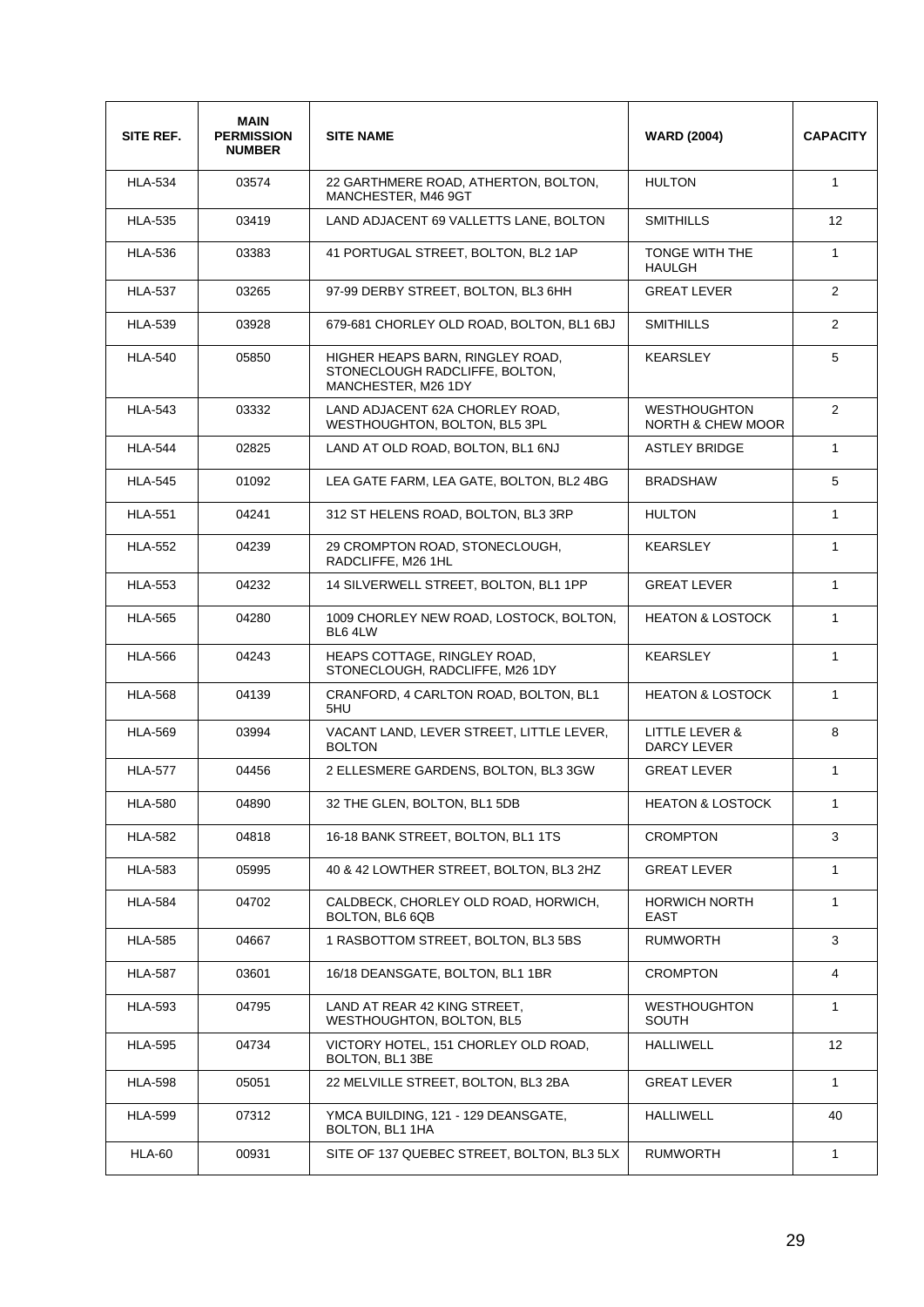| SITE REF.      | <b>MAIN</b><br><b>PERMISSION</b><br><b>NUMBER</b> | <b>SITE NAME</b>                                                                      | <b>WARD (2004)</b>                      | <b>CAPACITY</b> |
|----------------|---------------------------------------------------|---------------------------------------------------------------------------------------|-----------------------------------------|-----------------|
| <b>HLA-605</b> | 05369                                             | 2 JOHN STREET, BROMLEY CROSS, BOLTON,<br>BL7 9BA                                      | <b>BROMLEY CROSS</b>                    | $\mathbf{1}$    |
| <b>HLA-606</b> | 05321                                             | 14 - 16 FERNLEIGH, CHORLEY NEW ROAD,<br>HORWICH, BOLTON, BL6 6HD                      | <b>HORWICH &amp;</b><br><b>BLACKROD</b> | $\overline{2}$  |
| <b>HLA-607</b> | 05244                                             | 627 TONGE MOOR ROAD, BOLTON, BL2 3BW                                                  | <b>CROMPTON</b>                         | $\mathbf{1}$    |
| <b>HLA-608</b> | 05200                                             | 33 HARTINGTON ROAD, BOLTON, BL1 4DP                                                   | <b>HALLIWELL</b>                        | $\mathbf{1}$    |
| <b>HLA-61</b>  | 00932                                             | LAND AT 161 QUEBEC STREET, BOLTON, BL3<br>5LX                                         | <b>RUMWORTH</b>                         | $\mathbf{1}$    |
| <b>HLA-610</b> | 04853                                             | ALBION WORKS, BRIDGEMAN STREET, BOLTON,<br>BL3 6BS                                    | <b>GREAT LEVER</b>                      | 14              |
| <b>HLA-611</b> | 04462                                             | 26-28 BRADSHAWGATE, BOLTON, BL1 1DG                                                   | <b>GREAT LEVER</b>                      | 8               |
| <b>HLA-613</b> | 05371                                             | 1 BRIKSDAL WAY, LOSTOCK, BOLTON, BL6 4PG                                              | <b>HEATON &amp; LOSTOCK</b>             | $\mathbf{1}$    |
| <b>HLA-614</b> | 05058                                             | LAND ADJ. 162 TURTON ROAD, BOLTON, BL2<br>3DY                                         | <b>BROMLEY CROSS</b>                    | $\mathbf{1}$    |
| <b>HLA-615</b> | 04824                                             | 196 HALLIWELL ROAD, BOLTON, BL1 3QJ                                                   | <b>CROMPTON</b>                         | $\mathbf{1}$    |
| <b>HLA-620</b> | 05317                                             | 35-41 BRADSHAWGATE & 4-6 WOOD STREET,<br>BOLTON, BL1                                  | <b>GREAT LEVER</b>                      | 12              |
| <b>HLA-622</b> | 06142                                             | 96 HIGH STREET, LITTLE LEVER, BOLTON, BL3<br>1LR                                      | LITTLE LEVER &<br><b>DARCY LEVER</b>    | 2               |
| <b>HLA-623</b> | 06015                                             | VACANT LAND FORMERLY 216 PIGGOTT<br>STREET, FARNWORTH, BOLTON, BL4                    | <b>FARNWORTH</b>                        | 3               |
| <b>HLA-624</b> | 05902                                             | ALAMANCH, THE CLOUGH, BOLTON, BL1 5BB                                                 | <b>HEATON &amp; LOSTOCK</b>             | $\mathbf{1}$    |
| <b>HLA-625</b> | 05626                                             | THE BARN, HAULGH COTTAGE, 89 RADCLIFFE<br>ROAD, BOLTON, BL2 1NU                       | TONGE WITH THE<br><b>HAULGH</b>         | $\overline{2}$  |
| <b>HLA-626</b> | 04772                                             | 76 BURY NEW ROAD, BOLTON, BL2 2BG                                                     | TONGE WITH THE<br><b>HAULGH</b>         | $\mathbf{1}$    |
| <b>HLA-627</b> | 05568                                             | 348 DERBY STREET, BOLTON, BL3 6LF                                                     | <b>RUMWORTH</b>                         | $\mathbf{1}$    |
| <b>HLA-628</b> | 04965                                             | 1015 BLACKBURN ROAD, BOLTON, BL1 7LG                                                  | <b>ASTLEY BRIDGE</b>                    | 1               |
| <b>HLA-629</b> | 06162                                             | 218 CHORLEY OLD ROAD, BOLTON, BL1 3BW                                                 | HALLIWELL                               | $\mathbf{1}$    |
| <b>HLA-630</b> | 05532                                             | LAND ADJ TO 21 FERNSIDE, STONECLOUGH<br>RADCLIFFE, BOLTON, MANCHESTER, M26 1QF        | <b>KEARSLEY</b>                         | 4               |
| <b>HLA-631</b> | 06587                                             | 131 & 133 WILLOWS LANE, BOLTON, BL3 4AY                                               | <b>RUMWORTH</b>                         | $\mathbf{1}$    |
| <b>HLA-632</b> | 06419                                             | STONE CROSS HOUSE, 21-27 CHURCHGATE,<br>BOLTON, BL1 1YA                               | <b>CROMPTON</b>                         | 61              |
| <b>HLA-633</b> | 06278                                             | 78 GILNOW ROAD, BOLTON, BL1 4LJ                                                       | HALLIWELL                               | $\mathbf{1}$    |
| <b>HLA-634</b> | 05886                                             | 133A MARKET STREET, FARNWORTH, BOLTON,<br>BL4 8EX                                     | <b>KEARSLEY</b>                         | $\overline{2}$  |
| <b>HLA-635</b> | 05544                                             | LAND AT THE JUNCTION OF MACDONALD<br>AVENUE/LUCAS ROAD, FARNWORTH, BOLTON,<br>BL4 9RE | <b>FARNWORTH</b>                        | 4               |
| <b>HLA-637</b> | 04882                                             | 327 DEANE ROAD, BOLTON, BL3 5HN                                                       | <b>RUMWORTH</b>                         | $\mathbf{1}$    |
| <b>HLA-655</b> | 06406                                             | 207 MANCHESTER ROAD, KEARSLEY, BOLTON,<br>BL4 8QL                                     | <b>KEARSLEY</b>                         | 2               |
| <b>HLA-656</b> | 06344                                             | KNOWLES FARM, FLEET STREET, HORWICH,<br>BOLTON, BL6 6BB                               | <b>HORWICH NORTH</b><br>EAST            | 2               |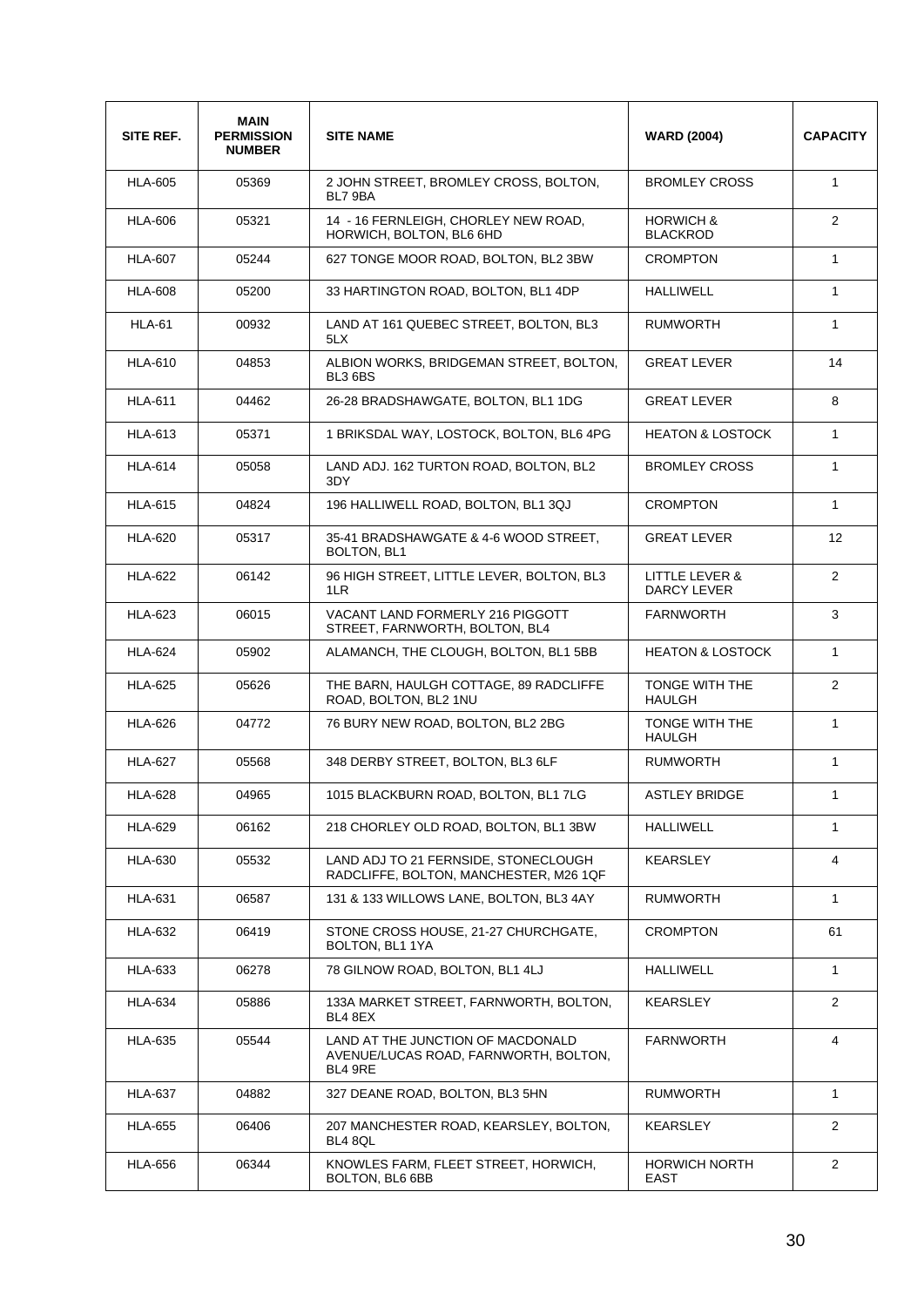| SITE REF.      | <b>MAIN</b><br><b>PERMISSION</b><br><b>NUMBER</b> | <b>SITE NAME</b>                                                      | <b>WARD (2004)</b>                                  | <b>CAPACITY</b> |
|----------------|---------------------------------------------------|-----------------------------------------------------------------------|-----------------------------------------------------|-----------------|
| <b>HLA-657</b> | 06336                                             | 41 HARPERS LANE, BOLTON, BL1 6HR                                      | <b>SMITHILLS</b>                                    | $\mathbf{1}$    |
| <b>HLA-658</b> | 06282                                             | 79 ALBERT ROAD WEST, BOLTON, BL1 5HW                                  | <b>HEATON &amp; LOSTOCK</b>                         | 3               |
| <b>HLA-659</b> | 05230                                             | 13 PLODDER LANE, FARNWORTH, BOLTON, BL4<br>0BZ                        | <b>FARNWORTH</b>                                    | $\mathbf{1}$    |
| <b>HLA-660</b> | 04039                                             | CORGES FARM COTTAGE, DODD LANE.<br>WESTHOUGHTON, BOLTON, BL5 3NT      | <b>WESTHOUGHTON</b><br>NORTH & CHEW MOOR            | $\mathbf{1}$    |
| <b>HLA-664</b> | 06852                                             | 20 BOLTON ROAD, FARNWORTH, BOLTON, BL4<br>7JW                         | <b>FARNWORTH</b>                                    | 4               |
| <b>HLA-665</b> | 06674                                             | FIRST SECOND AND THIRD FLOORS, 72-78<br>BRADSHAWGATE, BOLTON, BL1 1QQ | <b>GREAT LEVER</b>                                  | 3               |
| <b>HLA-669</b> | 07271                                             | 3 ECKERSLEY ROAD, BOLTON, BL1 8EA                                     | <b>CROMPTON</b>                                     | 2               |
| <b>HLA-670</b> | 06880                                             | LAND AT THE SHEDDINGS, BOLTON                                         | <b>GREAT LEVER</b>                                  | $\mathbf{1}$    |
| <b>HLA-671</b> | 06508                                             | 139 HUGHES STREET, BOLTON, BL1 3EZ                                    | <b>CROMPTON</b>                                     | $\mathbf{1}$    |
| <b>HLA-672</b> | 05812                                             | 1-11 BARK STREET EAST, BOLTON, BL1 2BQ                                | <b>CROMPTON</b>                                     | 9               |
| <b>HLA-674</b> | 07448                                             | 101 BRADFORD STREET, BOLTON, BL2 1JY                                  | TONGE WITH THE<br><b>HAULGH</b>                     | 1               |
| <b>HLA-675</b> | 07235                                             | LAND FORMERLY 8-10 BOLTON ROAD,<br>WESTHOUGHTON, BOLTON, BL5 3DG      | <b>WESTHOUGHTON</b><br><b>NORTH &amp; CHEW MOOR</b> | 4               |
| <b>HLA-677</b> | 06095                                             | LAND REAR OF 351 MOSS BANK WAY, BOLTON,<br>BL1 3LR                    | <b>SMITHILLS</b>                                    | $\mathbf{1}$    |
| <b>HLA-678</b> | 06808                                             | FORMER MILL SITE, FRONTING SHIFFNALL<br>STREET, BOLTON, BL2           | <b>GREAT LEVER</b>                                  | 59              |
| <b>HLA-679</b> | 05554                                             | SPRINGFIELD COTTAGE, BAKER STREET,<br>KEARSLEY, BOLTON, BL4 8QU       | <b>KEARSLEY</b>                                     | $\mathbf{1}$    |
| <b>HLA-680</b> | 07065                                             | 63 RAWSON STREET, FARNWORTH, BOLTON,<br>BL4 7RJ                       | <b>FARNWORTH</b>                                    | $\overline{7}$  |
| <b>HLA-681</b> | 07076                                             | 272 WIGAN ROAD, BOLTON, BL3 5QT                                       | <b>HEATON &amp; LOSTOCK</b>                         | 3               |
| <b>HLA-682</b> | 07238                                             | 10-22 MEALHOUSE LANE, BOLTON, BL1 1DD                                 | <b>GREAT LEVER</b>                                  | 10              |
| <b>HLA-683</b> | 07560                                             | 272 CHORLEY NEW ROAD, HORWICH, BOLTON,<br>BL6 5NY                     | <b>HORWICH &amp;</b><br><b>BLACKROD</b>             | 2               |
| <b>HLA-684</b> | 07295                                             | 16 ST GEORGES STREET, BOLTON, BL1 2EN                                 | <b>CROMPTON</b>                                     | 10              |
| <b>HLA-686</b> | 07185                                             | LAND AT HOREB STREET, BOLTON, BL3 6LG                                 | <b>RUMWORTH</b>                                     | $\mathbf{1}$    |
| <b>HLA-687</b> | 07588                                             | 86-88 GRASMERE STREET, BOLTON, BL1 8LH                                | <b>CROMPTON</b>                                     | $\mathbf{1}$    |
| <b>HLA-688</b> | 07462                                             | LAND ADJACENT 34 BARNFIELD DRIVE,<br>WESTHOUGHTON, BOLTON, BL5 3UA    | <b>WESTHOUGHTON</b><br><b>NORTH &amp; CHEW MOOR</b> | $\mathbf{1}$    |
| <b>HLA-85</b>  | 01410                                             | 2 KIMBERLEY ROAD, BOLTON, BL1 7HZ                                     | <b>ASTLEY BRIDGE</b>                                | $\mathbf{1}$    |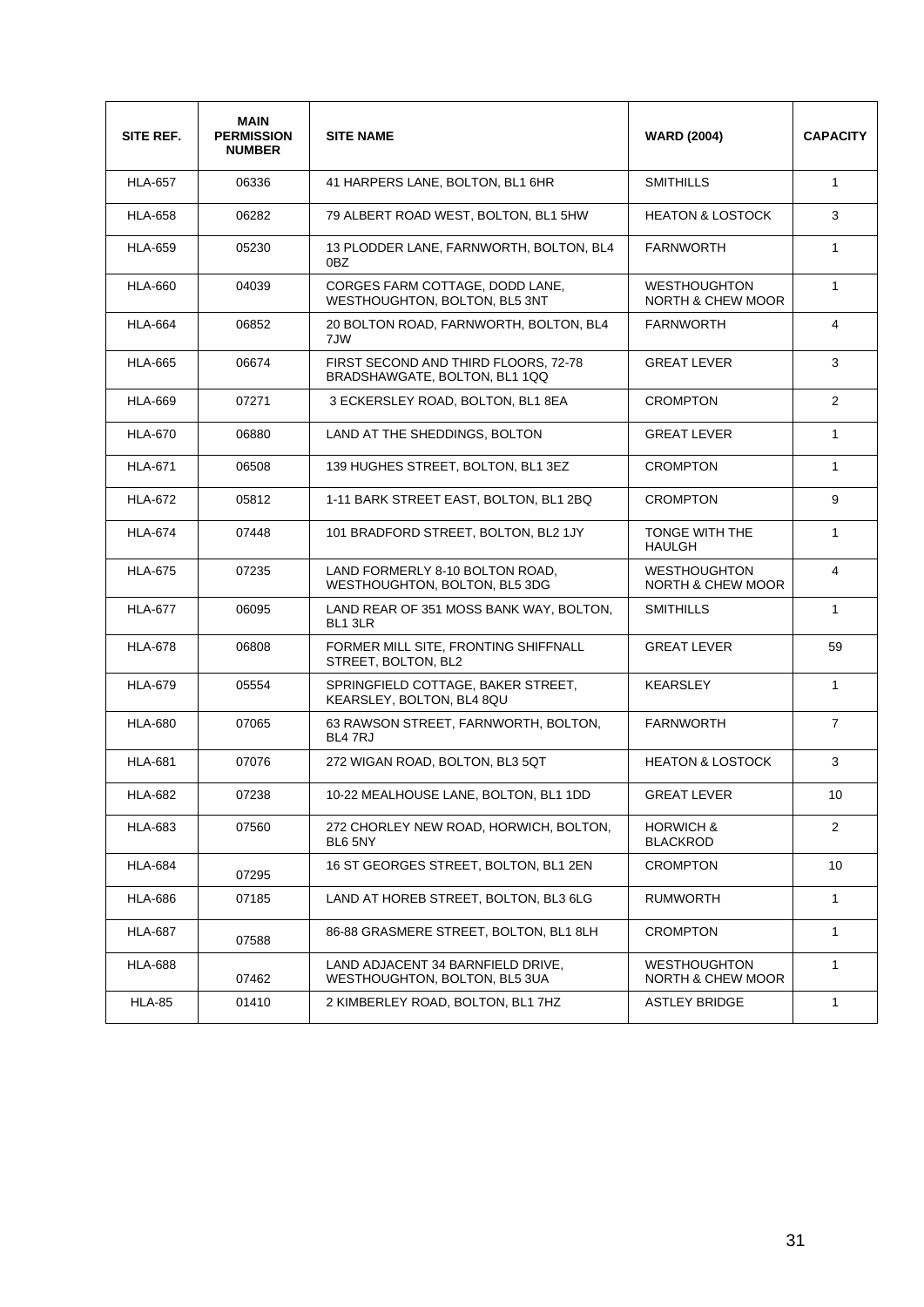#### Small sites under construction

| SITE REF.      | <b>MAIN</b><br><b>PERMISSION</b><br><b>NUMBER</b> | <b>SITE NAME</b>                                                                         | <b>WARD (2004)</b>                       | <b>CAPACITY</b>       |
|----------------|---------------------------------------------------|------------------------------------------------------------------------------------------|------------------------------------------|-----------------------|
| 1323-BOL       | 93077                                             | CHYNOWETH, RAVENHURST DRIVE, BOLTON,<br>BL1 5DL                                          | <b>HEATON &amp; LOSTOCK</b>              | $\mathbf{1}$          |
| 1331-BOL       | 84320                                             | LAND TO SIDE OF RED LION HOTEL, 4 WIGAN<br>ROAD, WESTHOUGHTON, BOLTON, BL5 3RJ           | <b>WESTHOUGHTON</b><br><b>SOUTH</b>      | 6                     |
| 1594-BOL       | 94622                                             | HORWICH MOOR FARM, MATCHMOOR LANE,<br>HORWICH, BOLTON, BL6 6PR                           | <b>HORWICH NORTH</b><br><b>EAST</b>      | $\mathbf{1}$          |
| <b>HLA-10</b>  | 76785                                             | FORMER CONGREGATIONAL CHURCH, LEE<br>LANE, HORWICH.                                      | <b>HORWICH NORTH</b><br><b>EAST</b>      | 11                    |
| <b>HLA-108</b> | 90512                                             | 23 WHITEHALL LANE, BLACKROD, BOLTON, BL6<br>5DQ                                          | <b>HORWICH &amp;</b><br><b>BLACKROD</b>  | $\overline{2}$        |
| <b>HLA-11</b>  | 77008                                             | SIDE GARDEN 313 BOLTON ROAD,<br>WESTHOUGHTON, BOLTON, BL5 3EL                            | <b>WESTHOUGHTON</b><br>NORTH & CHEW MOOR | 1                     |
| <b>HLA-112</b> | 90546                                             | LAND AT REAR OF FORMER CHURCH INN, 79<br>MARKET STREET, LITTLE LEVER, BOLTON, BL3<br>1HH | LITTLE LEVER &<br>DARCY LEVER            | 8                     |
| <b>HLA-142</b> | 91980                                             | GARDEN TO SIDE AT 95 BRIDGE STREET.<br>FARNWORTH, BOLTON, BL4 7RS                        | <b>FARNWORTH</b>                         | $\mathbf{1}$          |
| <b>HLA-143</b> | 83640                                             | LAND ADJACENT TO 57 TRAFFORD STREET.<br>FARNWORTH, BOLTON, BL4 7PQ                       | <b>FARNWORTH</b>                         | $\mathbf{1}$          |
| <b>HLA-15</b>  | 79833                                             | LOWER HOUSE FARM, 565 CHORLEY NEW<br>ROAD, LOSTOCK, BOLTON, BL6 4JU                      | <b>HEATON &amp; LOSTOCK</b>              | 2                     |
| <b>HLA-151</b> | 92858                                             | 690 TONGE MOOR ROAD, BOLTON, BL2 3BL                                                     | <b>CROMPTON</b>                          | $\mathbf{1}$          |
| <b>HLA-158</b> | 92476                                             | 4-14 GREAT MOOR STREET, BOLTON, BL1 1NP                                                  | <b>GREAT LEVER</b>                       | 49                    |
| <b>HLA-159</b> | 93014                                             | SUNNYSIDE, SWEETLOVES LANE, BOLTON, BL1<br>7ET                                           | <b>ASTLEY BRIDGE</b>                     | $\mathbf{1}$          |
| <b>HLA-16</b>  | 79724                                             | 652 CROMPTON WAY, BOLTON, BL1 8TJ                                                        | <b>ASTLEY BRIDGE</b>                     | $\mathbf{1}$          |
| <b>HLA-169</b> | 93135                                             | HOLLYWOOD LODGE, 560 CHORLEY NEW<br>ROAD, LOSTOCK, BOLTON, BL6 4LA                       | <b>HEATON &amp; LOSTOCK</b>              | $\overline{2}$        |
| <b>HLA-17</b>  | 81451                                             | 14 AND 14A DALE STREET EAST, HORWICH,<br>BOLTON, BL6 6JY                                 | <b>HORWICH NORTH</b><br><b>EAST</b>      | $\overline{2}$        |
| <b>HLA-178</b> | 92857                                             | WOODBINE HOUSE, MILL LANE.<br>WESTHOUGHTON, BOLTON, BL5 2DN                              | <b>WESTHOUGHTON</b><br><b>SOUTH</b>      | $\mathbf{1}$          |
| HLA-18         | 81625                                             | 114 & 116 PARK ROAD, BOLTON, BL1 4RG                                                     | HALLIWELL                                | 1                     |
| <b>HLA-188</b> | 93775                                             | 105-107 BLACKBURN ROAD, BOLTON, BL1 8HF                                                  | <b>CROMPTON</b>                          | $\mathbf{1}$          |
| HLA-2          | 70818                                             | ELLESMERE GARDENS, PLOT 2=79132                                                          | <b>GREAT LEVER</b>                       | $\overline{2}$        |
| <b>HLA-20</b>  | 82110                                             | YEW TREE FARM, YEW TREE LANE, BOLTON,<br>BL1 8TZ                                         | <b>ASTLEY BRIDGE</b>                     | $\mathbf{1}$          |
| <b>HLA-200</b> | 94133                                             | 73 HARPERS LANE, BOLTON, BL1 6HU                                                         | <b>SMITHILLS</b>                         | $\overline{2}$        |
| <b>HLA-222</b> | 94686                                             | BRANCKER BUILDINGS, MANCHESTER ROAD,<br>OVER HULTON, BOLTON, BL5 3JD                     | <b>WESTHOUGHTON</b><br>NORTH & CHEW MOOR | 1                     |
| <b>HLA-23</b>  | 83317                                             | 218 HALLIWELL ROAD, BOLTON, BL1 3QJ                                                      | <b>CROMPTON</b>                          | $\mathbf{2}^{\prime}$ |
| <b>HLA-24</b>  | 83609                                             | LAND ADJACENT BACK LEVER STREET NORTH,<br>LITTLE LEVER, BOLTON                           | LITTLE LEVER &<br><b>DARCY LEVER</b>     | 24                    |
| <b>HLA-246</b> | 95397                                             | REAR OF 4 COPE BANK EAST, COPE STREET,<br>BOLTON, BL1 6DX                                | <b>SMITHILLS</b>                         | 1                     |
| <b>HLA-25</b>  | 84925                                             | LAND AT PINE STREET, BOLTON, BL1 8JY                                                     | <b>CROMPTON</b>                          | 4                     |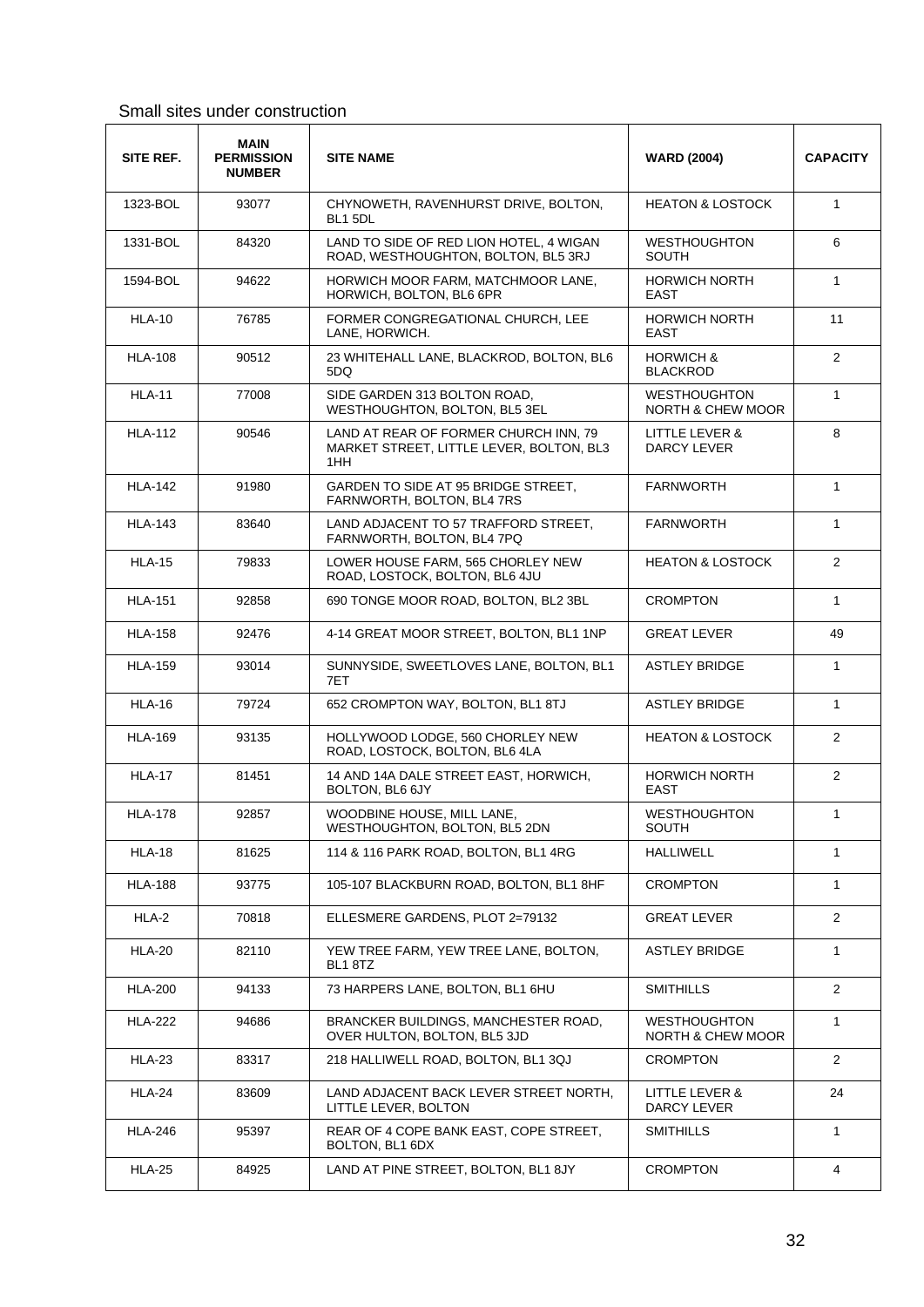| SITE REF.      | <b>MAIN</b><br><b>PERMISSION</b><br><b>NUMBER</b> | <b>SITE NAME</b>                                                      | <b>WARD (2004)</b>                                  | <b>CAPACITY</b> |
|----------------|---------------------------------------------------|-----------------------------------------------------------------------|-----------------------------------------------------|-----------------|
| <b>HLA-251</b> | 94596                                             | 208/210 HALLIWELL ROAD, BOLTON, BL1 3QJ                               | <b>CROMPTON</b>                                     | $\mathbf{1}$    |
| <b>HLA-252</b> | 94645                                             | 57-61 BRADSHAWGATE, BOLTON, BL1 1DR                                   | <b>GREAT LEVER</b>                                  | 15              |
| <b>HLA-254</b> | 95191                                             | MBE CAR SALES, HIGH STREET, LITTLE LEVER,<br>BOLTON, BL3 1NB          | LITTLE LEVER &<br><b>DARCY LEVER</b>                | $\overline{2}$  |
| <b>HLA-257</b> | 95409                                             | 208 ST GEORGES ROAD, BOLTON, BL1 2PH                                  | <b>HALLIWELL</b>                                    | $\overline{2}$  |
| <b>HLA-26</b>  | 92309                                             | MILLERS NOOK RIDING SCHOOL, LOSTOCK<br>LANE, LOSTOCK, BOLTON, BL5 3LX | <b>WESTHOUGHTON</b><br><b>NORTH &amp; CHEW MOOR</b> | $\mathbf{1}$    |
| <b>HLA-261</b> | 95331                                             | WORKSHOP 3, BACK BAYTHORPE STREET,<br><b>BOLTON</b>                   | <b>CROMPTON</b>                                     | $\mathbf{1}$    |
| <b>HLA-291</b> | 96329                                             | LAND AT KIRKBY ROAD, HEATON, BOLTON,                                  | <b>SMITHILLS</b>                                    | $\mathbf{1}$    |
| <b>HLA-294</b> | 96423                                             | 533-539 CHORLEY NEW ROAD, HORWICH.<br><b>BOLTON, BL6 6JT</b>          | <b>HORWICH NORTH</b><br><b>EAST</b>                 | $\overline{2}$  |
| <b>HLA-296</b> | 96306                                             | 18 ST GEORGES STREET, BOLTON, BL1 2EN                                 | <b>CROMPTON</b>                                     | $\overline{7}$  |
| HLA-3          | 71827                                             | HOLLIN HEY BARN, ROMNEY ROAD, BOLTON,<br>BL1 5UB                      | <b>SMITHILLS</b>                                    | $\overline{2}$  |
| <b>HLA-33</b>  | 86076                                             | 18 HILL LANE AND LAND ADJ ON AINSE ROAD.<br>BLACKROD, BOLTON, BL6 5JQ | <b>HORWICH &amp;</b><br><b>BLACKROD</b>             | $\mathbf{1}$    |
| <b>HLA-334</b> | 97071                                             | LAND AT BOLTON ROAD, KEARSLEY, BOLTON,<br>BL <sub>4</sub>             | <b>KEARSLEY</b>                                     | $\mathbf{1}$    |
| <b>HLA-341</b> | 98140                                             | 66 ST GEORGES ROAD, BOLTON, BL1 2DD                                   | <b>HALLIWELL</b>                                    | 5               |
| <b>HLA-345</b> | 97596                                             | LAND AJ. 110 BARTON ROAD, FARNWORTH,<br>BOLTON, BL4 9PT               | <b>FARNWORTH</b>                                    | $\mathbf{1}$    |
| <b>HLA-347</b> | 98078                                             | WILKINSONS FARM, 458 MANCHESTER ROAD,<br>BLACKROD, BOLTON, BL6 5SU    | <b>HORWICH &amp;</b><br><b>BLACKROD</b>             | $\mathbf{1}$    |
| <b>HLA-356</b> | 97635                                             | 30-32 VICTORY ROAD, LITTLE LEVER, BOLTON,<br>BL3 1QY                  | LITTLE LEVER &<br><b>DARCY LEVER</b>                | $\overline{2}$  |
| <b>HLA-37</b>  | 86711                                             | BARROW BRIDGE CHIMNEY, BARROW BRIDGE<br>ROAD, BOLTON                  | <b>SMITHILLS</b>                                    | 1               |
| <b>HLA-391</b> | 00173                                             | HORWICH MOOR METHODIST CHURCH, OLD<br>LANE, HORWICH, BOLTON, BL6 6QL  | <b>HORWICH NORTH</b><br>EAST                        | 1               |
| <b>HLA-40</b>  | 87523                                             | 504 CHORLEY NEW ROAD, BOLTON, BOLTON,<br>BL1 5DR                      | <b>HEATON &amp; LOSTOCK</b>                         | $\mathbf{1}$    |
| <b>HLA-407</b> | 00511                                             | THE BUNGALOW, HARRY FOLD FARM,<br>BRADSHAW ROAD, BOLTON, BL2 4JS      | <b>BRADSHAW</b>                                     | $\mathbf{1}$    |
| HLA-41         | 87478                                             | JOLLY PLOUGHMAN, 2 DOFFCOCKER LANE,<br>BOLTON, BL1 5RG                | <b>SMITHILLS</b>                                    | 1               |
| <b>HLA-410</b> | 00302                                             | VACANT LAND (FORMER PLAYGROUND).<br>WEAVERS GREEN, FARNWORTH, BOLTON  | <b>KEARSLEY</b>                                     | $\overline{2}$  |
| <b>HLA-413</b> | 02152                                             | LAND ADJACENT TO 134 HOSPITAL ROAD.<br>BROMLEY CROSS, BOLTON, BL7 9QB | <b>BROMLEY CROSS</b>                                | $\mathbf{1}$    |
| <b>HLA-42</b>  | 87352                                             | YEW TREE FARM, YEW TREE LANE, BOLTON,<br>BL1 8TZ                      | <b>ASTLEY BRIDGE</b>                                | $\mathbf{1}$    |
| <b>HLA-420</b> | 00968                                             | LAND AT GARTHMERE ROAD, ATHERTON,<br>BOLTON M46 9GT                   | <b>HULTON</b>                                       | 1               |
| HLA-44         | 81929                                             | ASMUS FARM, BROOKFOLD LANE, BOLTON, BL2<br>4LT                        | <b>BRADSHAW</b>                                     | $\mathbf{1}$    |
| <b>HLA-443</b> | 01659                                             | 364 TEMPEST ROAD, LOSTOCK, BOLTON, BL6<br>4HS.                        | <b>WESTHOUGHTON</b><br>NORTH & CHEW MOOR            | $\overline{2}$  |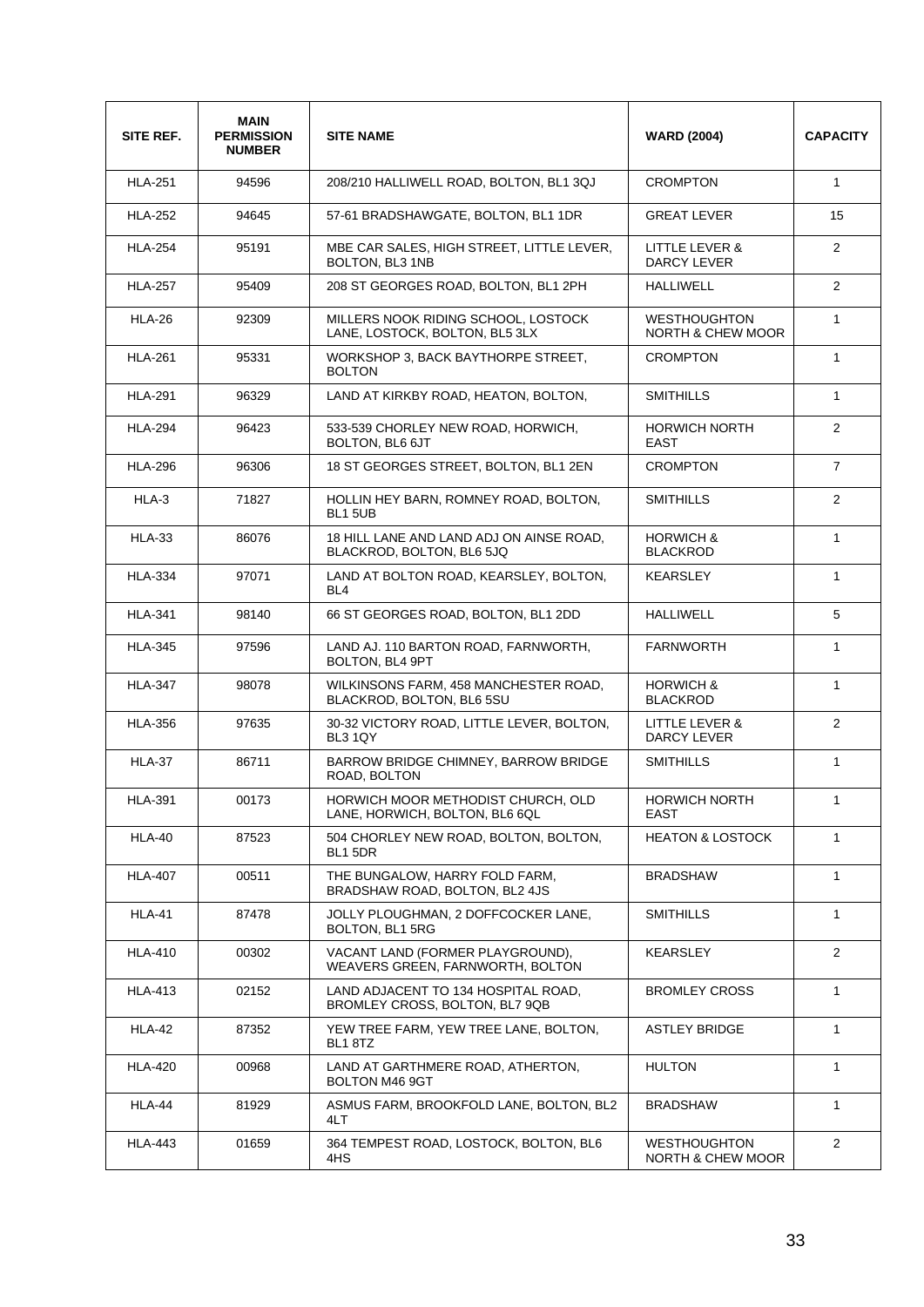| SITE REF.      | <b>MAIN</b><br><b>PERMISSION</b><br><b>NUMBER</b> | <b>SITE NAME</b>                                                      | <b>WARD (2004)</b>                                  | <b>CAPACITY</b> |
|----------------|---------------------------------------------------|-----------------------------------------------------------------------|-----------------------------------------------------|-----------------|
| HI A-451       | 02258                                             | LAND BETWEEN 462-456 CHORLEY OLD ROAD,<br>BOLTON, BL1 6AG             | SMITHILLS                                           | $\overline{2}$  |
| <b>HLA-463</b> | 02390                                             | 9 LEIGH STREET, WESTHOUGHTON, BOLTON,<br>BL5 3TG                      | <b>WESTHOUGHTON</b><br><b>SOUTH</b>                 | $\mathbf{1}$    |
| <b>HLA-467</b> | 02246                                             | 2 WADE BANK, WESTHOUGHTON, BOLTON, BL5<br>2QW                         | <b>WESTHOUGHTON</b><br><b>NORTH &amp; CHEW MOOR</b> | 1               |
| <b>HLA-497</b> | 94558                                             | RED LION HOTEL, 101 CHURCH STREET.<br>BLACKROD, BOLTON, BL6 5EF       | <b>HORWICH &amp;</b><br><b>BLACKROD</b>             | 5               |
| <b>HLA-50</b>  | 87580                                             | 131 MARKET STREET, FARNWORTH, BOLTON,<br>BL4 8EX                      | <b>KEARSLEY</b>                                     | 5               |
| <b>HLA-510</b> | 02959                                             | 2 ELDON STREET, BOLTON, BL2 2HU                                       | <b>TONGE WITH THE</b><br><b>HAULGH</b>              | $\overline{2}$  |
| <b>HLA-517</b> | 03121                                             | 174-176 ST GEORGES ROAD, BOLTON, BL1 2NZ                              | <b>HALLIWELL</b>                                    | $\overline{4}$  |
| <b>HLA-520</b> | 02522                                             | LAND ADJ. 5 REDCAR ROAD, LITTLE LEVER,<br>BOLTON, BL3 1EW             | LITTLE LEVER &<br>DARCY LEVER                       | 1               |
| <b>HLA-541</b> | 03909                                             | 43 FORTON AVENUE, BOLTON, BL2 6JE                                     | <b>BREIGHTMET</b>                                   | 1               |
| <b>HLA-55</b>  | 88216                                             | 15 SILVERWELL STREET, BOLTON, BL1 1PP                                 | <b>GREAT LEVER</b>                                  | $\mathbf{1}$    |
| <b>HLA-550</b> | 04285                                             | 44 MARSH LANE, FARNWORTH, BOLTON, BL4<br>0AP                          | <b>HARPER GREEN</b>                                 | $\mathbf{1}$    |
| <b>HLA-567</b> | 04226                                             | CLAREMONT ARMS, 274-278 HALLIWELL ROAD,<br>BOLTON, BL1 3QD            | <b>CROMPTON</b>                                     | 3               |
| <b>HLA-57</b>  | 88454                                             | 134 DERBY STREET, BOLTON, BL3 6HG                                     | <b>RUMWORTH</b>                                     | $\overline{2}$  |
| <b>HLA-578</b> | 04418                                             | GARDEN ADJ. 29 KILDARE STREET,<br>FARNWORTH, BOLTON, BL4 9NP          | <b>FARNWORTH</b>                                    | 3               |
| <b>HLA-59</b>  | 88589                                             | LAND ADJACENT 25 BRIEF STREET, BOLTON,<br>BL <sub>2</sub> 2LY         | TONGE WITH THE<br><b>HAULGH</b>                     | 1               |
| <b>HLA-591</b> | 04942                                             | THE LAND IN BETWEEN 41 AND 37 CHEETHAMS.<br>BLACKROD, BOLTON, BL6 5RR | <b>HORWICH &amp;</b><br><b>BLACKROD</b>             | 1               |
| HLA-6          | 75457                                             | <b>GARDEN OF 19 PRINCESS AVENUE</b>                                   | <b>KEARSLEY</b>                                     | $\mathbf{1}$    |
| HLA-63         | 88640                                             | 524 LEIGH ROAD, WESTHOUGHTON, BOLTON,<br>BL5 2JX                      | <b>WESTHOUGHTON</b><br>SOUTH                        | 4               |
| HLA-67         | 88785                                             | THREE PIGEONS, 587-589 BLACKBURN ROAD,<br>BOLTON, BL1 7AA             | <b>ASTLEY BRIDGE</b>                                | $\overline{7}$  |
| HLA-7          | 76180                                             | ADJ 15 ESSEX ST                                                       | <b>HORWICH &amp;</b><br><b>BLACKROD</b>             | $\overline{2}$  |
| <b>HLA-71</b>  | 88939                                             | 60-74 PENTLAND TERRACE, BOLTON,                                       | <b>HALLIWELL</b>                                    | 8               |
| HLA-76         | 89451                                             | 1 RIDGWAY, BLACKROD, BOLTON, BL6 5AE                                  | <b>HORWICH &amp;</b><br><b>BLACKROD</b>             | 2               |
| <b>HLA-95</b>  | 89509                                             | 48 ARLEY LANE HAIGH                                                   | <b>HORWICH &amp;</b><br><b>BLACKROD</b>             | $\mathbf{1}$    |
| <b>HLA-97</b>  | 90152                                             | 84-86 BRADSHAWGATE, BOLTON, BL1 1QQ                                   | <b>GREAT LEVER</b>                                  | 5               |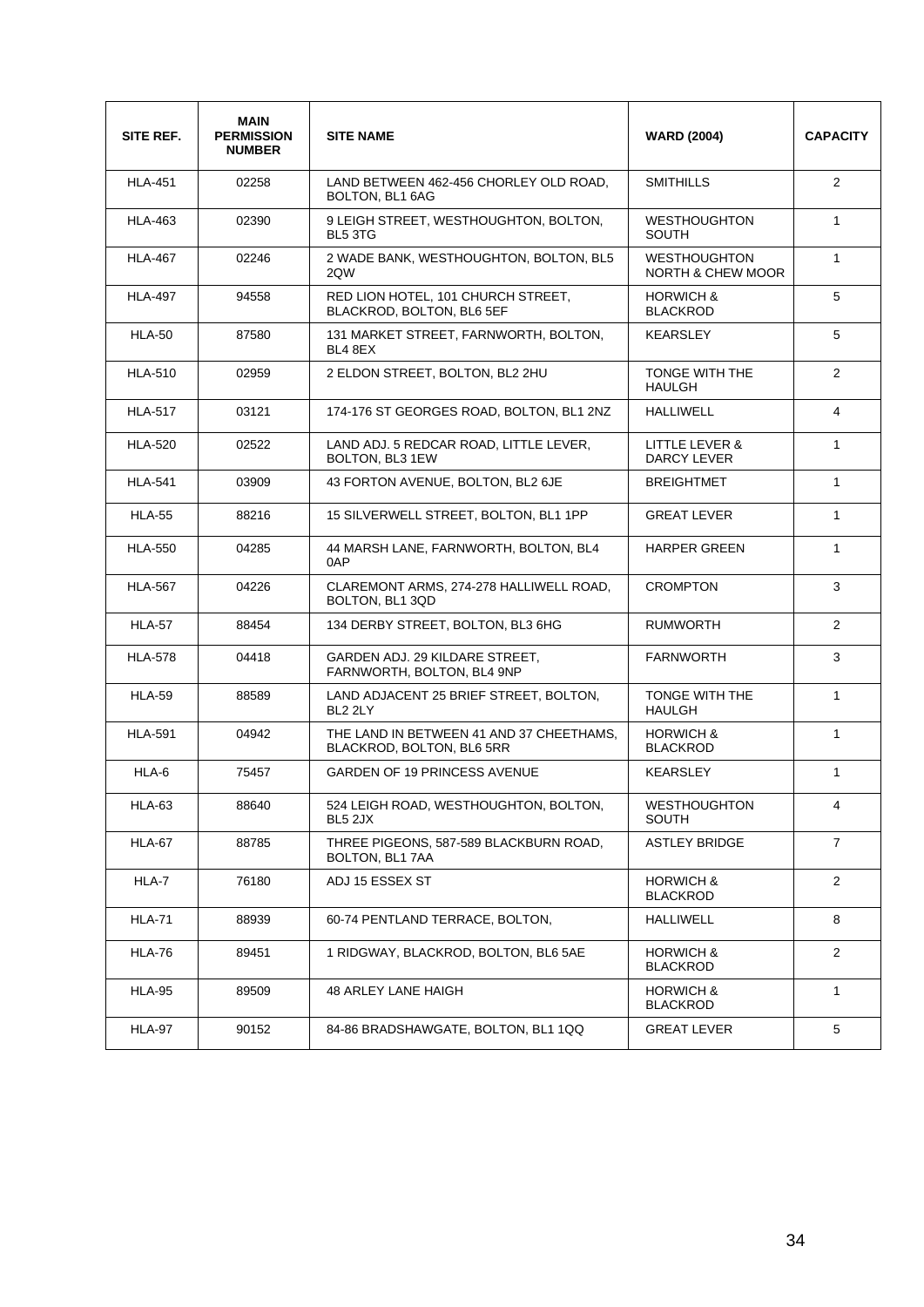| Large sites with outline planning permission |  |
|----------------------------------------------|--|
|----------------------------------------------|--|

| SITE REF.  | <b>MAIN</b><br><b>PERMISSION</b><br><b>NUMBER</b> | <b>SITE NAME</b>                                                      | <b>WARD (2004)</b>              | <b>CAPACITY</b> |
|------------|---------------------------------------------------|-----------------------------------------------------------------------|---------------------------------|-----------------|
| 1213-BOL   | 05572                                             | <b>CHURCH WHARF</b>                                                   | <b>CROMPTON</b>                 | 352             |
| 1628-BOL   | 05442                                             | MOORCROFT, GRANGE ROAD, BROMLEY<br>CROSS, BOLTON, BL7 9AU             | <b>BROMLEY CROSS</b>            | $\overline{2}$  |
| 1629-BOL   | 04875                                             | FORMER BRACKLEY GOLF COURSE LITTLE<br><b>HULTON</b>                   | <b>HULTON</b>                   | 13              |
| 1631-BOL   | 03880                                             | FORMER RAILWAY CUTTING TO THE NORTH<br>OF SPRINGFIELD ROAD, KEARSLEY. | <b>KEARSLEY</b>                 | 42              |
| 1633-BOL   | 92214                                             | LAND AT FORMER HORWICH LOCO WORKS HK<br><b>RACING</b>                 | <b>HORWICH &amp; BLACKROD</b>   | 158             |
| $19 - BOL$ | 91352                                             | LAND AT FORMER HORWICH LOCO WORKS,<br><b>HORWICH, BOLTON</b>          | <b>HORWICH &amp; BLACKROD</b>   | 1430            |
| 908-BOL    | 00050                                             | TONGE FOLD MILL, CLEGG STREET, BOLTON,<br>BL2 6BL                     | TONGE WITH THE<br><b>HAULGH</b> | 24              |

## Large sites with full planning permission

| SITE REF.  | <b>MAIN</b><br><b>PERMISSION</b><br><b>NUMBER</b> | <b>SITE NAME</b>                                                            | <b>WARD (2004)</b>                                            | <b>CAPACITY</b> |
|------------|---------------------------------------------------|-----------------------------------------------------------------------------|---------------------------------------------------------------|-----------------|
| 1041-BOL   | 05454                                             | LAND TO WEST OF CHORLEY STREET, BOLTON,<br>BL <sub>1</sub>                  | <b>HALLIWELL</b>                                              | 118             |
| 1177-BOL   | 02534                                             | YEW TREE HOUSE, BROAD O'TH LANE, BL1 6QN                                    | <b>ASTLEY BRIDGE</b>                                          | 14              |
| 1216-BOL   | 06520                                             | LAND AT WITHINS DRIVE, BOLTON                                               | <b>BREIGHTMET</b>                                             | 69              |
| 1237-BOL   | 05246                                             | RIVERSIDE, FOLD ROAD, STONECLOUGH<br>RADCLIFFE, BOLTON, MANCHESTER, M26 1FT | <b>KEARSLEY</b>                                               | $\mathbf{1}$    |
| 1257-SHLAA | 05737                                             | OLD SCHOOL HOUSE, LEA GATE, BOLTON, BL2<br>3ET                              | <b>BRADSHAW</b>                                               | 14              |
| 1289-BOL   | 97139                                             | CREAMS MILL, MYTHAM ROAD, LITTLE LEVER,<br>BOLTON, BL3 1AU                  | LITTLE LEVER &<br><b>DARCY LEVER</b>                          | 95              |
| 1297-BOL   | 07067                                             | LAND AT CAMPBELL STREET, FARNWORTH,<br>BOLTON, BL4 7HH                      | <b>FARNWORTH</b>                                              | 60              |
| 1330-BOL   | 00510                                             | BOLTON OPEN GOLF CLUB, LONGSIGHT LANE,<br>BOLTON, BL2 4JY                   | <b>BRADSHAW</b>                                               | 6               |
| 1345-BOL   | 02043                                             | POPLARS FARM. WINGATES LANE.<br>WESTHOUGHTON, BOLTON, BL5 3LS               | <b>WESTHOUGHTON</b><br><b>NORTH &amp; CHEW</b><br><b>MOOR</b> | 2               |
| 1587-BOL   | 03411                                             | LINCOLN HOUSE, NELSON STREET, BOLTON,<br>BL3 2JW                            | <b>GREAT LEVER</b>                                            | 90              |
| 1598-BOL   | 00424                                             | LAND REAR OF FIVE ACRE FARM, RADCLIFFE<br>ROAD, BOLTON, BL3 1AJ             | LITTLE LEVER &<br><b>DARCY LEVER</b>                          | $\mathbf{1}$    |
| 1599-BOL   | 98136                                             | OUSEL NEST HOUSE, GRANGE ROAD, BROMLEY<br>CROSS, BOLTON, BL7 9AX            | <b>BROMLEY CROSS</b>                                          | $\mathbf{1}$    |
| 1601-BOL   | 02977                                             | THE WILLOWS, 41A REGENT ROAD, LOSTOCK,<br>BOLTON, BL6 4DG                   | <b>HEATON &amp; LOSTOCK</b>                                   | $\mathbf{1}$    |
| 1602-BOL   | 01425                                             | RED ROCKS, 514 CHORLEY NEW ROAD,<br>LOSTOCK, BOLTON, BL6 4JY                | <b>HEATON &amp; LOSTOCK</b>                                   | $\mathbf{1}$    |
| 1603-BOL   | 01145                                             | HOLE HILL FARM, MATCHMOOR LANE,<br>HORWICH, BOLTON, BL6 6PR                 | <b>HORWICH NORTH</b><br><b>EAST</b>                           | 3               |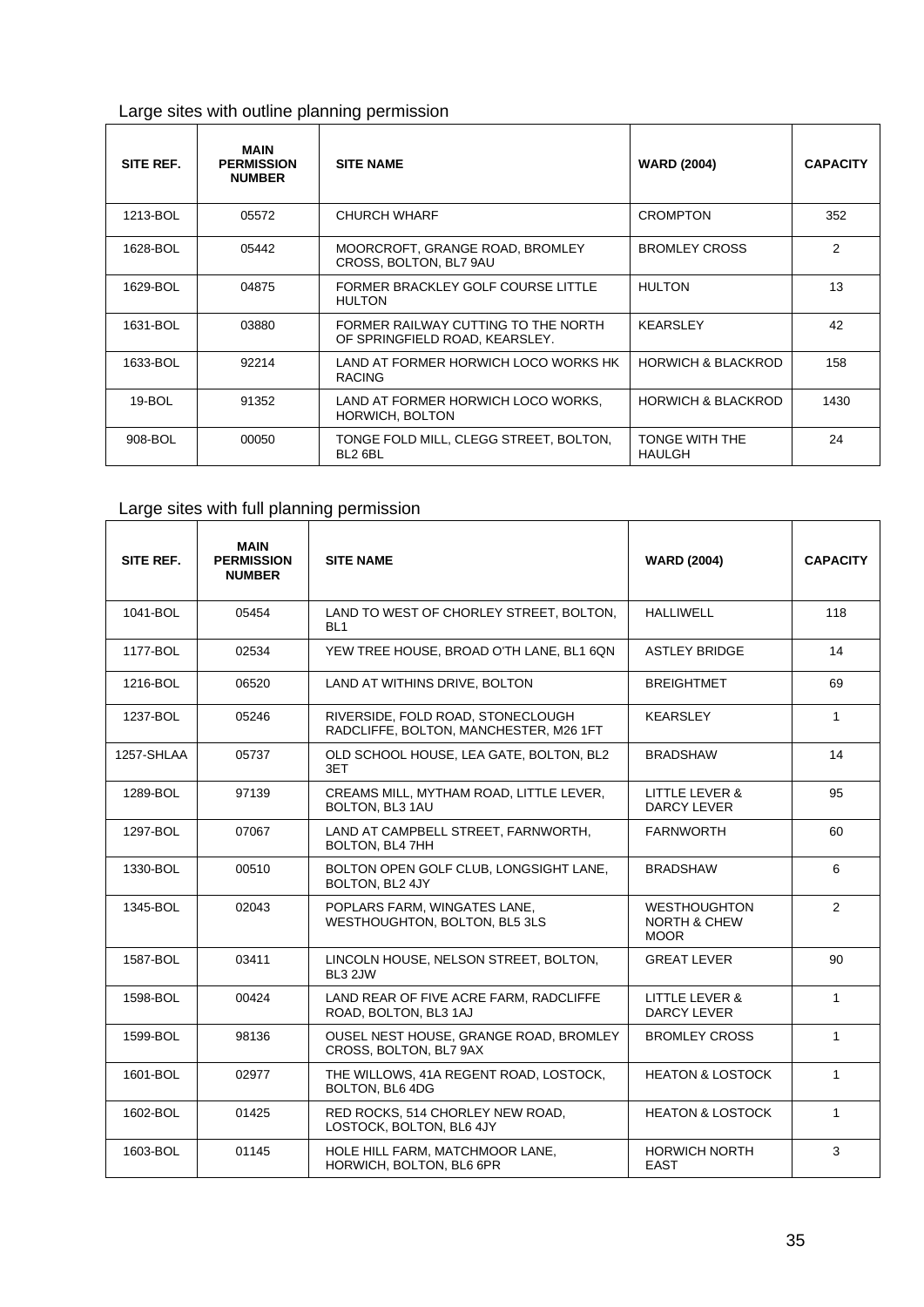| SITE REF.      | MAIN<br><b>PERMISSION</b><br><b>NUMBER</b> | <b>SITE NAME</b>                                                                                                | <b>WARD (2004)</b>                                            | <b>CAPACITY</b> |
|----------------|--------------------------------------------|-----------------------------------------------------------------------------------------------------------------|---------------------------------------------------------------|-----------------|
| 1605-BOL       | 01824                                      | LAND AT SIDE AND FORMER BOWLING GREEN,<br>REAR ERICOS ITALIAN RESTAURANT, 122<br>BRADSHAW BROW, BOLTON, BL2 3DD | <b>BRADSHAW</b>                                               | 9               |
| 1608-BOL       | 94696                                      | LAND NORTH OF PLATT LANE. EAST OF PARK<br>ROAD & SOUTH OF CHEQUERBENT<br>ROUNDABOUT, WESTHOUGHTON, BOLTON       | <b>WESTHOUGHTON</b><br><b>NORTH &amp; CHEW</b><br><b>MOOR</b> | 300             |
| 1610-BOL       | 05673                                      | LAND AT ST GEORGE'S ROAD/BARK STREET.<br><b>BOLTON</b>                                                          | <b>HALLIWELL</b>                                              | 259             |
| 1614-BOL       | 02195                                      | LAND OFF COX GREEN ROAD, EGERTON,<br>BOLTON, BL7                                                                | <b>BROMLEY CROSS</b>                                          | $\mathbf{1}$    |
| 1615-BOL       | 06657                                      | HARTLEYS FARM, WINGATES LANE,<br>WESTHOUGHTON, BOLTON, BL5 3LP                                                  | <b>WESTHOUGHTON</b><br><b>NORTH &amp; CHEW</b><br><b>MOOR</b> | 50              |
| 1616-BOL       | 04219                                      | 3 BOWSTONE HILL COTTAGES, BOWSTONE HILL<br>ROAD, BOLTON, BL2 4LS                                                | <b>BRADSHAW</b>                                               | $\mathbf{1}$    |
| 1617-BOL       | 04051                                      | LAND ADJ. VALYNETTE, GRIMEFORD LANE,<br>BLACKROD, BOLTON, BL6                                                   | <b>HORWICH &amp;</b><br><b>BLACKROD</b>                       | 4               |
| 1618-BOL       | 04290                                      | THORN LEA, 364 CHORLEY NEW ROAD,<br>BOLTON, BL1 5AD                                                             | <b>HEATON &amp; LOSTOCK</b>                                   | 9               |
| 1619-BOL       | 06829                                      | THE SQUIRRELS, COX GREEN ROAD, EGERTON,<br>BOLTON, BL7 9RA                                                      | <b>BROMLEY CROSS</b>                                          | $\overline{2}$  |
| 1620-BOL       | 04527                                      | ELDERCOT ROAD                                                                                                   | <b>HULTON</b>                                                 | 234             |
| 1624-BOL       | 07369                                      | <b>TRINITY GATEWAY</b>                                                                                          | <b>GREAT LEVER</b>                                            | 144             |
| 1630-BOL       | 05169                                      | UMBERTONS FARM, SALFORD ROAD, BOLTON,<br>BL5 1BP                                                                | <b>HULTON</b>                                                 | $\overline{2}$  |
| 1632-BOL       | 07480                                      | ST COLUMBA RC CHURCH, RIPLEY STREET,<br>BOLTON, BL2 3AR                                                         | <b>CROMPTON</b>                                               | 24              |
| 646-BOL        | 78297                                      | HERCULES BUSINESS PARK, LOSTOCK LANE,<br><b>HORWICH, BOLTON, GREATER MANCHESTER</b>                             | <b>HORWICH &amp;</b><br><b>BLACKROD</b>                       | 214             |
| 773-BOL        | 02573                                      | LAND BETWEEN 46 AND 62 CROWN LANE,<br>HORWICH, BOLTON, BL6 7QN                                                  | <b>HORWICH &amp;</b><br><b>BLACKROD</b>                       | 9               |
| <b>HLA-311</b> | 02579                                      | 74 ALBERT ROAD WEST, BOLTON, BL1 5HW                                                                            | <b>HEATON &amp; LOSTOCK</b>                                   | $\mathbf{1}$    |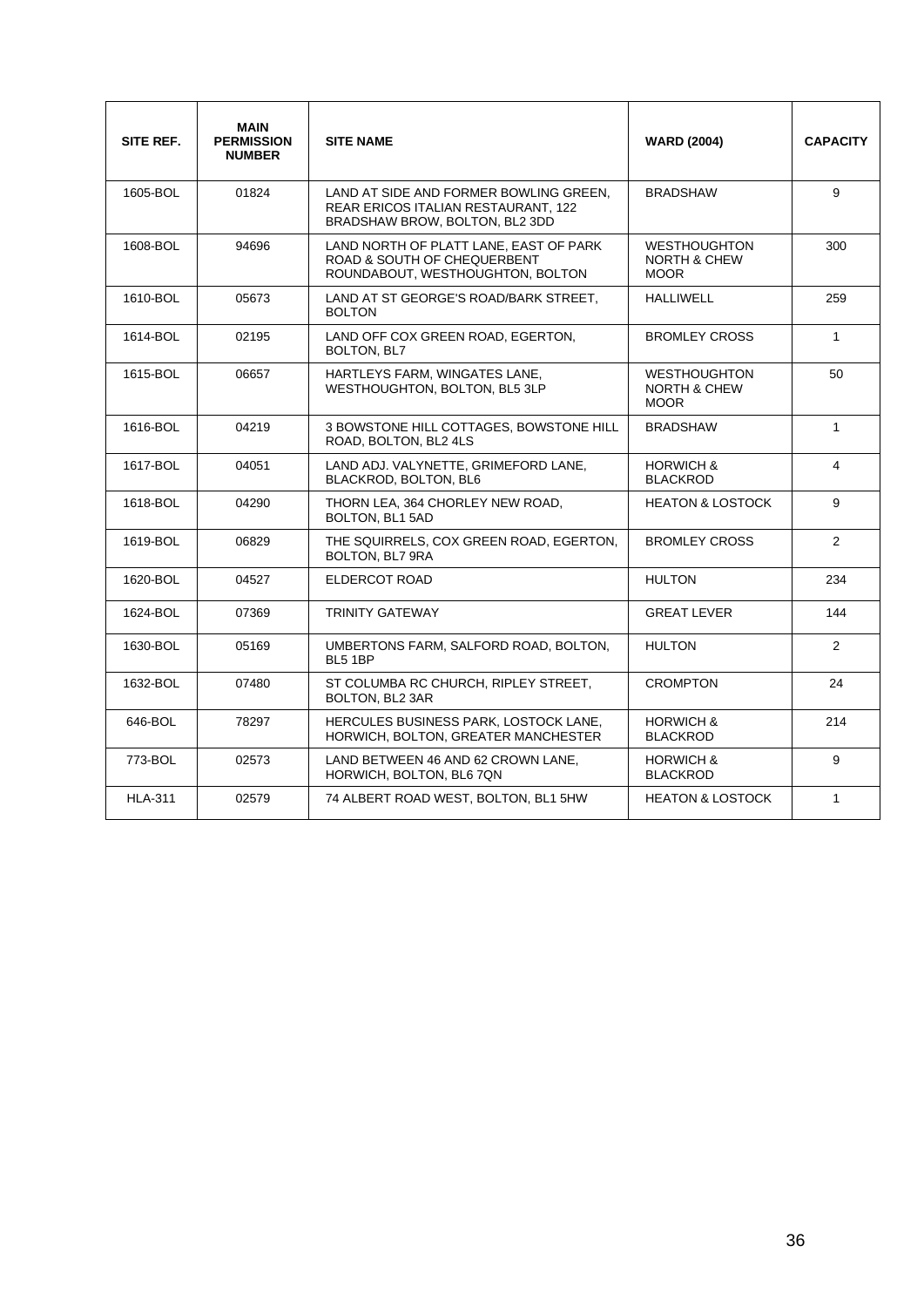#### Large sites under construction

| SITE REF.  | MAIN<br><b>PERMISSION</b><br><b>NUMBER</b> | <b>SITE NAME</b>                                                                       | <b>WARD (2004)</b>                                            | <b>CAPACITY</b> |
|------------|--------------------------------------------|----------------------------------------------------------------------------------------|---------------------------------------------------------------|-----------------|
| 1086-BOL   | 03484                                      | WIGAN ROAD, WESTHOUGHTON, BOLTON, BL5<br>2DD                                           | <b>WESTHOUGHTON</b><br><b>SOUTH</b>                           | 44              |
| 1095-BOL   | 06485                                      | <b>ROSCOES FARM</b>                                                                    | <b>WESTHOUGHTON</b><br><b>NORTH &amp; CHEW</b><br><b>MOOR</b> | 150             |
| 1129-BOL   | 03825                                      | LAND AT MOSS LEA, BOLTON                                                               | <b>ASTLEY BRIDGE</b>                                          | 3               |
| 1137-BOL   | 06385                                      | <b>Beehive Mills</b>                                                                   | <b>GREAT LEVER</b>                                            | 127             |
| 1189-BOL   | 70243                                      | LAND AT WATERSMEETING RD/EAGLEY BROOK                                                  | <b>CROMPTON</b>                                               | 30              |
| 1192-SHLAA | 75230                                      | MARYLAWNS, FOSTER LANE, BOLTON, BL2 5HW                                                | <b>BREIGHTMET</b>                                             | 10              |
| 1197-SHLAA | 72118                                      | IGW GARAGE, 241-245 BELMONT, BOLTON                                                    | <b>ASTLEY BRIDGE</b>                                          | 36              |
| 1200-BOL   | 94148                                      | LAND AT MOOR LANE/HANOVER ST/GARSIDE ST                                                | <b>HALLIWELL</b>                                              | 294             |
| 1202-BOL   | 02335                                      | LAND AT TEMPLE ROAD, BOLTON                                                            | <b>CROMPTON</b>                                               | 4               |
| 1204-BOL   | 06017                                      | HOLLINS HALL OF RESIDENCE, RADCLIFFE<br>ROAD, BOLTON, BL2 1NW                          | TONGE WITH THE<br><b>HAULGH</b>                               | 81              |
| 1206-BOL   | 77237                                      | CENTRAL POST OFFICE AND SORTING DEPOT.<br>DEANSGATE, BOLTON, BL1 1AD                   | <b>HALLIWELL</b>                                              | 132             |
| 1211-BOL   | 93145                                      | SITE OF UNION MILL, VERNON STREET,<br>BOLTON, GREATER MANCHESTER, BL1 2PP              | HALLIWELL                                                     | 141             |
| 1231-BOL   | 63335                                      | HIGHER HEAPS FARM, RINGLEY RD WEST                                                     | KEARSLEY                                                      | $\mathbf{1}$    |
| 1235-BOL   | 77085                                      | LAND AT OLD HALL STREET, KEARSLEY,<br><b>BOLTON</b>                                    | KEARSLEY                                                      | 64              |
| 1249-BOL   | 01729                                      | SWALLOWFIELD HOTEL, CHORLEY NEW ROAD,<br>HORWICH, BOLTON, BL6 6HN                      | <b>HORWICH NORTH</b><br>EAST                                  | 31              |
| 1251-BOL   | 92922                                      | LAND AT LOSTOCK LANE, LOSTOCK, BOLTON                                                  | <b>HORWICH &amp;</b><br><b>BLACKROD</b>                       | 3               |
| 1264-BOL   | 92370                                      | HARRY FOLD FARM, BRADSHAW ROAD,<br>BOLTON, BL2 4JS                                     | <b>BRADSHAW</b>                                               | 1               |
| 1266-SHLAA | 85469                                      | NEW HEY UNDERGROUND RESERVOIR OFF<br>BRADSHAW ROAD BOLTON.                             | <b>BRADSHAW</b>                                               | 1               |
| 1277-BOL   | 80568                                      | LOWER LEECHES FARM, DICCONSON LANE,<br>WESTHOUGHTON, BOLTON, BL5 3NR                   | <b>WESTHOUGHTON</b><br><b>NORTH &amp; CHEW</b><br><b>MOOR</b> | 1               |
| 1279-BOL   | 06227                                      | PERSEVERANCE MILL, BOLTON ROAD.<br>WESTHOUGHTON, BOLTON, BL5 3JQ                       | <b>WESTHOUGHTON</b><br><b>NORTH &amp; CHEW</b><br><b>MOOR</b> | 26              |
| 1280-BOL   | 84451                                      | LAND TO REAR OF 55 DOBB BROW ROAD.<br>WESTHOUGHTON, BOLTON, BL5 2AZ                    | <b>WESTHOUGHTON</b><br>SOUTH                                  | 2               |
| 1285-BOL   | 86457                                      | 43 BAKER STREET, KEARSLEY, BOLTON, BL4<br>8QT                                          | KEARSLEY                                                      | $\mathbf{1}$    |
| 1293-BOL   | 96670                                      | BOLTON COMMUNITY COLLEGE HORWICH<br>CAMPUS, VICTORIA ROAD, HORWICH, BOLTON,<br>BL6 6ED | <b>HORWICH NORTH</b><br>EAST                                  | 76              |
| 1307-BOL   | 88549                                      | FORMER GALEBROOK NURSING HOME,<br>LONGWORTH LANE, EGERTON                              | <b>ASTLEY BRIDGE</b>                                          | $\mathbf{1}$    |
| 1311-BOL   | 91077                                      | BIRTENSHAW FARM, DARWEN ROAD, BROMLEY<br><b>CROSS</b>                                  | <b>BROMLEY CROSS</b>                                          | $\overline{7}$  |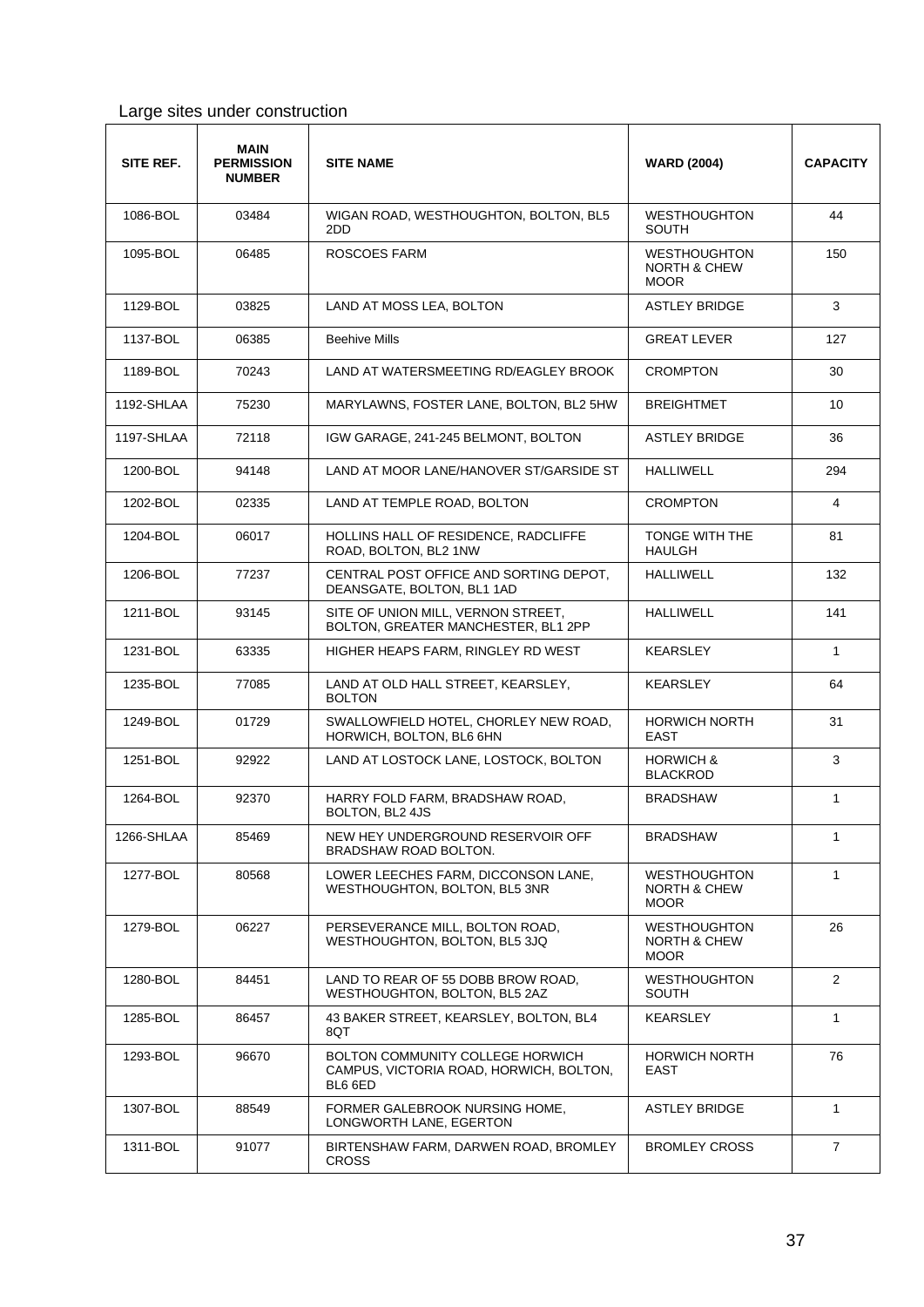| SITE REF. | <b>MAIN</b><br><b>PERMISSION</b><br><b>NUMBER</b> | <b>SITE NAME</b>                                                                   | <b>WARD (2004)</b>                                            | <b>CAPACITY</b> |
|-----------|---------------------------------------------------|------------------------------------------------------------------------------------|---------------------------------------------------------------|-----------------|
| 1314-BOL  | 02532                                             | CROWS NEST FARM, JACKS LANE,<br><b>WESTHOUGHTON</b>                                | <b>WESTHOUGHTON</b><br><b>SOUTH</b>                           | 6               |
| 1328-BOL  | 91081                                             | LAND SOUTH OF CROMPTON WAY, BOLTON                                                 | <b>CROMPTON</b>                                               | $\mathbf{1}$    |
| 1329-BOL  | 90641                                             | TAYLOR HOUSE FARM, DODD LANE                                                       | <b>WESTHOUGHTON</b><br><b>NORTH &amp; CHEW</b><br><b>MOOR</b> | 4               |
| 1339-BOL  | 92362                                             | THEATRE CHURCH, SEYMOUR ROAD, BOLTON,<br>BL1 8PG                                   | <b>CROMPTON</b>                                               | 4               |
| 1342-BOL  | 91673                                             | GRUNDY FOLD FARM, CHORLEY OLD ROAD,<br>HORWICH, BL6 6QA                            | <b>HEATON &amp; LOSTOCK</b>                                   | 4               |
| 1343-BOL  | 92367                                             | 692 CHORLEY ROAD, WESTHOUGHTON,<br>BOLTON, BL5 3NL                                 | <b>WESTHOUGHTON</b><br><b>NORTH &amp; CHEW</b><br><b>MOOR</b> | $\mathbf{1}$    |
| 1348-BOL  | 04404                                             | GLOBE WORKS, LOWER BRIDGEMAN STREET,<br>BOLTON, BL2 1DG                            | <b>GREAT LEVER</b>                                            | 140             |
| 1534-BOL  | 94294                                             | MILLS BROW FARM, BREEZE HILL, OVER<br>HULTON, BOLTON, M46 9HL                      | <b>HULTON</b>                                                 | 4               |
| 1535-BOL  | 94293                                             | SPOUT FOLD FARM, ROSEMARY LANE, BOLTON,<br><b>BL5 1BS</b>                          | <b>HULTON</b>                                                 | 4               |
| 1537-BOL  | 94753                                             | HILLCREST, DOBB BROW ROAD,<br>WESTHOUGHTON, BOLTON, BL5 2BB                        | <b>WESTHOUGHTON</b><br><b>SOUTH</b>                           | $\overline{2}$  |
| 1588-BOL  | 96619                                             | OLD COBBLESTONES, GREENWOODS LANE,<br>BOLTON, BL2 4EQ                              | <b>BRADSHAW</b>                                               | 4               |
| 1592-BOL  | 01154                                             | LAND NORTH OF CHRIST CHURCH, MARKLAND<br>HILL, BOLTON, BL1 5AF                     | <b>HEATON &amp; LOSTOCK</b>                                   | $\overline{4}$  |
| 1593-BOL  | 97531                                             | 96,106 & PADDOCK, CHORLEY ROAD,<br>WESTHOUGHTON, BOLTON, BL5 3PL                   | <b>WESTHOUGHTON</b><br><b>NORTH &amp; CHEW</b><br><b>MOOR</b> | $\mathbf{1}$    |
| 1596-BOL  | 97617                                             | LAND AT THE LAST DROP, HOSPITAL ROAD,<br>BROMLEY CROSS, BOLTON, BL7 9PZ            | <b>BROMLEY CROSS</b>                                          | 97              |
| 1597-BOL  | 97377                                             | LAND AT BOWLANDS HEY, OFF COLLINGWOOD<br>WAY & OLD LANE, WESTHOUGHTON, BOLTON      | <b>WESTHOUGHTON</b><br><b>SOUTH</b>                           | 83              |
| 1604-BOL  | 00600                                             | LITTLE STANROSE FARM, COX GREEN ROAD,<br>EGERTON, BOLTON, BL7 9RJ                  | <b>BROMLEY CROSS</b>                                          | 2               |
| 1606-BOL  | 01373                                             | LAND AT FORMER HORWICH LOCO WORKS,<br>CHORLEY NEW ROAD, HORWICH, BOLTON            | <b>HORWICH &amp;</b><br><b>BLACKROD</b>                       | 75              |
| 1609-BOL  | 04044                                             | LAND AT MOSS LEA SITE B, BOLTON, BL1 6PL                                           | <b>ASTLEY BRIDGE</b>                                          | 11              |
| 1611-BOL  | 00891                                             | TOTTINGTON ROAD METHODIST CHURCH,<br>TOTTINGTON ROAD, BOLTON, BL2 4DA              | <b>BRADSHAW</b>                                               | 9               |
| 1613-BOL  | 02456                                             | FORMER VICTORY WORKS, GRUNDY ROAD,<br>KEARSLEY, BOLTON, BL4 8HR                    | KEARSLEY                                                      | 18              |
| 29-BOL    | 92882                                             | BURNTHWAITE OLD HALL, OLD HALL LANE,<br>BOLTON, BL6 4LJ                            | <b>HEATON &amp; LOSTOCK</b>                                   | 5               |
| 30-BOL    | 00121                                             | LOSTOCK HOUSE FARM, HALL LANE, LOSTOCK,<br>BOLTON, BL6 4BS                         | <b>HORWICH &amp;</b><br><b>BLACKROD</b>                       | 2               |
| 748-BOL   | 02435                                             | LAND OFF DEAN CLOSE, CHERRY TREE<br>AVENUE AND WATSON ROAD, FARNWORTH,<br>BL4 9SD. | <b>HARPER GREEN</b>                                           | 13              |
| 787-BOL   | 94656                                             | HILL LANE, BLACKROD, BOLTON, BL6 5JN                                               | <b>HORWICH &amp;</b><br><b>BLACKROD</b>                       | 10              |
| 954-BOL   | 97199                                             | <b>BLINDSILL ROAD</b>                                                              | <b>FARNWORTH</b>                                              | 38              |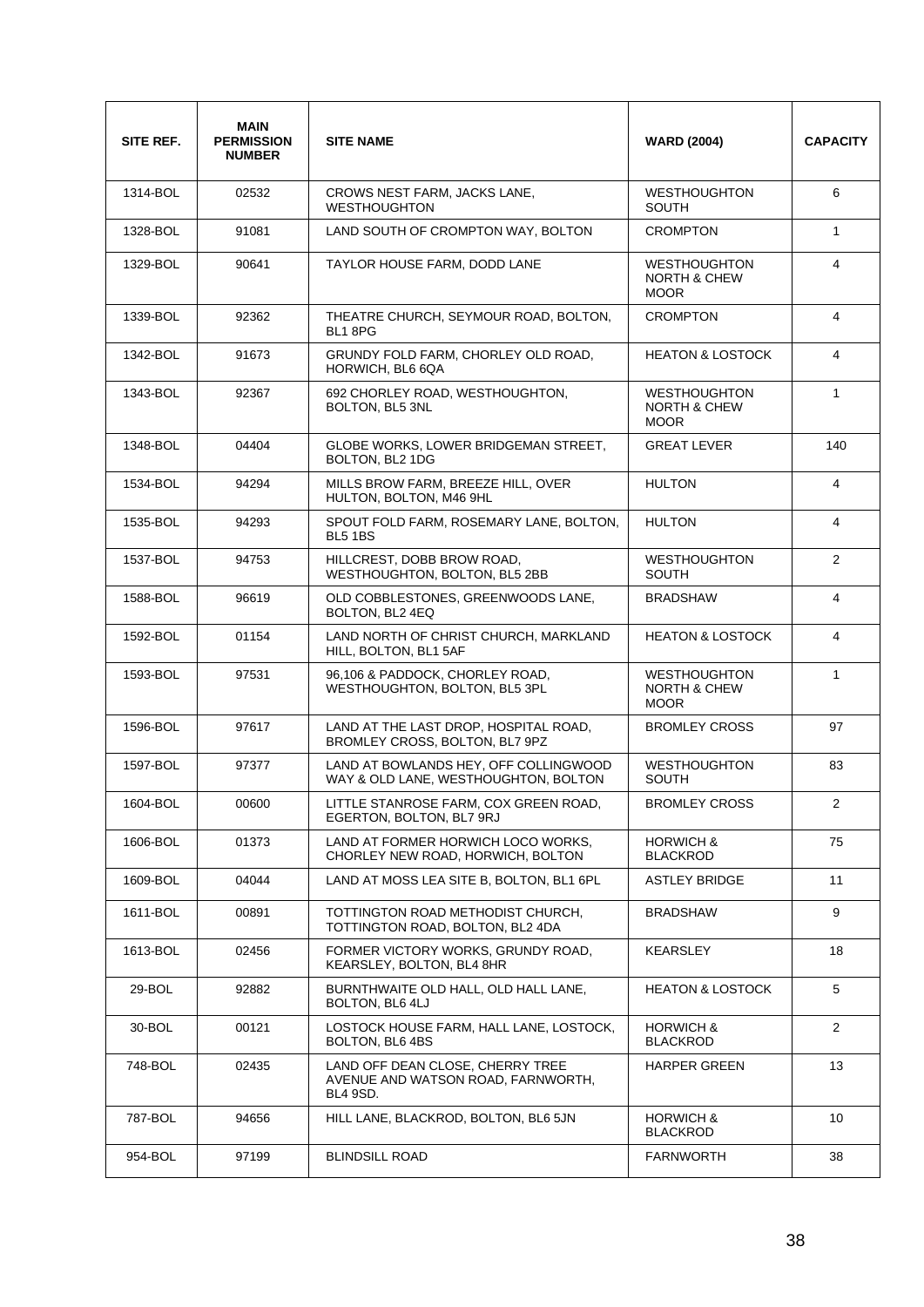| SITE REF.      | <b>MAIN</b><br><b>PERMISSION</b><br><b>NUMBER</b> | <b>SITE NAME</b>                                                    | <b>WARD (2004)</b> | <b>CAPACITY</b> |
|----------------|---------------------------------------------------|---------------------------------------------------------------------|--------------------|-----------------|
| <b>HLA-141</b> | 94276                                             | FORMER HASLAM MILL (Great Lever), HASLAM<br>STREET, BOLTON, BL3 6LB | <b>GREAT LEVER</b> | З               |
| <b>HLA-193</b> | 93930                                             | HOLY TRINITY CHURCH, TRINITY STREET,<br>BOLTON, BL3 6DD             | <b>GREAT LEVER</b> |                 |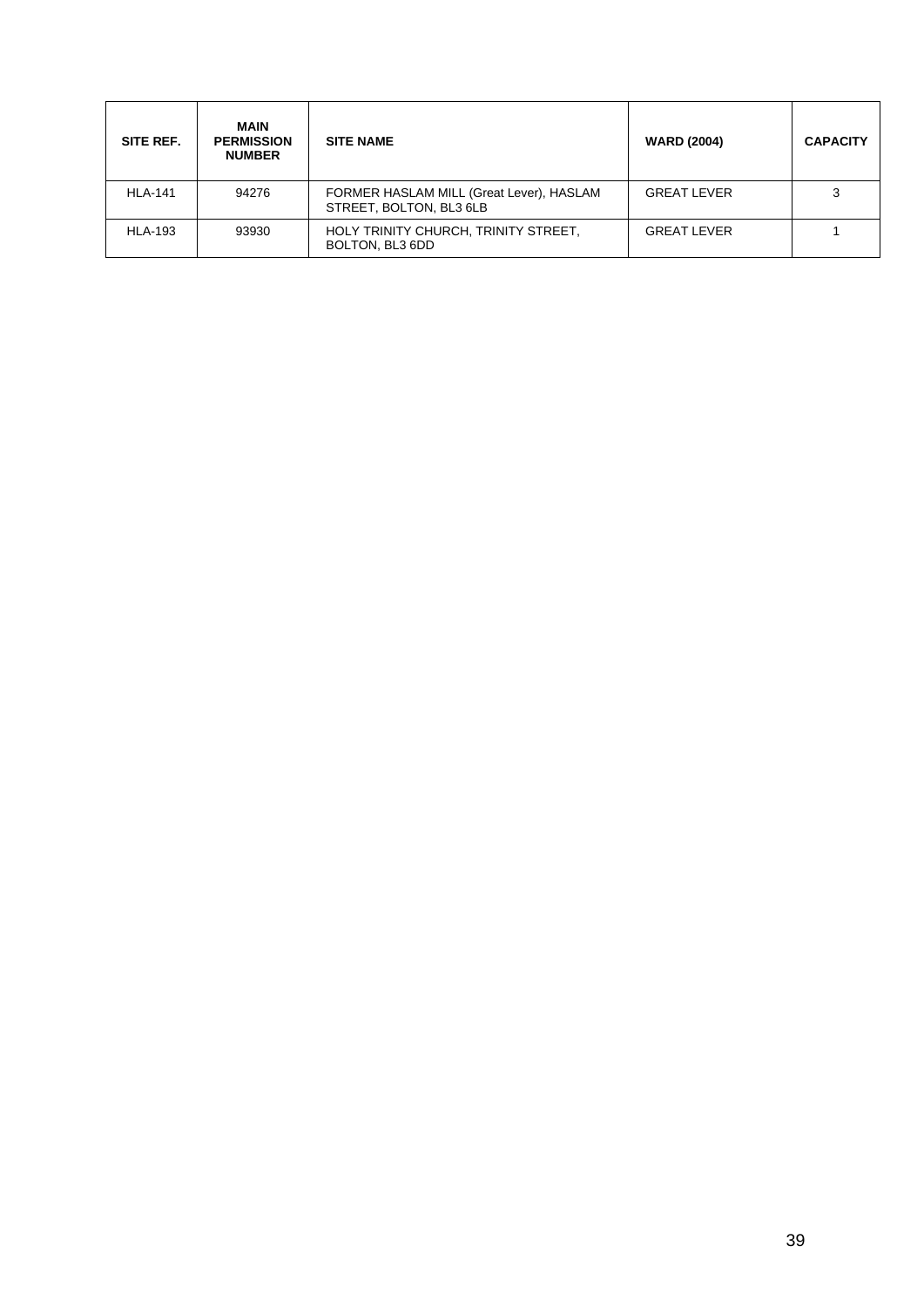#### Allocated sites

| SITE REF. | <b>MAIN</b><br><b>PERMISSION</b><br><b>NUMBER</b> | <b>SITE NAME</b>                                          | <b>WARD (2004)</b>                                  | <b>CAPACITY</b> |
|-----------|---------------------------------------------------|-----------------------------------------------------------|-----------------------------------------------------|-----------------|
| 1002-BOL  | 57SC                                              | Holcombe Close                                            | <b>KEARSLEY</b>                                     | 23              |
| 1017-BOL  | 76SC                                              | <b>Part Street</b>                                        | <b>WESTHOUGHTON</b><br><b>NORTH &amp; CHEW MOOR</b> | 90              |
| 1020-BOL  | <b>78SC</b>                                       | Leigh Common                                              | <b>WESTHOUGHTON</b><br>SOUTH                        | 43              |
| 1051-BOL  |                                                   | FORMER COMMUNITY COLLEGE, MANCHESTER<br><b>ROAD</b>       | <b>GREAT LEVER</b>                                  | 50              |
| 1057-BOL  | 62SC                                              | Redgate Way                                               | <b>HARPER GREEN</b>                                 | 70              |
| 1058-BOL  | 63SC                                              | <b>Carr Drive</b>                                         | <b>HARPER GREEN</b>                                 | 50              |
| 1073-BOL  | 70SC                                              | Manor Garage                                              | <b>FARNWORTH</b>                                    | 33              |
| 1074-BOL  | 73SC                                              | <b>Bent Street Works</b>                                  | <b>KEARSLEY</b>                                     | 41              |
| 1077-BOL  | 3SC                                               | <b>Folds Road/Turton Street</b>                           | <b>CROMPTON</b>                                     | 97              |
| 1094-BOL  | 19SC                                              | <b>Garnet Fold Farm</b>                                   | <b>HULTON</b>                                       | 117             |
| 1132-BOL  | 14SC                                              | Tennyson Mill/Brownlow Fold Mill                          | <b>CROMPTON</b>                                     | 45              |
| 1135-BOL  | 51SC                                              | <b>Riversdale Mill</b>                                    | LITTLE LEVER &<br><b>DARCY LEVER</b>                | 16              |
| 1141-BOL  | 27SC                                              | <b>Hartford Tannery</b>                                   | <b>GREAT LEVER</b>                                  | 50              |
| 1147-BOL  | 12SC                                              | Wordsworth Mill                                           | <b>HALLIWELL</b>                                    | 25              |
| 1148-BOL  | 16SC                                              | <b>Gilnow Mill</b>                                        | <b>HALLIWELL</b>                                    | 99              |
| 1151-BOL  | 13SC                                              | <b>Brownlow Folds Mill</b>                                | <b>HALLIWELL</b>                                    | 24              |
| 1161-BOL  | 18SC                                              | Dinsdale Drive                                            | <b>RUMWORTH</b>                                     | 35              |
| 1168-BOL  | 60SC                                              | Long Lane/Radcliffe Road                                  | <b>LITTLE LEVER &amp;</b><br>DARCY LEVER            | 27              |
| 1172-BOL  | 34SC                                              | Garthmere                                                 | <b>HULTON</b>                                       | 14              |
| 1183-BOL  | 55SC                                              | Tarmac                                                    | LITTLE LEVER &<br>DARCY LEVER                       | 101             |
| 1219-BOL  | 28SC                                              | T SUTCLIFFE AND CO LTD, WESTON STREET,<br>BOLTON, BL3 2AL | <b>GREAT LEVER</b>                                  | 36              |
| 1222-BOL  | 99SC                                              | Romer Street Works and Health Centre                      | <b>TONGE WITH THE</b><br>HAULGH                     | 30              |
| 1226-BOL  | 95600                                             | LAND AT MINERVA ROAD, FARNWORTH,<br><b>BOLTON</b>         | HARPER GREEN                                        | 29              |
| 1227-BOL  | 75SC                                              | <b>Clare Court</b>                                        | <b>HARPER GREEN</b>                                 | 79              |
| 1263-BOL  | 38SC                                              | 86 CHAPELTOWN ROAD, BROMLEY CROSS,<br>BOLTON, BL7 9NE     | <b>BROMLEY CROSS</b>                                | 14              |
| 1279b-BOL | 79SC                                              | Armor Holdings                                            | <b>WESTHOUGHTON</b><br>NORTH & CHEW MOOR            | 51              |
| 1288-BOL  | 68SC                                              | CENTURY MOTORS GEORGE STREET                              | <b>FARNWORTH</b>                                    | 24              |
| 1290-BOL  | 91SC                                              | <b>Century Mill</b>                                       | <b>FARNWORTH</b>                                    | 61              |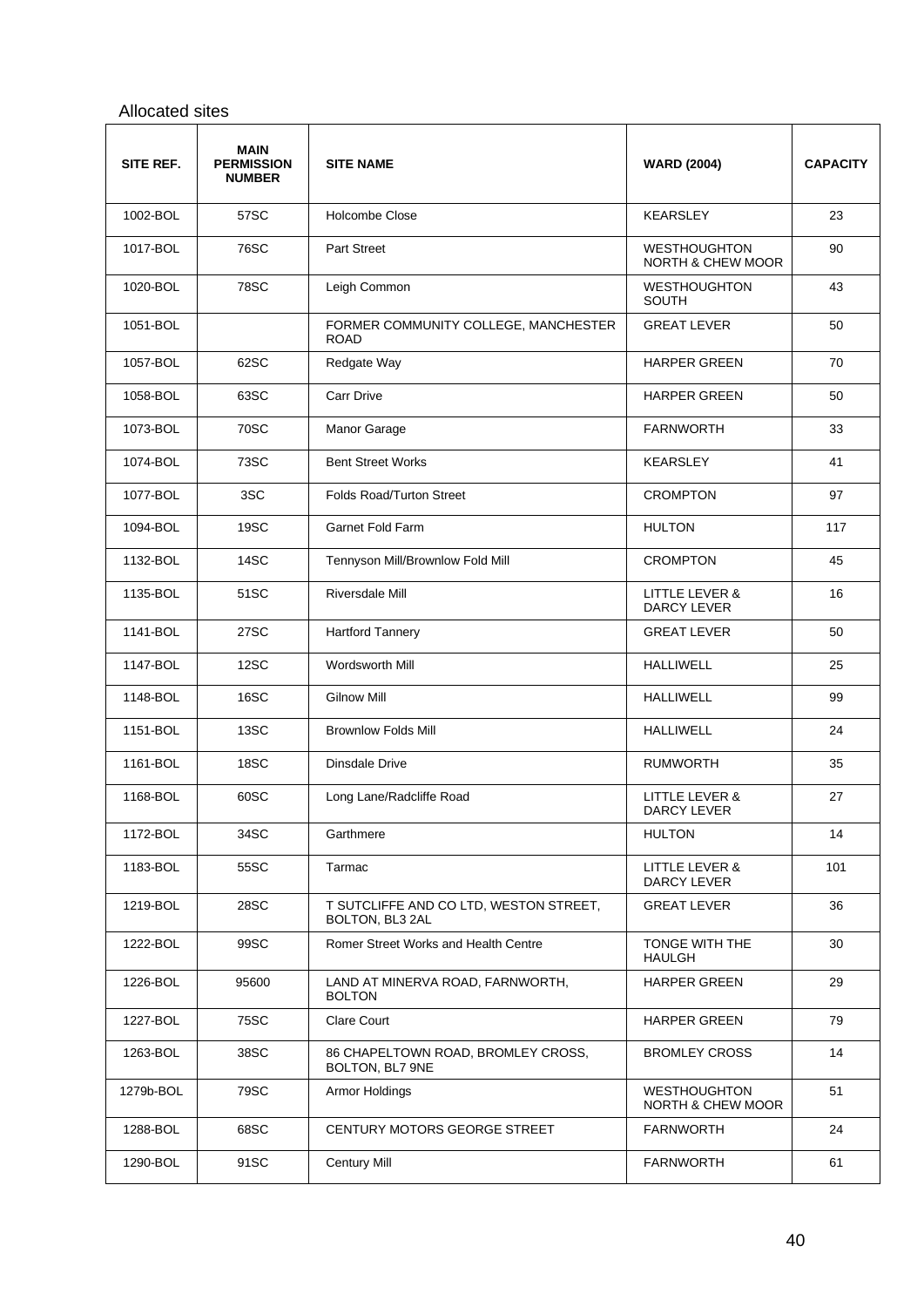| SITE REF. | <b>MAIN</b><br><b>PERMISSION</b><br><b>NUMBER</b> | <b>SITE NAME</b>                                                                      | <b>WARD (2004)</b>                      | <b>CAPACITY</b> |
|-----------|---------------------------------------------------|---------------------------------------------------------------------------------------|-----------------------------------------|-----------------|
| 1291-BOL  | 92SC                                              | <b>Farnworth Industrial Estate</b>                                                    | <b>FARNWORTH</b>                        | 52              |
| 1294-BOL  | 96SC                                              | Singleton Avenue                                                                      | <b>HORWICH NORTH</b><br><b>EAST</b>     | 48              |
| 1298-BOL  | 40SC                                              | <b>Hollycroft Avenue</b>                                                              | <b>BREIGHTMET</b>                       | 34              |
| 1301-BOL  | 92771                                             | SHEPHERD CROSS STREET INDUSTRIAL<br>ESTATE, SHEPHERD CROSS STREET, BOLTON,<br>BL1 3DE | <b>HALLIWELL</b>                        | 22              |
| 1324-BOL  | 48SC                                              | ST CATHERINES - WOODLANDS CLOSE                                                       | <b>BREIGHTMET</b>                       | 32              |
| 1325-BOL  | 69SC                                              | Century Lodge                                                                         | <b>FARNWORTH</b>                        | 32              |
| 1326-BOL  | 21SC                                              | Hayward School Site                                                                   | <b>HARPER GREEN</b>                     | 70              |
| 1327-BOL  | 23SC                                              | <b>Back Minorca Street</b>                                                            | <b>GREAT LEVER</b>                      | 23              |
| 137-BOL   | 74SC                                              | Harrowby Mill                                                                         | <b>FARNWORTH</b>                        | 23              |
| 148-BOL   | 84SC                                              | Ox Hey Lane                                                                           | <b>HORWICH &amp;</b><br><b>BLACKROD</b> | 26              |
| 163-BOL   | 24SC                                              | Derby Street/Rothwell Mill                                                            | <b>GREAT LEVER</b>                      | 153             |
| 260-BOL   | 36SC                                              | <b>BROOK SAW MILLS</b>                                                                | <b>BRADSHAW</b>                         | 22              |
| 300-BOL   | 25SC                                              | <b>Mather Street Mill</b>                                                             | <b>GREAT LEVER</b>                      | 46              |
| 31-BOL    | 32SC                                              | Heaton Grange                                                                         | <b>HEATON &amp; LOSTOCK</b>             | 48              |
| 353-BOL   | 4SC                                               | Moss Rose Mill                                                                        | <b>KEARSLEY</b>                         | 72              |
| 44-BOL    | 49SC                                              | Earls Farm                                                                            | <b>BREIGHTMET</b>                       | 53              |
| 56-BOL    | 6SC                                               | Firwood School                                                                        | <b>CROMPTON</b>                         | 66              |
| 701-BOL   | 39SC                                              | Darwen Road                                                                           | <b>BROMLEY CROSS</b>                    | 18              |
| 717-BOL   | 29SC                                              | Astley Lane                                                                           | <b>ASTLEY BRIDGE</b>                    | 65              |
| 720-BOL   | 47SC                                              | <b>Breightmet Hall IV</b>                                                             | <b>BRADSHAW</b>                         | 80              |
| 725-BOL   | 46SC                                              | Wasdale Avenue                                                                        | <b>BREIGHTMET</b>                       | 19              |
| 743-BOL   | 9SC                                               | <b>Rushlake Drive</b>                                                                 | <b>HALLIWELL</b>                        | 46              |
| 744-BOL   | 17SC                                              | <b>GILNOW GARDENS</b>                                                                 | <b>HALLIWELL</b>                        | 51              |
| 745-BOL   | 10SC                                              | <b>ESKRICK STREET</b>                                                                 | <b>HALLIWELL</b>                        | 19              |
| 748b-BOL  | 66SC                                              | DEAN CLOSE                                                                            | <b>HARPER GREEN</b>                     | 12              |
| 749-BOL   | 64SC                                              | Redgate Way-014A                                                                      | <b>HARPER GREEN</b>                     | 32              |
| 907-BOL   | 22SC                                              | St Paul's Mill                                                                        | <b>RUMWORTH</b>                         | 17              |
| 921-BOL   | 43SC                                              | Deepdale Road                                                                         | <b>BREIGHTMET</b>                       | 22              |
| 927-BOL   | 42SC                                              | Back Bury Road                                                                        | <b>BREIGHTMET</b>                       | 22              |
| 938-BOL   | 58SC                                              | Gorses Road                                                                           | LITTLE LEVER &<br>DARCY LEVER           | 38              |